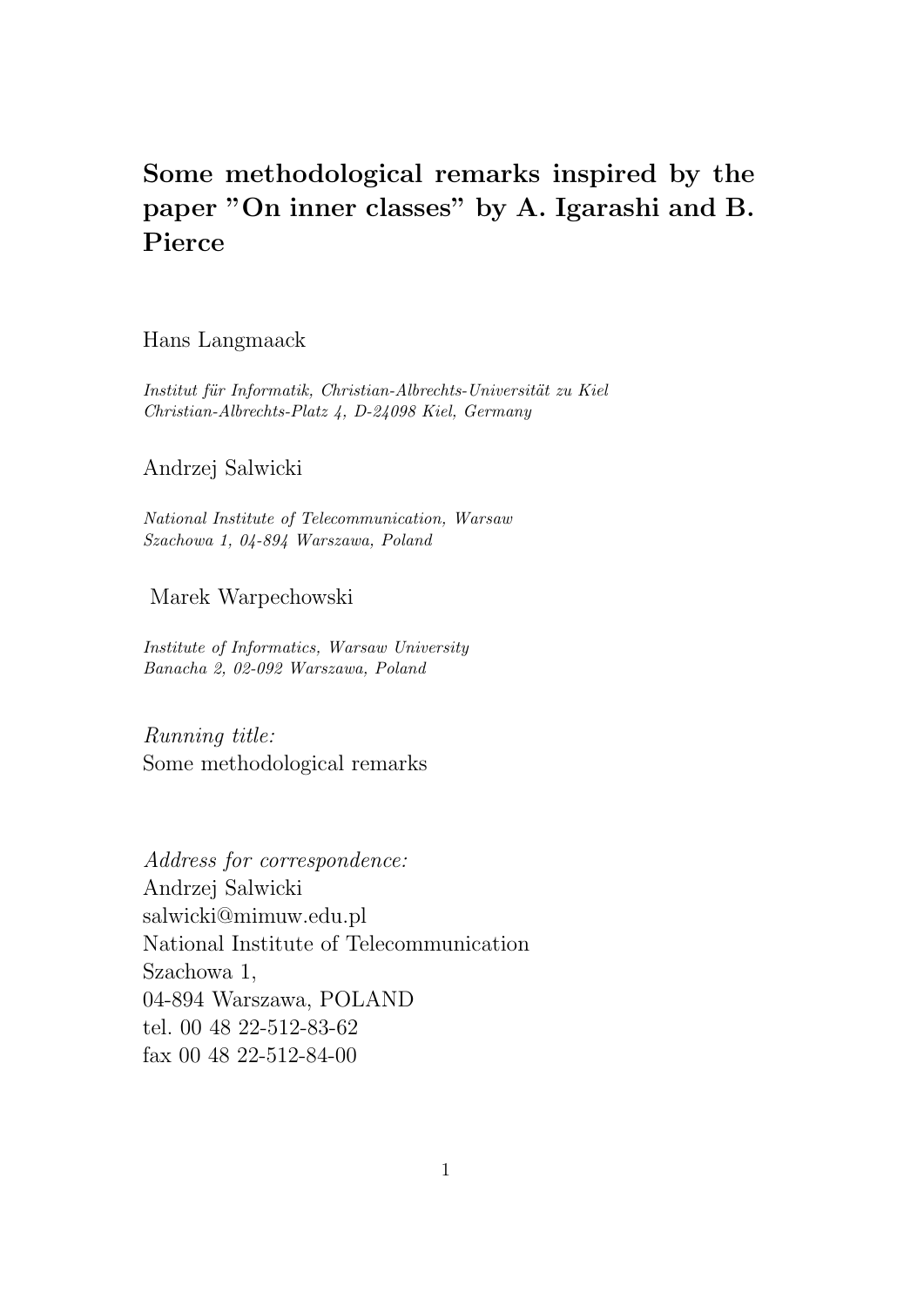#### Abstract

In [IP02] an axiomatic approach towards the semantics of FJI, essentially a subset of the Java-programming language is presented. At a first glance the approach of reducing Java's semantics to that of FJI seems promising. We are going to show that many questions were left unanswered. It turns out that the theory how to elaborate or bind types and thus to determine direct superclasses proposed in [IP02] has different models. Therefore the suggestion that the formal system of [IP02] defines the (exactly one) semantics of Java is not justified. It is popular in informatics to propose a set of inference rules and to claim that a semantics is defined in this way. Sometimes such a system contains a rule with a premise which reads: there is no proof of something. One should note that this is a metatheoretic property. It seems strange to accept a metatheorem as a premise, especially if such a system does not offer any other inference rules which would enable a proof of the premise. We are going to study the system in [IP02] to display its features.

Key words: object oriented programming, semantics, inheritance, inner classes, direct superclass, static semantics analysis, static binding, derivation calculus, model, minimal resp. least model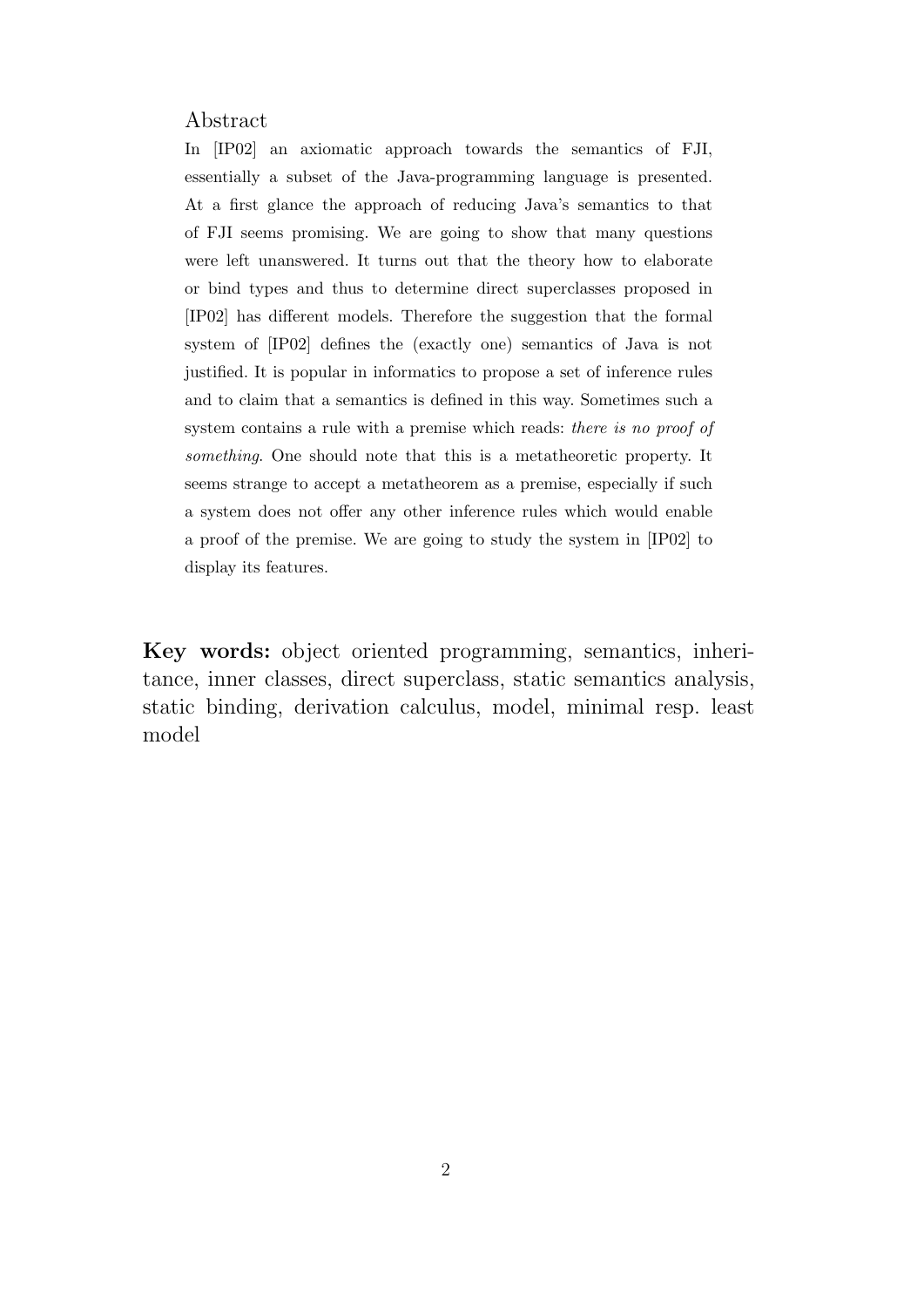#### 1 Introduction

The Java-programming language is one of a few languages which allow inheritance and inner classes. The combination of these two features makes the language interesting for software engineers. On the other hand, to define its semantics is a challenge. In [IP02] Igarashi and Pierce presented an axiomatic approach towards the semantics of the language FJI (Featherweight Java with Inner classes, essentially a subset of Java) and they reduced Java's semantics to that of FJI. In this paper we shall analyze one important subgoal: how to identify the direct superclasses in view of results in [IP02]. We are going to demonstrate flaws in their approach. Our remarks may apply as well to a wider collection of papers. Namely inference rule systems are popular in informatics, but due to their more or less informal presentations they sometimes conceal the serious problem of having a metatheoretic property as a premise, especially if such a system does not offer any inference rules which would enable a proof of the premise.

A declaration of a class may contain the keyword extends followed by the type X naming the direct superclass. An example declaration may look like this: **class** A extends  $B.C \{ \ldots \}$ . Now, since classes may be declared inside classes (and methods) it may happen that there are several classes named B resp. C in one program. Which of the classes named C is the direct superclass of class A? Which of the classes named B should be used in the process of identification of the direct superclass of class A? Notice, it may happen that no correct direct superclass exists, even if there are many candidates.

Subsection 5.2.1 of section 5 of [IP02] is devoted to the elaboration of types which shall make the identification of direct superclasses possible. Table Fig. 14 of paper [IP02, section 5.2.1] cites six inference rules. The authors define a calculus; we name it IPET-calculus and analyze it. The calculus' aim is to help in identifying the direct superclasses in any Java-program. We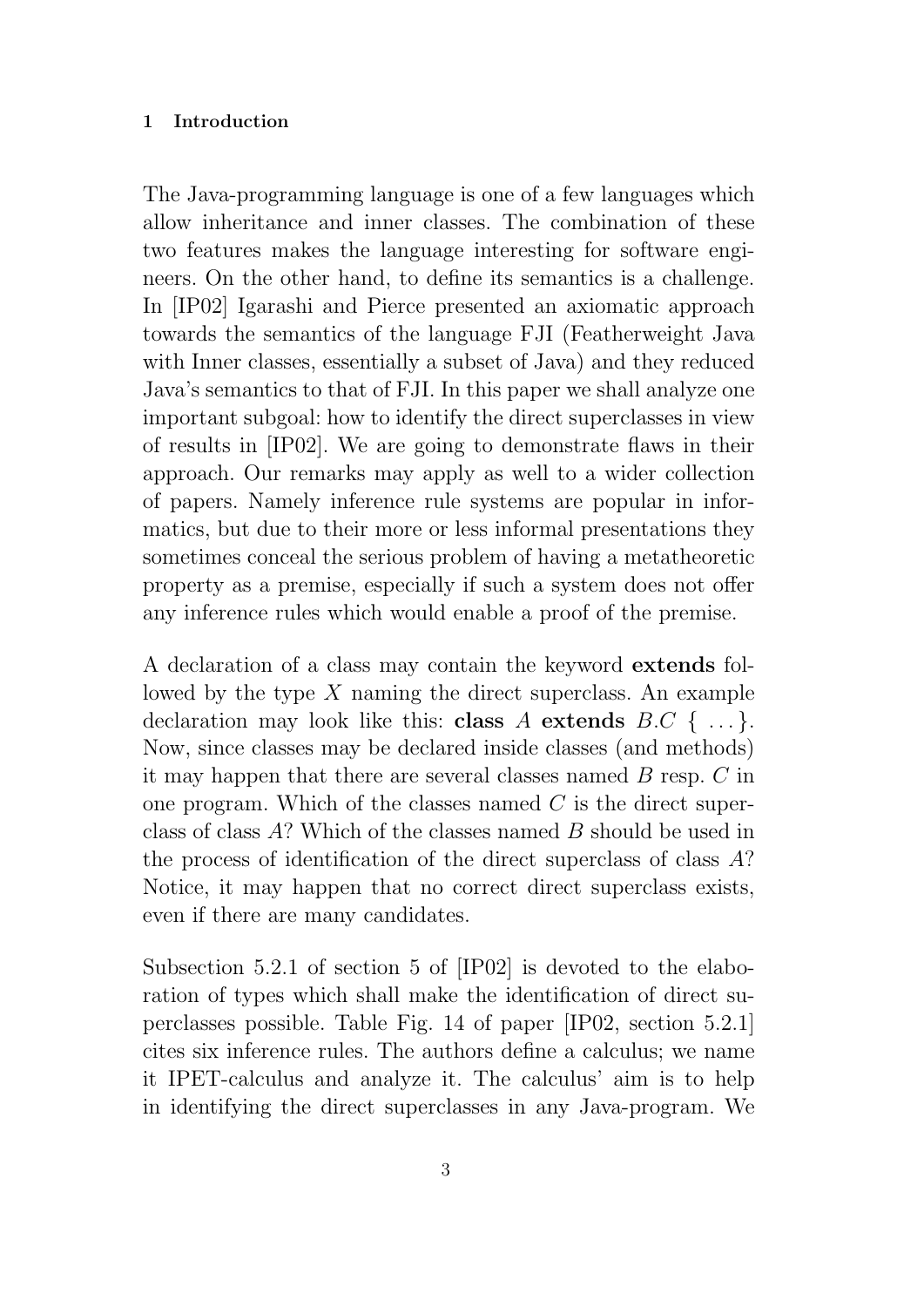present some observations:

- (1) The calculus is not determinate. It means that it is possible to derive two or more different classes as a direct superclass of a certain class. One may say the calculus is inconsistent.
- (2) Moreover, there exist at least two different models  $\star$ ) of the calculus.
- (3) Moreover, the models do not enjoy properties of this kind: the intersection of two models is a model; or there is a least model; or there is at most one minimal model. Therefore it is difficult to say what the meaning of the calculus is.

The authors of [IP02] are aware of the non-determinacy. They say the calculus plus a metatheoretic hint "apply the rules from bottom up" may be called an algorithm. They have chosen an inadequate word. Their so called algorithm is not an algorithm. For it does not enjoy the termination property, c.f. [IP02, section 5.2.1]. Therefore we propose to call it a method. Furtheron the method may lead towards different answers. We shall show that the method can be specified in at least two different manners. The IPET-calculus may be used to define the inheritance function inh from classes to classes. We can go another approach and ask: has the IPET-calculus one or more models? It turns out that it has several non-isomorphic models. Let us remark that every model can be constructed by a corresponding algorithm. Hence it is necessary to add some hint of metatheoretical nature. Frequently, a calculus (or a theory) is accompanied by the metatheoretical hint: *choose the least model*. We are going to show that this will not work. For the intersection of two models needs not be a model and there are at least two different minimal models.

It seems that the source of the problems is in admitting a special inference rule (ET-SimpEncl). One of the premises of this rule is a metatheorem:  $P \vdash X.D \Uparrow$ . This formula expresses the following property: for every class  $T$  there is no proof of the formula  $P \vdash X.D \Rightarrow T$  which says: Type X.D in (resp. directly enclosed

 $\overline{\star}$  The word model is used informally here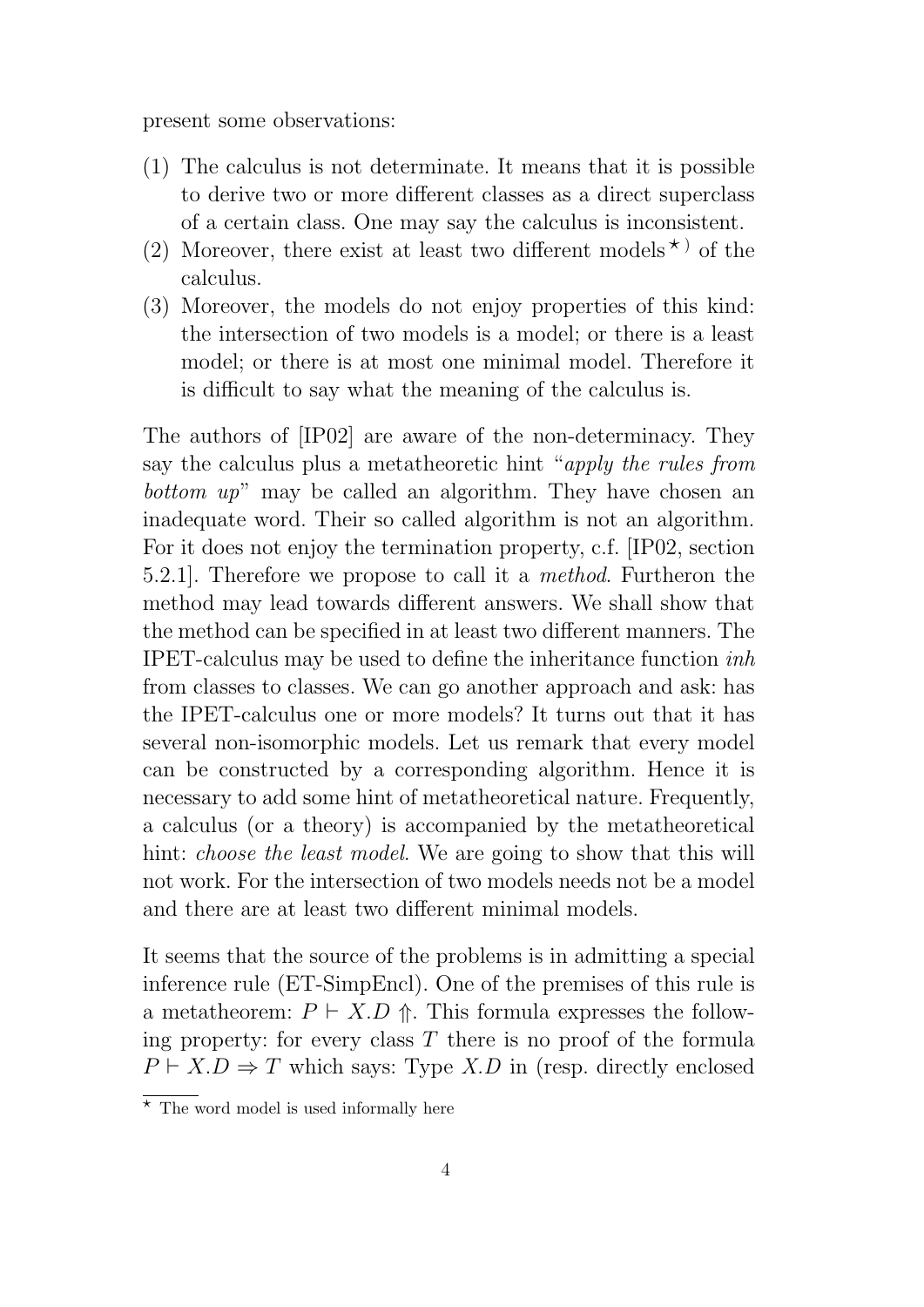by the body of) class occurrence  $P$  elaborates (is bound) to class occurrence T. One remedy would be to eliminate the rule and to replace it by some rules that do not introduce metatheoretic premises and such that the premises are positive formulas. Another approach would consist in extending the language of the theory such that the expression  $P \vdash X.D \uparrow$  were a well-formed expression of the language and adding some inference rules to deduce formulas of this kind. Nothing of this kind happens in [IP02].

We are stressing the fact that there exist several papers of various authors where the reader discovers a metatheorem as a premise of an inference rule. Therefore our remarks are of general character. A further most important motivation to write an article like the present one is: Since 1996 Java [GJS96] has turned out to be a most successful and very widely spread programming language used in academic institutions and above all in industrial practice. So computer science is severely obliged to prevent proliferation of errors and erroneous beliefs which are due to unclear interpretations of Java's language specification.

Igarashi's and Pierce's paper [IP02] is, in a sense, in the same tradition where software researchers have tried to understand and implement nested program structures. Implementation engineering witnessed serious set-backs because even renowned computer scientists had too naive views at or were too wishfully thinking about static binding and because practitioners were following blindly.

In 1960 Dijkstra [Dij60] has claimed that the so called static pointer in an Algol-runtime stack always points (has to point) to the most recently stacked activation record of the not yet completed activation of the first procedure body that lexicographically (textually) encloses the body of the procedure called. Dijkstra's advice does not correctly implement all Algol60-programs (a first counterexample is in [GHL67]), but only those programs which are so called "most recent"-correct [McG72] or satisfy the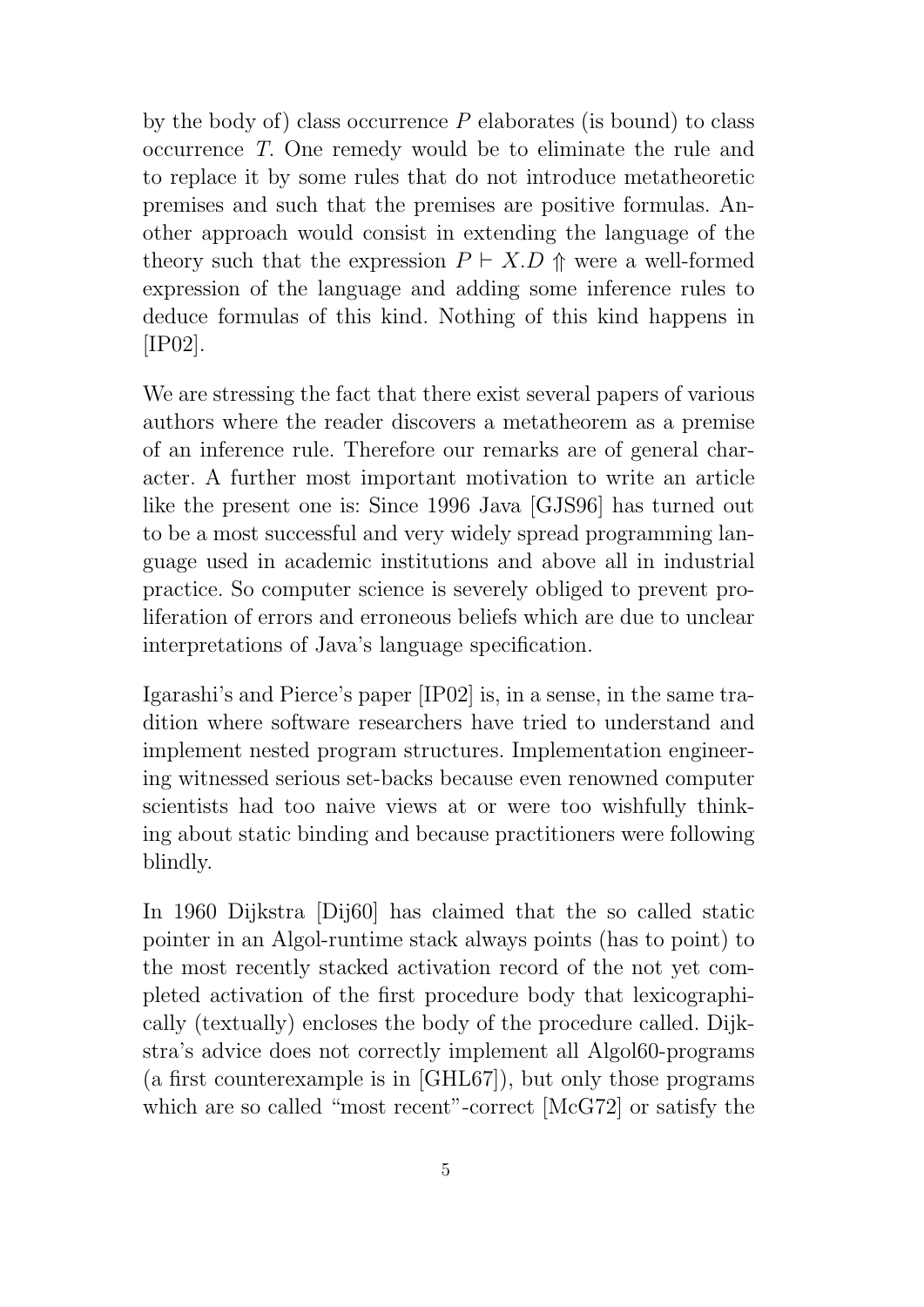so called "most recent"-property [Kan74] and therefore have so called regular call trees [Old81].

In 1965 McCarthy et al. [McC+65] presented Lisp-interpreters written in Lisp itself in order to define the semantics of this language. The interpreters had errors so that all Lisp-programs were treated in a way as if their call trees were regular. The authors did not intend that program property because Lisp was designed to be an extension of the applied lambda calculus where there are call trees which are not regular in general.

Papers like [Dij60,McC+65] have caused severe set-backs to good language implementation engineering for about two decades. The evoked discrepancies in language implementations have led to regrettable decisions of designers: Procedures and functions as parameters and thus formal procedure and function calls were disallowed in Ada [Ich80]. Languages like Smalltalk [GoRo89] and original Java 1996 [GJS96] allow only flat programs with non-nested classes and methods and so avoide irregular call trees by force. But embedded software design which leading computer scientists are advocating, see [Bjo09], has to comply with static scoping, especially because static scoping is constitutive for accompanying predicate logic formulas. Programs do not become better intelligible by artifcially enforced restriction to programs with regular call trees or by dynamic binding of names instead of static binding. Quite contrary, programs in Lisp and similar languages were more difficult to analyze. For dynamic binding may change the meaning of one and the same identier during a programs execution what is hard to pursue mentally.

In order to move Java into a direction where object orientation is in concordance with nesting of program structures, static scoping and embedded software design and thus to follow the lines of Simula67 [DaNy67], Loglan82/88 [Bar+82,KSW88] and Beta [MMPN93] the authors of Java have created their new Java Language Specification in 2000 [GJSB00]. Igarashi and Pierce supported this development by their article [IP02] and former con-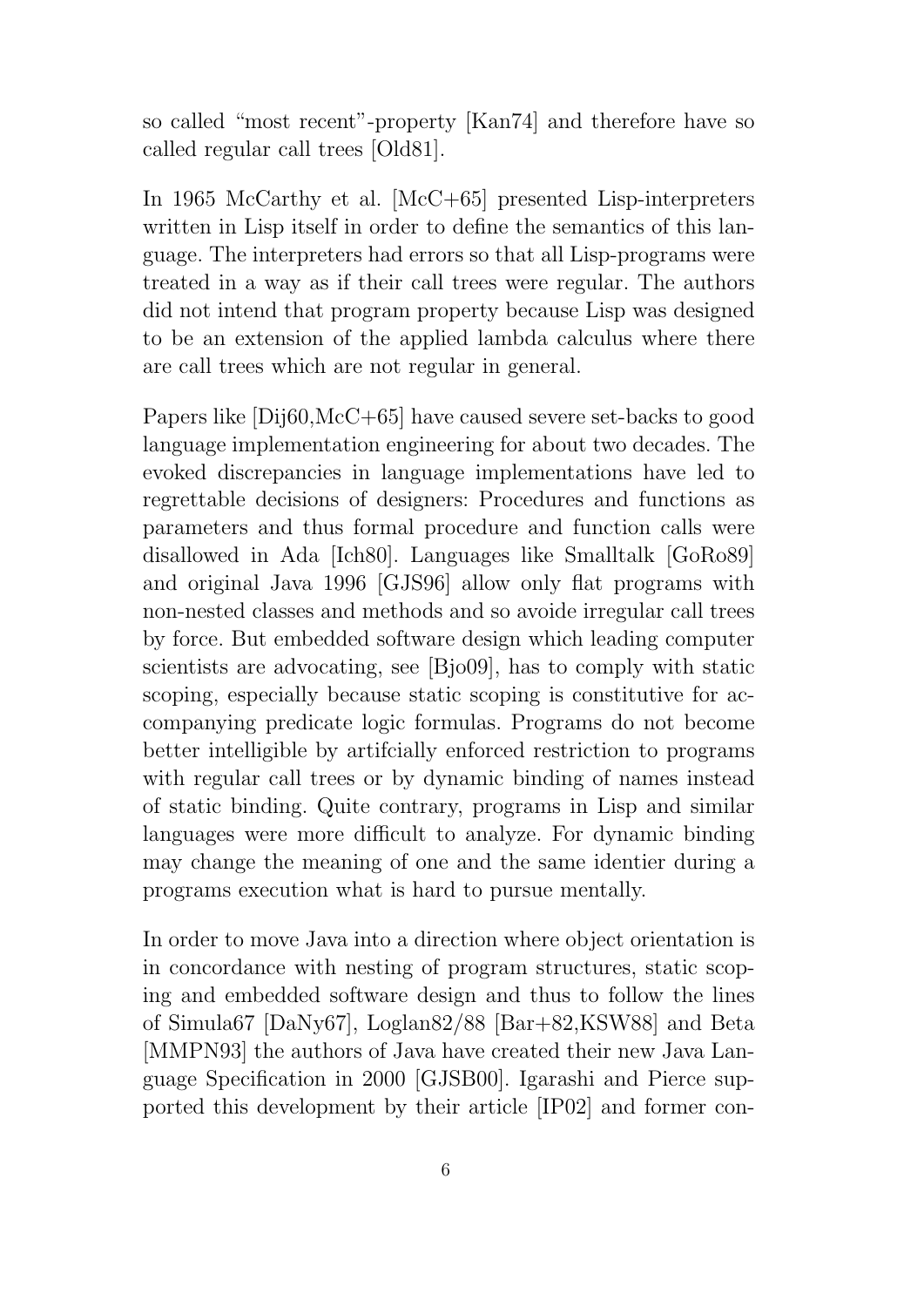## tributions.

The structure of our paper is as follows: Section 2 presents the calculus of Igarashi and Pierce. Examples are given showing that the calculus is inconsistent. We are giving a first simple remedy to it. In Section 3 we translate the inference rules of the IPETcalculus in such a way that the phrase "the meaning of type X in environment  $P$  is class  $T$ " is now expressed by the formula  $bind(X \text{ in } P) = T$  and we show that the function  $bind_{inh_0}$  calculated by the algorithm LSWA of [LSW09] is a model of the IPET-calculus. Next section shows that there is another concept  $\text{Bind}_{inh_{B0}}$  of binding function and that  $\text{Bind}_{inh_{B0}}$  is modeling the IPET-calculus uniformly for all programs as well. In the fifth section we show that the intersection of two models needs not be a model. So the hope is shrinking that by adding the – metatheoretic – phrase "take the least model of the models of the IPETcalculus" the task of identifying the direct superclasses of classes of a Java-program can be completed by the IPET-calculus. Indeed: Investigations on minimal models assure that there are at least two minimal models and there is no least model. Section 6 shows how to define IPET in a way conform to logics.

#### 2 Igarashi's and Pierce's calculus IPET for elaboration of types

Igarashi and Pierce [IP02, 5.2.1] are presenting a calculus IPET of derivation rules for a so called elaboration relation of types. The formulae of the calculus have the form (are written as)  $P \vdash X \Rightarrow T$  to be read: The simple or qualified class type X (i.e. a non-empty sequence of class identifiers separated by periods) occurring inside the directly enclosing body of class declaration occurrence P is elaborated to (resp. is bound to) class declaration occurrence T. In other words: the meaning of type X in class P is class T. For clarification: we have to differentiate between a syntactical entity and its occurrences, see the Algol68-report [Wij+68], because one and the same class declaration text (class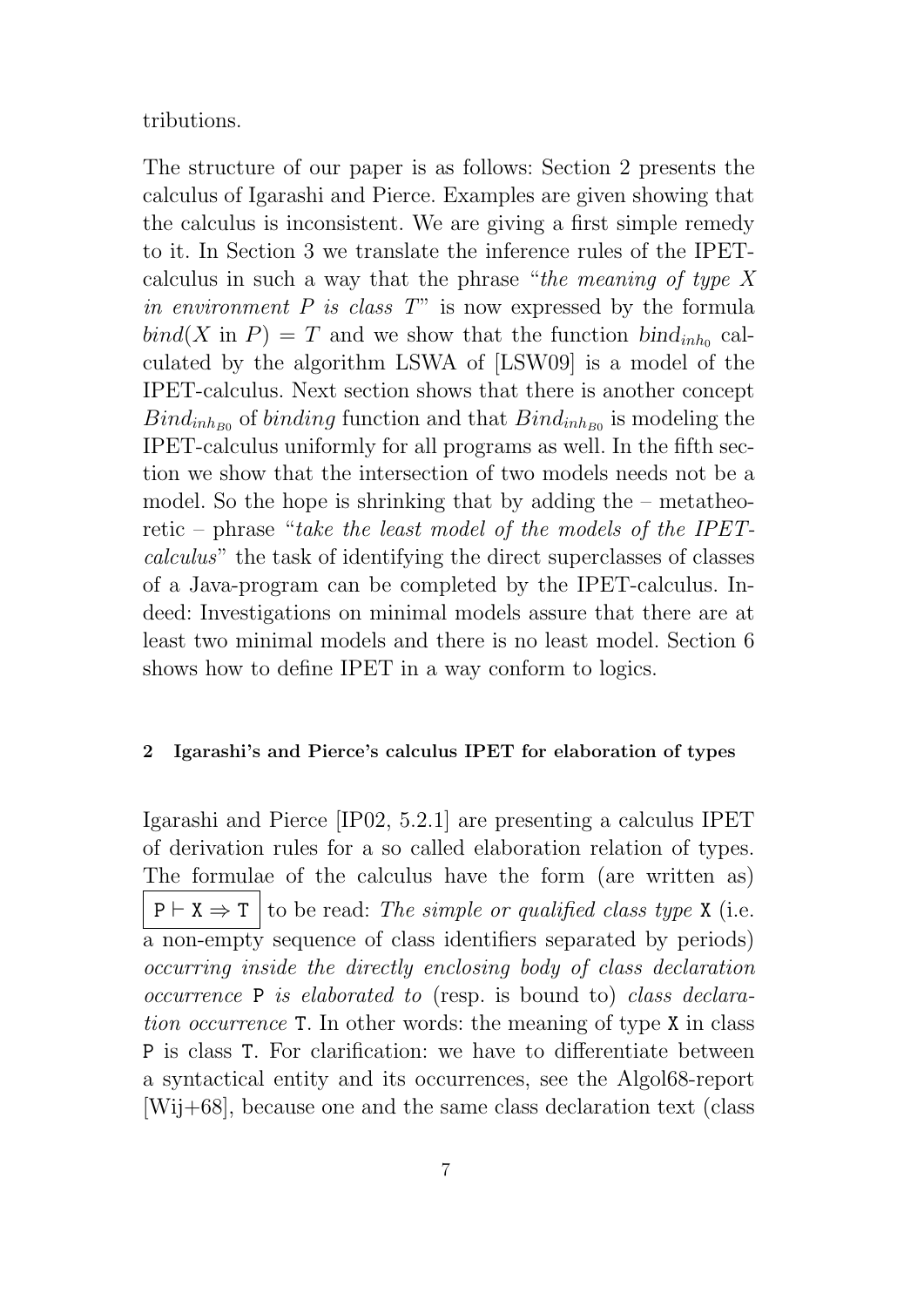for short) may occur several times at different places in a given program .

Observe that there is a bijection between class occurrences like P (or T) and their so called absolute types (paths)  $C_1 \cdots C_n$  where  $C_n$  is the name of class P,  $C_{n-1}, \dots, C_1$  are the names of the successive class occurrences which enclose class occurrence P and  $C_1$  names a top-level class. To understand this phenomenon one should notice that the classes of a program form a tree. The root of the tree is a fictitious class Root which directly encloses all the top level classes of the program. Let  $n$  be an internal node of the tree. It can be identified with the path leading from the root to it. Such a path consists of the names of classes. All direct inner classes declared in the class which is node  $n$  are the sons of node n. Therefore we are entitled to identify an occurrence of a class declaration and the absolute path of it. FJI requires that the extends clause has an extends type which is the absolute path of the denoted class occurrence whereas Java allows extends types which are not necssarily absolute paths. Beside the user declared class occurrences in a Java-program there are two implicit, fictitious class occurrences:

- (1)  $Root = \{ \dots \}$ , which is enclosing all top level classes (and implicitly all other class occurrences) of the Java-program and which has no name nor extends clause. The authors of [IP02] represent *Root* by its fictitious name  $\star$  which users are not allowed to write.  $\star$ . $C_1$ .  $\cdots$  . $C_n$  is identified with  $C_1$ .  $\cdots$  . $C_n$ .
- (2)  $Object = class Object \{ \cdots \}$  the name of which is Object, which is directly enclosed by *Root* and which has no extends clause also. Without loss of generality we may assume that there are no classes declared inside the body of *Object*.

Let us explain the meaning of some premises in the inference rules. In three rules one finds a premise of the form  $CT(P.C)$  = class C extends  $X \{\cdots\}$ . In this way the authors Igarashi and Pierce express the fact that user declared class P.C extends type  $X$ , i.e. the class which is the meaning of type  $X$  in that place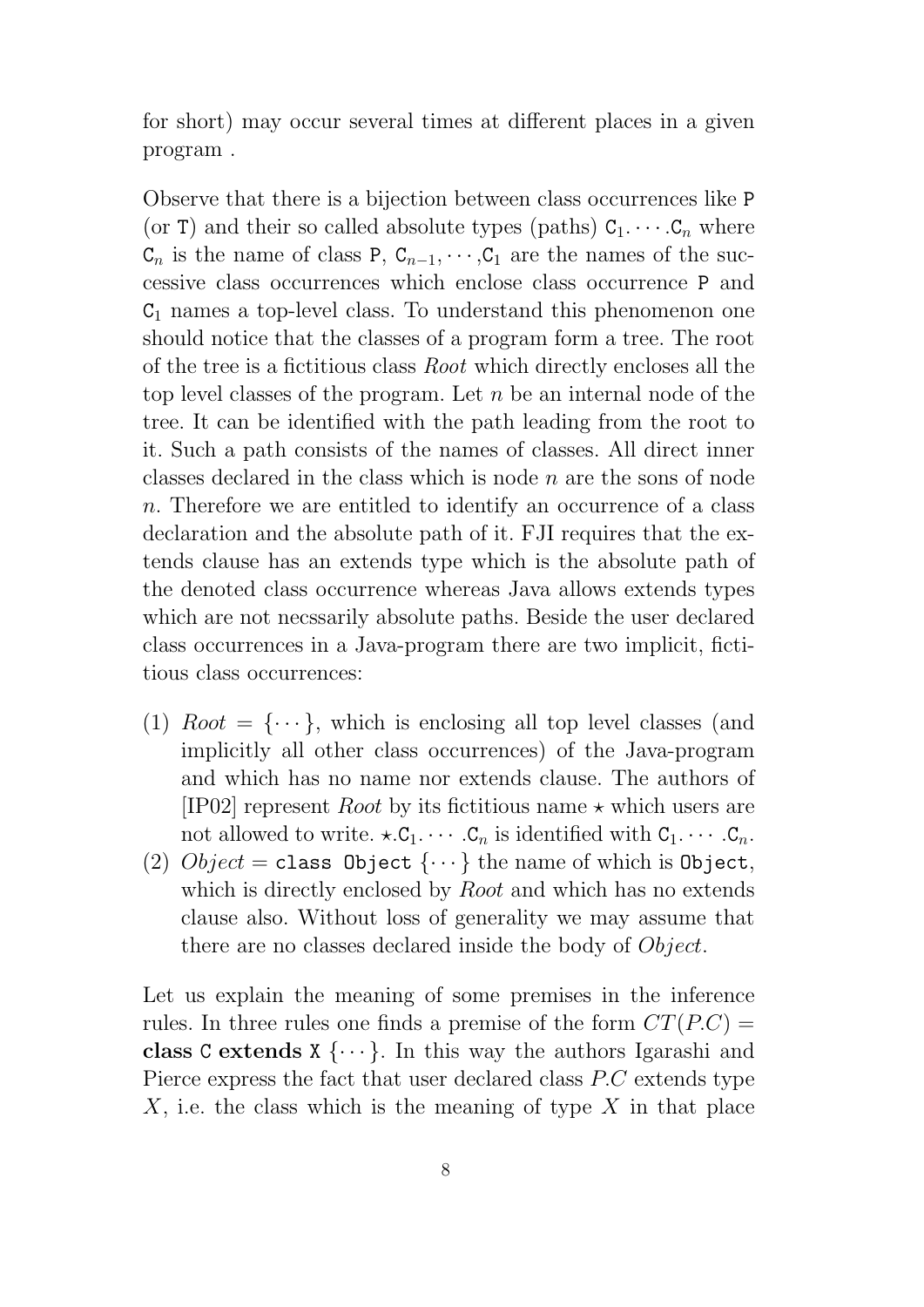where the declaration of class P.C occurs. Formulas of the form  $P.C \in Dom(CT)$  mean: the program contains the class named C in its directly enclosing class which is identified with path P. Obviously, the formula of the form  $P.C.D \notin dom(CT)$  expresses the fact that the class to be identified with the path P.C does not contain any class named D. In Table 1 we present Igarashi's and Pierce's calculus IPET for elaboration of types. Below we collect some observations and comments. Table 1

|  |  | Igarashi's & Pierce's rules of elaboration |
|--|--|--------------------------------------------|
|  |  |                                            |

| I. (ET-Object)     | $P \vdash$ Object $\Rightarrow Object$                                                                                                                                                |
|--------------------|---------------------------------------------------------------------------------------------------------------------------------------------------------------------------------------|
| II. $(ET - In CT)$ | $P.C \in dom(CT)$<br>$P \vdash C \Rightarrow P.C$                                                                                                                                     |
| III. (ET-SimpEncl) | $P.C.D \notin dom(CT)$ $P \vdash D \Rightarrow T$<br>$CT(P.C) = \text{class } C \text{ extends } X \{\cdots\} \qquad P \vdash X.D \Uparrow$<br>$P.C \vdash D \Rightarrow T$           |
| IV. $(ET-SimpSup)$ | $P.C.D \notin dom(CT)$ $CT(P.C) = \text{class } C \text{ extends } X\{\cdots\}$<br>$P \vdash X.D \Rightarrow T$<br>$P.C \vdash D \Rightarrow T$                                       |
| $V. (ET-Long)$     | $P \vdash X \Rightarrow T$ $T.C \in dom(CT)$<br>$P \vdash X.C \Rightarrow T.C$                                                                                                        |
| VI. (ET-LongSup)   | $P \vdash X \Rightarrow P'.D$ $P'.D.C \notin dom(CT)$<br>$CT(P'.D) = \text{class } D \text{ extends } Y\{\cdots\} \qquad P' \vdash Y.C \Rightarrow U$<br>$P \vdash X.C \Rightarrow U$ |

(1) The system IPET is inconsistent! Consider a Java-program with a user declared class Object named Object. From axiom I. (ET-Object) one obtains that the meaning of the name Object is *Object* (or  $\star$ . Object). From rule II. (ET-INCT) one obtains  $P$ . Object where  $P$  is the class containing the user declared class Object named Object. Imagine what will happen when there are several user declared classes Object in a program.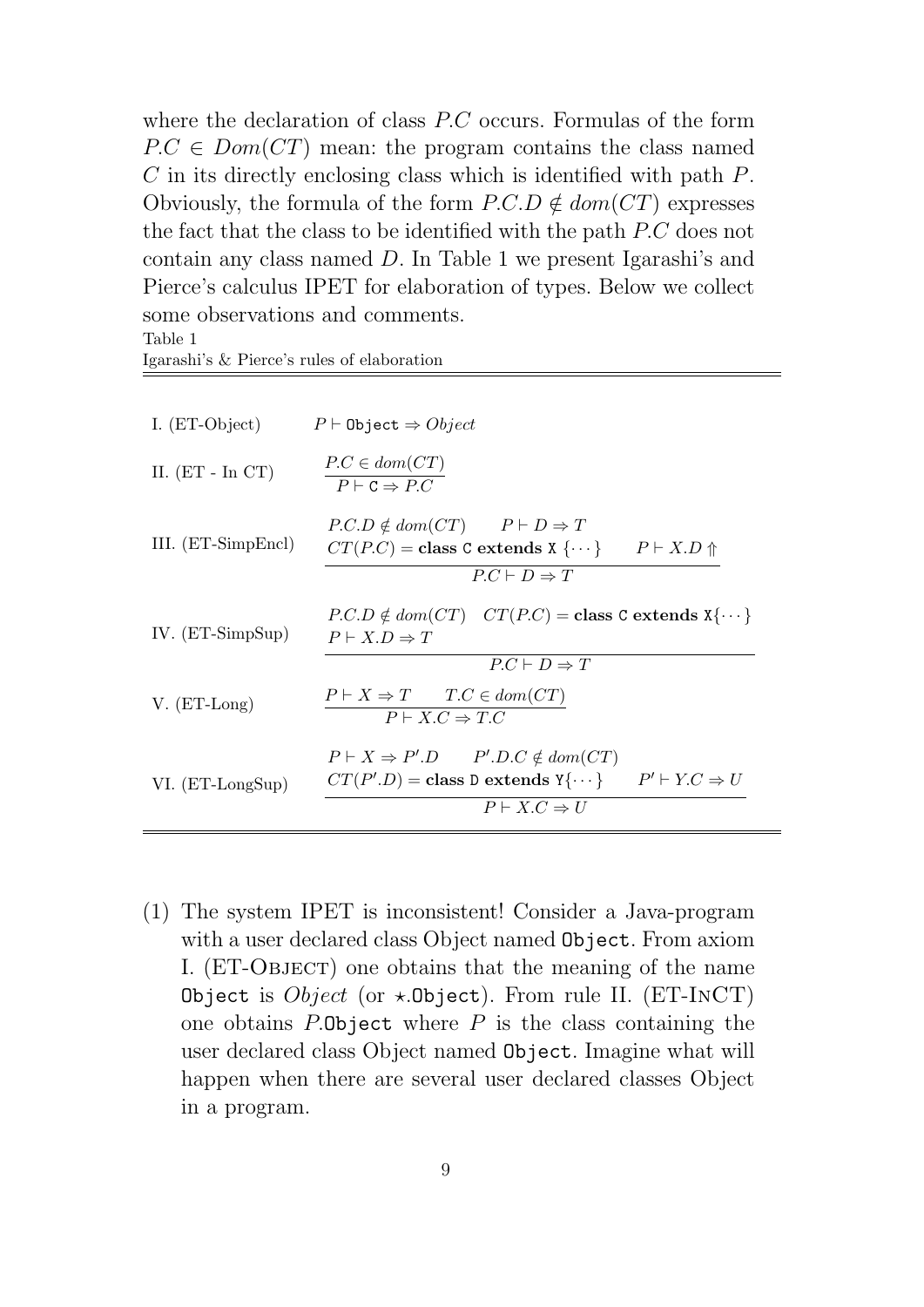Remedy: The authors of the present paper are aware of this and require that a program cannot contain a user declared class named Object. Note that the remedy is inconsistent with the Java Lanaguage Specification [GJSB05] which allows to declare many user declared classes named Object. (A good reformulation of IPET calculus should liberate from this restriction).

- (2) Rule III. (ET-SimpEnc) has four premises. The fourth premise of the form  $P \vdash X \uparrow \vert$  is in fact a metatheorem "there is no class T such that the triplet  $P \vdash X \Rightarrow T$  has a formal proof". This rule is a source of severe problems as we shall see below.
- (3) There is no definition of the notion of proof in the system IPET of inference rules. Should one accept the classical definition of the notion of formal proof then the lack of possibilities to derive premises of the form  $P \vdash X \Uparrow$  becomes evident. We know, the standard answer to this remark is: "*but every*thing is finite and therefore one can control the situation". Is this one person added to the definition of proof? What instructions are given to her/him making the task possible to recognize the impossibility of any proof?
- (4) A reader may hesitate to perceive what the following sentence is meaning: "A straightforward elaboration algorithm obtained by reading the rules in a bottom-up manner might diverge." [IP02, 5.2.1, p.82]. Two questions appear immediately. Is there an implicitly defined elaboration algorithm? What does it mean "reading the rules in a bottom-up manner"?

Our first guess is that the authors think of Gentzen-style proofs. The textbook on mathematical logic [RS63] describes an algorithm constructing a formal proof of a logical formula. The system of inference rules must enjoy some properties and the algorithm must precisely describe which rule is to be applied in every step of the algorithm.

Our second guess is as follows: Subcase 1. Consider an open question  $P \vdash X \Rightarrow ?$  and apply the rules trying to construct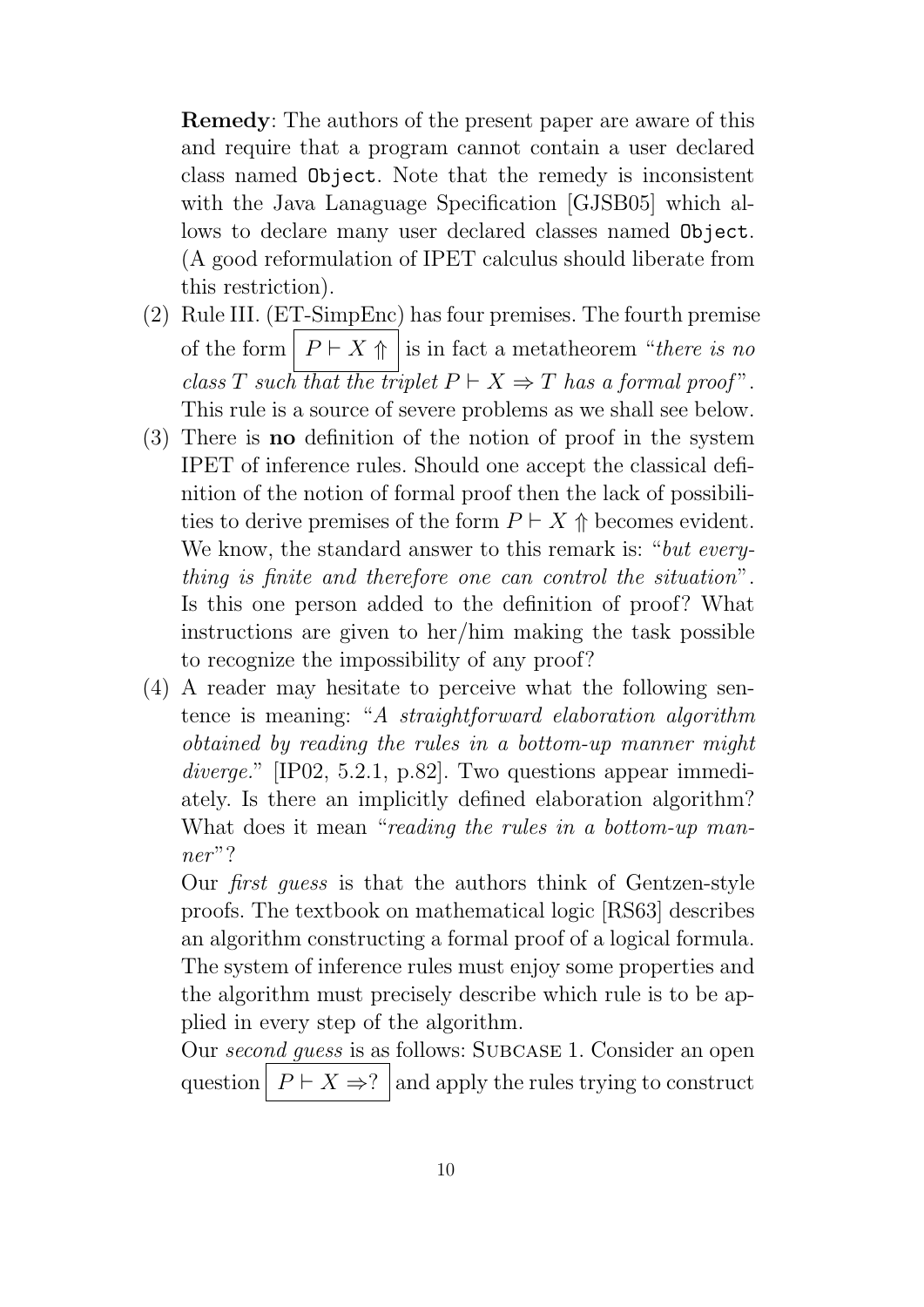the formal proof of some triplet  $P \vdash X \Rightarrow T$ . Depending on the rule applied we create some new open questions. In this way a tree is constructed with the nodes decorated by open questions or axioms. Once an inner node has all its sons decorated by closed triplets, one can close an open question by application of the rule which constructed the sons of the current node. Should we come back to the root with an answer the formal proof is constructed and the searched class T is found. Subcase 2. As previously consider an open triplet and build a formal proof of some triplet  $P \vdash X \Rightarrow T$  applying the rules from the sixth to the first one. Which guess is a proper one?

- (5) The authors of [IP02] are aware that proof construction is not always possible. They make evident that the algorithm we guessed may loop without exit [IP02, 5.2.1, p.82].
- (6) In fact the task of type elaboration is divided in two subtasks: a) to find whether the program is a well-formed one, b) to define a function inh which for every user declared class C returns the direct superclass of C. It is evident that IPET does not help detecting the possible errors in typing.
- (7) Seeing the incompleteness of the IPET-calculus (c.f. rule III.) one may ask a slightly different question: is it true that IPET has exactly one model? We shall see that there are several models.
- (8) The next question arises: Is it possible to equip the calculus with an extra hint of the kind: consider the least one of all models as THE model of the IPET-calculus?
- (9) This hope should be abandoned in the light of Section 5.

## 3 Langmaack's, Salwicki's and Warpechowski's binding functions  $bind_{inh}$  compared with IPET

In [LSW08,LSW09] Langmaack, Salwicki and Warpechowski studied structures of Java's programs and developed the family of binding functions. Let  $\pi$  be a Java program. By  $\mathcal{C}^{\pi}$  we denote the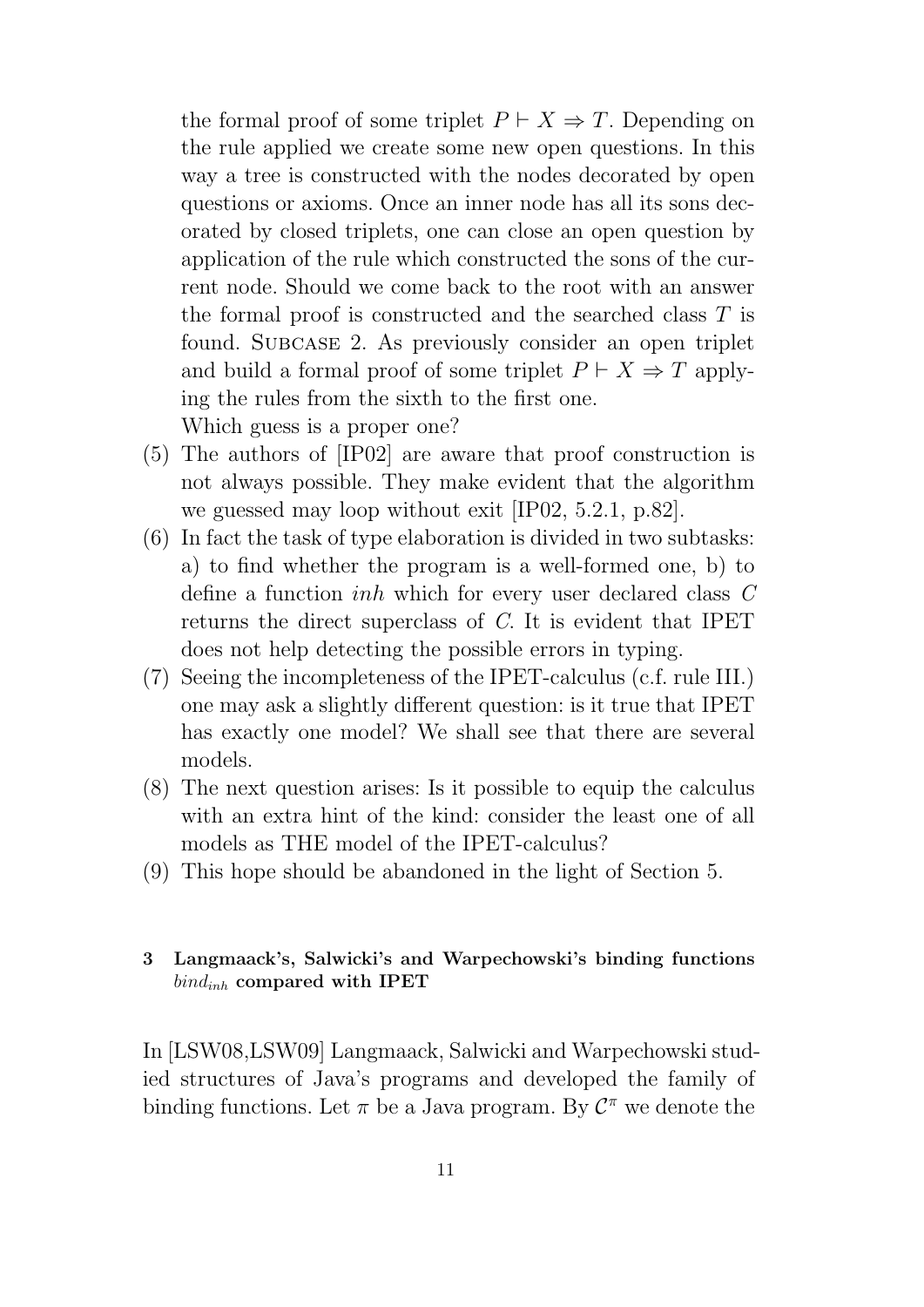set of all user declared class occurrences of program  $\pi$ . By  $CT^{\pi}$  we denote the set of class types and by  $\mathcal{SCT}^{\pi}$  the set of simple class types of the program  $\pi$ . For every program  $\pi$  of Java,  $\text{bind}_{inh}^{\pi}$  is a function

$$
\mathit{bind}_{\mathit{inh}}^\pi : \mathcal{CT}^\pi \times (\mathcal{C}^\pi \cup \{\mathit{Root}, \mathit{Object}\}) \rightarrow (\mathcal{C}^\pi \cup \{\mathit{Object}, \mathit{null}\})
$$

which for given class type  $X$  and class occurrence  $P$  determines class occurrence  $T$  - the meaning of class type occurrence  $X$  directly enclosed by the class occurrence P. Our notation exhibits the fact that binding function bind depends on a given inheritance (i.e. direct superclassing) functions inh. The notation

$$
bind_{inh}^{\pi}(X \in P) = T .
$$

reads: Let P be a class occurrence of program  $\pi$ , X a class type. Class  $T$  is the meaning of class type  $X$  inside the class  $P$  - where T is a class occurrence or null. The value null signals that no correct meaning of class type  $X$  may be found inside the class occurrence P. (In the sequel we shall omit the superscript  $\pi$  as always at most one program will be discussed.)

Above that the authors developed an algorithm LSWA which uniformly with respect to programs determines superclassing function  $inh_0$  which is the least fixed point of the continuous functional  $Bdfl'(inh)$  see [LSW09]

$$
inh_0=Bdfl'(inh_0)=\mu Bdfl'
$$

and is totally defined for all (finitely many) user declared classes P in a given well-formed Java-program. Especially:  $inh_0$  satisfies the so called inheritance condition  $I_1$ , i.e. for all user declared classes P (their set is denoted C)  $inh_0(P)$  is defined and the equation

$$
inh_0(P) = bind_{inh_0}(X \ in \ P')
$$

is holding where X is the type  $ext(P)$  in the extends clause of P and  $P'$  is that class occurrence  $decl(P)$  which directly encloses P. Because both theories of [IP02] and of [LSW08,LSW09] ought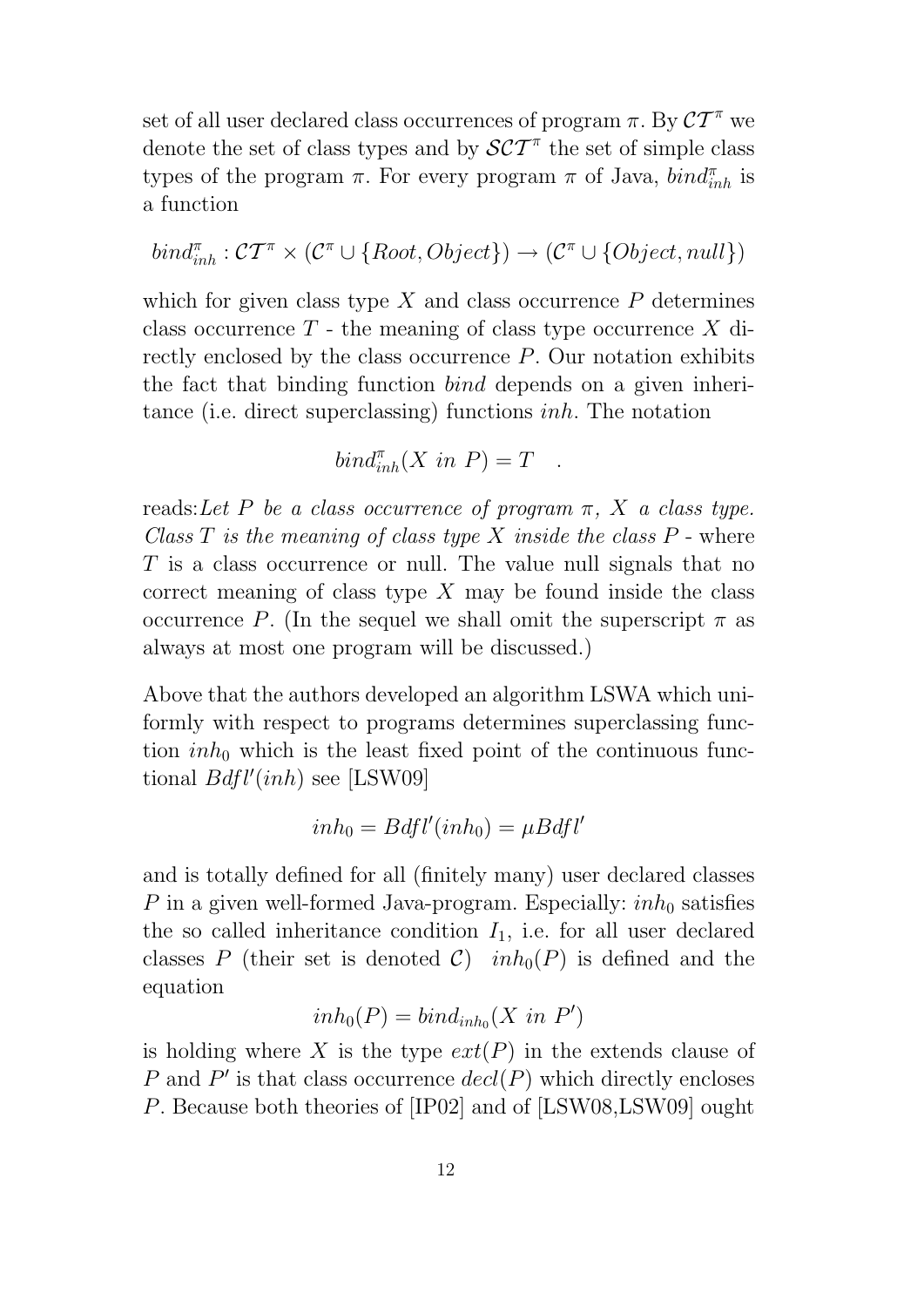to agree the ternary relation

$$
bind_{inh_0}(X \in P) = T
$$

should comply with all six rules of the types elaboration relation

$$
P \vdash X \Rightarrow T
$$

in calculus IPET. Both theories would agree perfectly iff there were exactly one distinguished satisfying binding function for a well-formed Java-program such that the set of all derivable triplets  $(X, P, T)$  is exactly the binding function  $\text{bin}_{\text{inh}_0}$ . In order to have an easier way of comparison we translate the rules to the mode of expression in [LSW08,LSW09] what is yielding the formulation of Definition 1.

Let  $\pi$  be a syntactically correct program in Java. We recall that the structure of classes of the program has the following properties:

- the set of classes considered with the relation decl such that class decl(B) is the least class enclosing class B is a tree,
- each class has a name,
- each class has an extends clause which is a simple or qualified type, i.e. a finite sequence of class names.

Here the empty extends clause is disallowed; the classes of programs considered in [LSW09] allow empty extends clauses. Names of classes are identifiers.

## Definition 1 The calculus BIPET is defined by the rules of Table 2.

The calculus is not a formalized theory for it lacks a precise definition of the language used and the logical tools used. Therefore we can not use the term model of theory. Instead we shall say that a function f complies with the rules of BIPET if whenever the premises of one of inference rules of BIPET calculus are satisfied by the function  $f$ , the conclusion of the rule is satisfied too.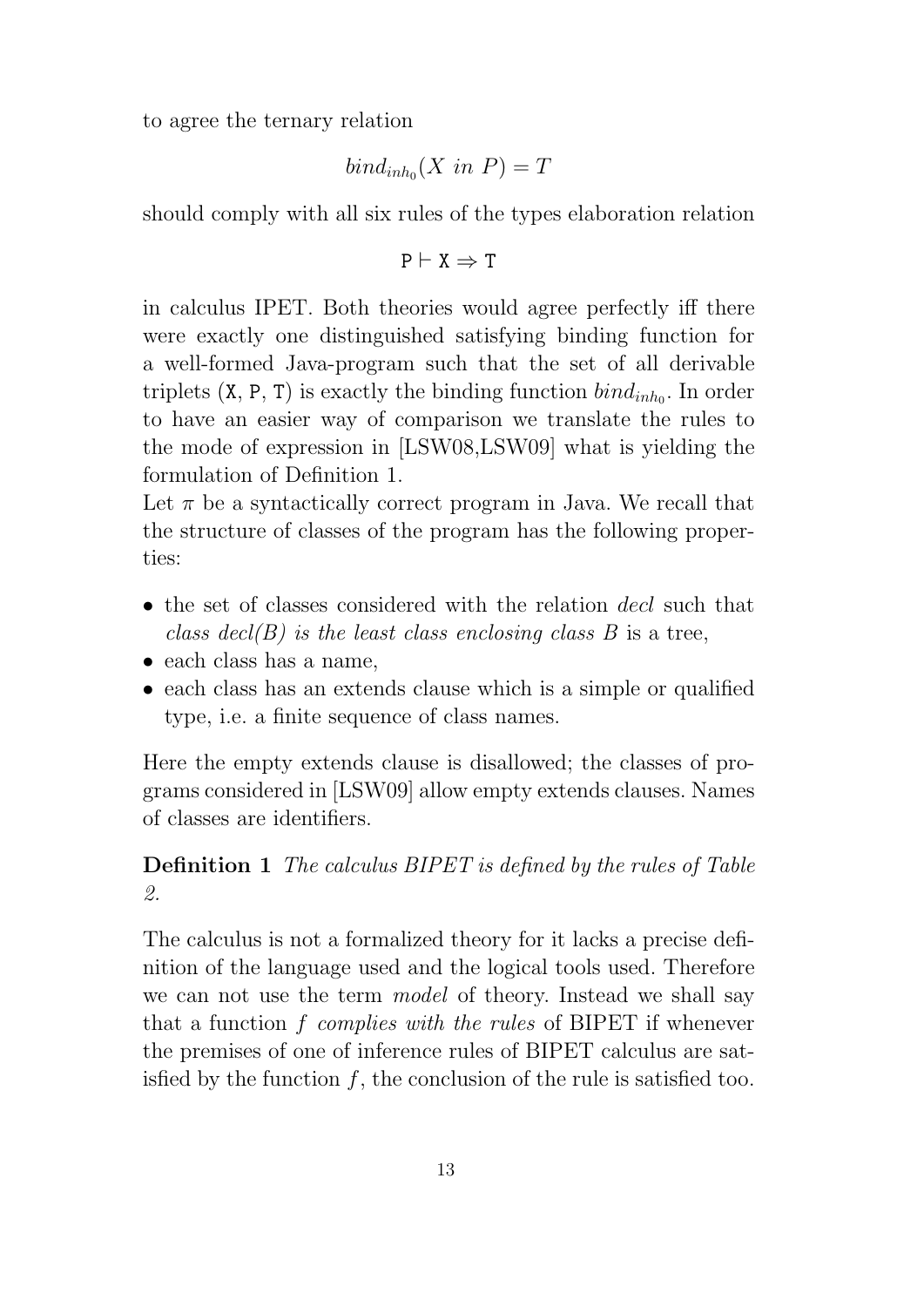Table 2 Rules of calculus IPET are translated into calculus BIPET

| I. (BET-Object)            | $bind(\texttt{Object} \text{ in } P) = Object$                                                                                                         |
|----------------------------|--------------------------------------------------------------------------------------------------------------------------------------------------------|
| II. $(BET - InCT)$         | class $P$ has a direct inner class named $C$<br>$bind(C \text{ in } P) = P.C$                                                                          |
| III. (BET-SimpEncl)        | $bind(D \text{ in } P) = T$<br>class $P.C$ has no direct inner class named $D$<br>$bind(ext(P.C).D$ in $P)$ = null<br>$bind(D \text{ in } P.C) = T$    |
| IV. $(BET\text{-}SimpSup)$ | $bind(ext(P.C).D \text{ in } P) = T$<br>class $P.C$ has no direct inner class named $D$<br>$bind(D \text{ in } P.C) = T$                               |
| $V. (BET-Long)$            | $bind(X \text{ in } P) = T$<br>class $T$ has a direct inner class named $C$<br>$bind(X.C \text{ in } P) = T.C$                                         |
| VI. (BET-LongSup)          | $bind(X \text{ in } P) = P'.D$<br>class $P'.D$ has no direct inner class named $C$<br>$bind(ext(P'.D).C$ in $P') = U$<br>$bind(X.C \text{ in } P) = U$ |
|                            | Variables P, P' range over $\mathcal{C}^{RO}$ , T, U over $\mathcal{C}^{O}$ ,<br>X over $\mathcal{CT}$ and $C, D$ over simple types                    |

**Theorem 2** If the given Java-program  $\pi$  is well-formed then the  $\emph{function}~~\emph{bind}^{\pi}_{inh_0}~~\emph{complex}~~with~~all~~\emph{six}~~\emph{rules}~~\emph{of}~~the~~\emph{BIPET-(and)}$ hence with the IPET-)calculus.

Proof. Are these six rules (implications) really holding? We shall check them and find that the answer is: Yes. I. (BET-Object)

As *Object* is the only class named **Object** and is directly enclosed by Root the required equation is holding independently of all possible inheritance (direct superclassing) functions inh which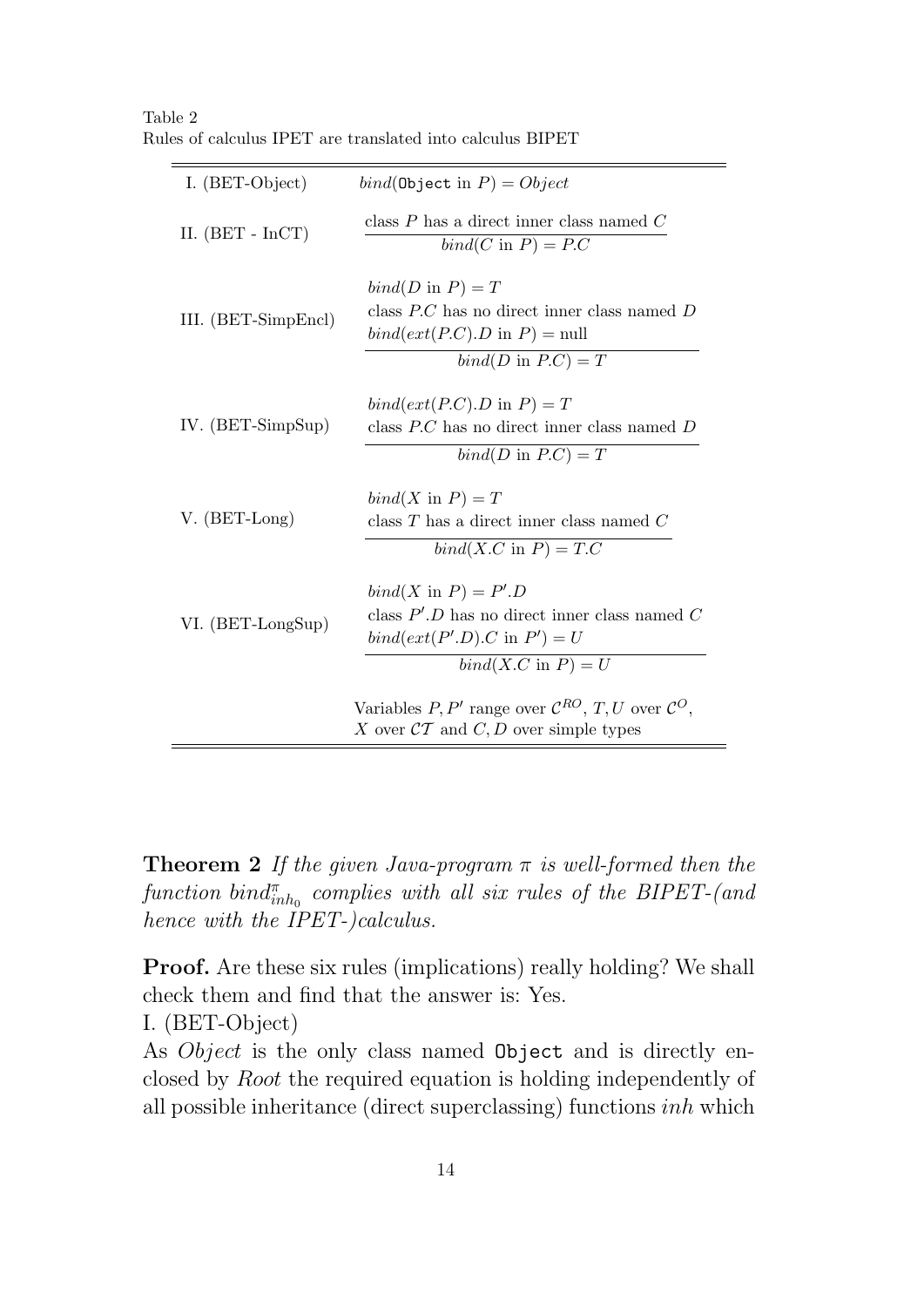parameterize  $bind_{inh}$ .

II. (BET-InCT)

If class  $P$  contains a direct inner class named  $C$ , i.e.  $P.C$  is defined,  $P.C \in Dom(CT)$ , then the conclusion the meaning of name  $C$  in class  $P$  is class  $P.C$  is holding independently of all possible inheritance functions inh.

III. (BET-SimpEncl)

Let P.C be a user declared class. From the first premise  $\text{bind}_{\text{inh}_0}(D \text{ in } P) = T$  we have that there exist natural numbers  $i \geq 0, j \geq 0$  such that  $T = inh_0^i (decl^j(P)).D$  where the pair  $\langle j, i \rangle$ is the least in the lexicographic order such that the right hand side expression is defined. The third premise

" $bind_{inh_0}(ext(P.C).D in P) = \text{null}$ " says that for every  $l \geq 0$  the expression  $inh_0^l(bind_{inh_0}(ext(P.C)$  in P)). D is undefined, and so

$$
inh_0^l(inh_0(P.C)).D \text{ is undefined}, \qquad (1)
$$

because function  $inh_0$  enjoys property

$$
I'_1: inh_0(P.C) = bind_{inh_0}(ext(P.C) \text{ in } P)
$$

or both sides are undefined. We claim that the pair  $\langle i+1, i \rangle$  is the least pair in the lexicographic order such that  $inh_0^i(decl^{j+1}(P.C)).D$ is defined. Suppose that there exists a pair  $\langle k, l \rangle$  such that the expression  $inh_0^l(decl^k(P.C))$ . D has a defined value and that the pair  $\langle k, l \rangle$  precedes or is equal the pair  $\langle j + 1, i \rangle$ . From the second premise and the property (1) we know that  $k \neq 0$ . In other words: the path  $inh_0^l (decl^k(P.C))$ . D goes from class P.C through class P further on. From the previous considerations we know the pair  $\langle j, i \rangle$  is the least in the lexicographic order such that the expression  $inh_0^i(detil(P)).D$  is defined. Hence  $k = j + 1$  and  $l = i$ . IV. (BET-SimpSup)

Let P.C be a user declared class. From the first premise  $bind_{inh_0}(ext(P.C).D \text{ in } P) = T$  we have that there exists a natural number  $i \geq 0$  such that the right hand side of  $T = inh_0^i(bind_{inh_0}(ext(P.C) \text{ in } P)).$  Is defined. Since function  $inh_0$  enjoys property  $I'_1$  we know that the expression  $inh_0^i(inh_0(P.C)).D$  has a value T. Hence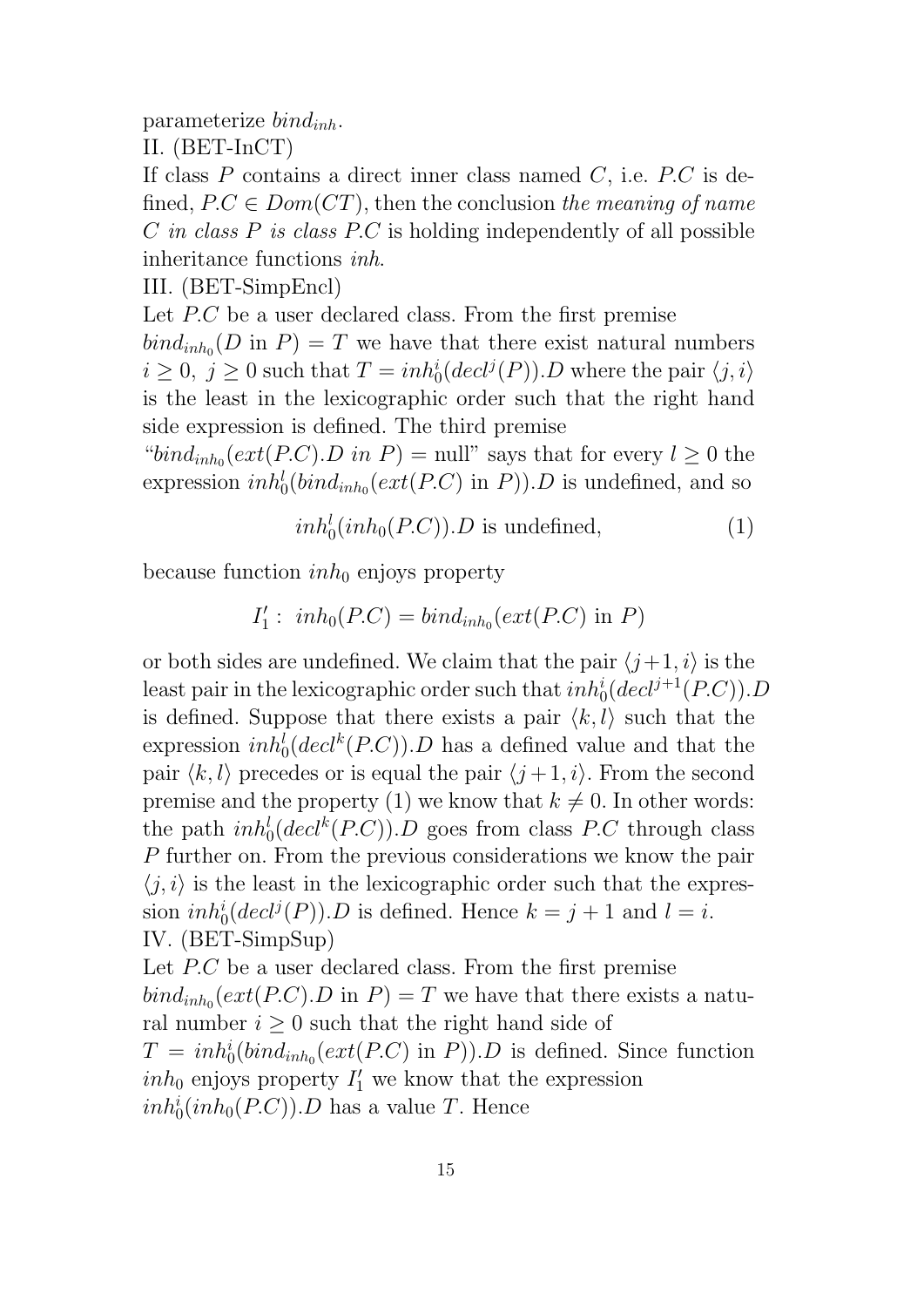$T = inh^{i+1}(decl^{0}(P.C)).D = bind_{inh_0}(D \text{ in } P.C)$  because the pair  $\langle 0, i + 1 \rangle$  is the least pair such that the value of

 $inh^{i+1}(decl^0(P.C)).$  Is defined. The only critical candidate pair  $\langle 0, 0 \rangle$  which is less than those pairs considered is excluded by the second premise.

V. (BET-Long)

The conclusion is holding due to definition of  $bind_{inh_0}$ .

VI. (BET.LongSup)

In case  $P'.D$  is user declared we begin with the third premise  $\text{bind}_{\text{inh}_0}(\text{ext}(P'.D).C \text{ in } P') = U.$  This means that there exists a natural number  $l \geq 0$  such that

 $inh_0^l(bind_{inh_0}(ext(P'.D)$  in  $P'))$ . $C = U$  and l is the least one such that the left hand side is defined. Making use of the first premise and condition  $I_1'$ ''<sub>1</sub> for  $P'.D$  we obtain  $inh_0^{l+1}(P'.D).C = U$ . From the second premise we conclude that the exponent is the least one such that the left hand side is defined. The satisfaction of rule VI. follows from the definition of function  $\text{bin}_{\text{inh}_0}$  [LSW09] and from the first premise.

Reading carefully the proof we observe the following

**Fact 1** (A strengthening of Theorem 2) The function bind<sub>inh</sub> complies with the six rules of BIPET even if only the inheritance condition  $I_1$  for inh<sub>0</sub> holds, but not necessarily the non-cycling condition  $I_2$  for dep<sub>inh<sub>0</sub></sub>. Moreover, the condition  $I_1$  may be weakened towards  $I_1'$  $i_1$ : For all classes  $P \in \mathcal{C} : inh_0(P) =$ 

 $\mathit{bind}_{\mathit{inh}_0}(\mathit{ext}(P) \mathit{ in } \ \mathit{decl}(P)) \ \mathit{ or } \ \mathit{both } \ \mathit{sides} \ \mathit{ are} \ \mathit{undefined}, \ \mathit{i.e.} \ \mathit{ if }$  $inh_0$  is a fixed point of the so called natural functional Bdfl [LSW09].

Hence if  $I'_1$  holds for  $inh_0$  then the binding function  $bind_{inh_0}$  satisfies all six rules of IPET, i.e. is a model of IPET, especially if the given Java-program is well-formed, i.e.  $inh_0$  satisfies  $I_1$  and  $I_2$ [GJSB05,LSW04,LSW09]. Our next question is: is IPET defining a unique model? Are there other binding functions which satisfy all rules of IPET? Is there a distinguished model of IPET? In what sense does IPET define a distinguished model? Or, perhaps, is there no reasonable way to distinguish a good inheri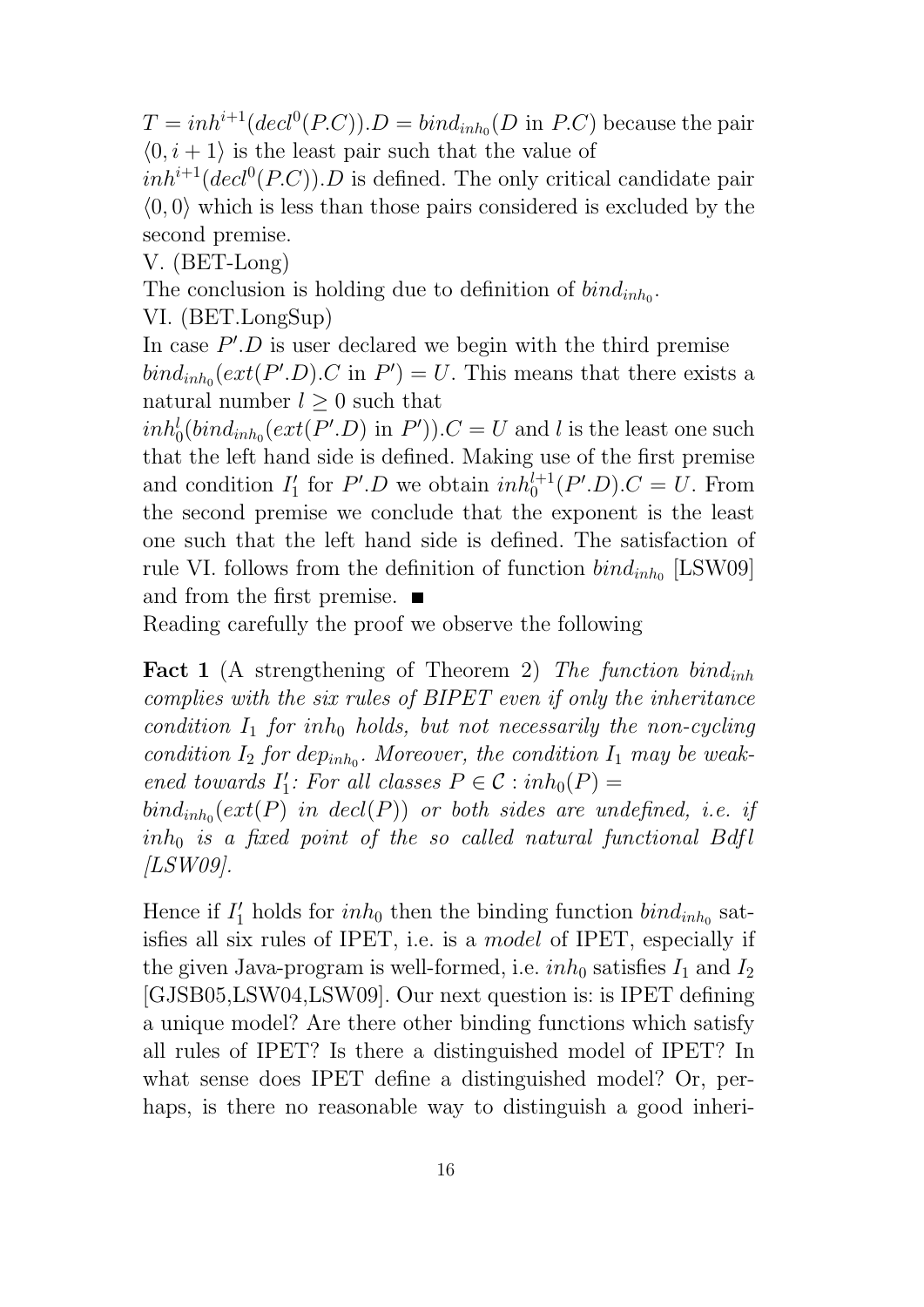tance function? We have already seen that IPET does not allow straightforward, constructive top-down application.

## 4 On another binding function  $\text{Bind}_{inh_{B0}}$  which complies with all rules of IPET

It is astounding that there is a way to define a family of binding functions  $Bind_{inh}(X \text{ in } P)$  which are different from  $bind_{inh}(X \text{ in } P)$  and which leads to Theorem 19 analogous to Theorem 2 on satisfaction of BIPET's rules, by a function  $Bind_{inh_{B0}}$  analogous to function  $bind_{inh_{0}}$ . As previously, we assume that every user declared class has an explicit extends clause with a type of length  $> 1$  as the authors of [IP02] and their calculus are requiring.  $Bind_{inh}$  is to become a mapping

 $\mathit{Bind}_{inh}:Types \times \mathcal{C}^{RO} \longrightarrow (\mathcal{C}^{O} \cup \{null\})$ 

where  $C = Classes$  is the set of user declared class occurrences in a given Java-program with inner classes,  $\mathcal{C}^O$  is  $\mathcal{C} \cup \{Object\}$ and  $\mathcal{C}^{RO}$  is  $\mathcal{C}^O \cup \{Root\}$ . Types =  $\mathcal{CT}$  is the set of simple or qualified types over the set SCT of class identifiers occurring in program  $\pi$ . The function  $Bind_{inh}$  is parameterized by a given partially defined inheritance function (direct superclassing function) *inh* :  $\mathcal{C} \stackrel{part}{\longrightarrow} \mathcal{C}^O$  as *bind<sub>inh</sub>* is. The values of *inh*(*Root*) and inh(Object) are undefined.

Consider the ordered alphabet  $A$  of the two operators *inh* and decl, where we define inh to be less than decl, inh  $\prec$  decl. This order is inducing a lexicographical (from the right) order in the set  $\mathcal{A}^*$  of all words or paths over  $\mathcal{A}$ . For example, the words  $inh \prec decl^{\sim}inh \prec decl \prec inh^{\sim} decl$  are in this order. Notice, this order is total, but not well-founded!

Let  $w = id_1 \hat{id}_2 \cdots \hat{id}_n$ ,  $w \in \mathcal{A}^*, n \geq 0$ . Let P be a class. The word w applied to the class P is the class  $w(P) =$ 

 $id_1(id_2(\cdots(id_n(P))\cdots))$  or the result is undefined. Clear, the empty word  $\lambda$  yields  $\lambda(P) = P$ .

For a class  $P \in \mathcal{C}^{RO}$  we have the set of admissible paths: A path w is called admissible in  $P$  if either w is empty or in case of non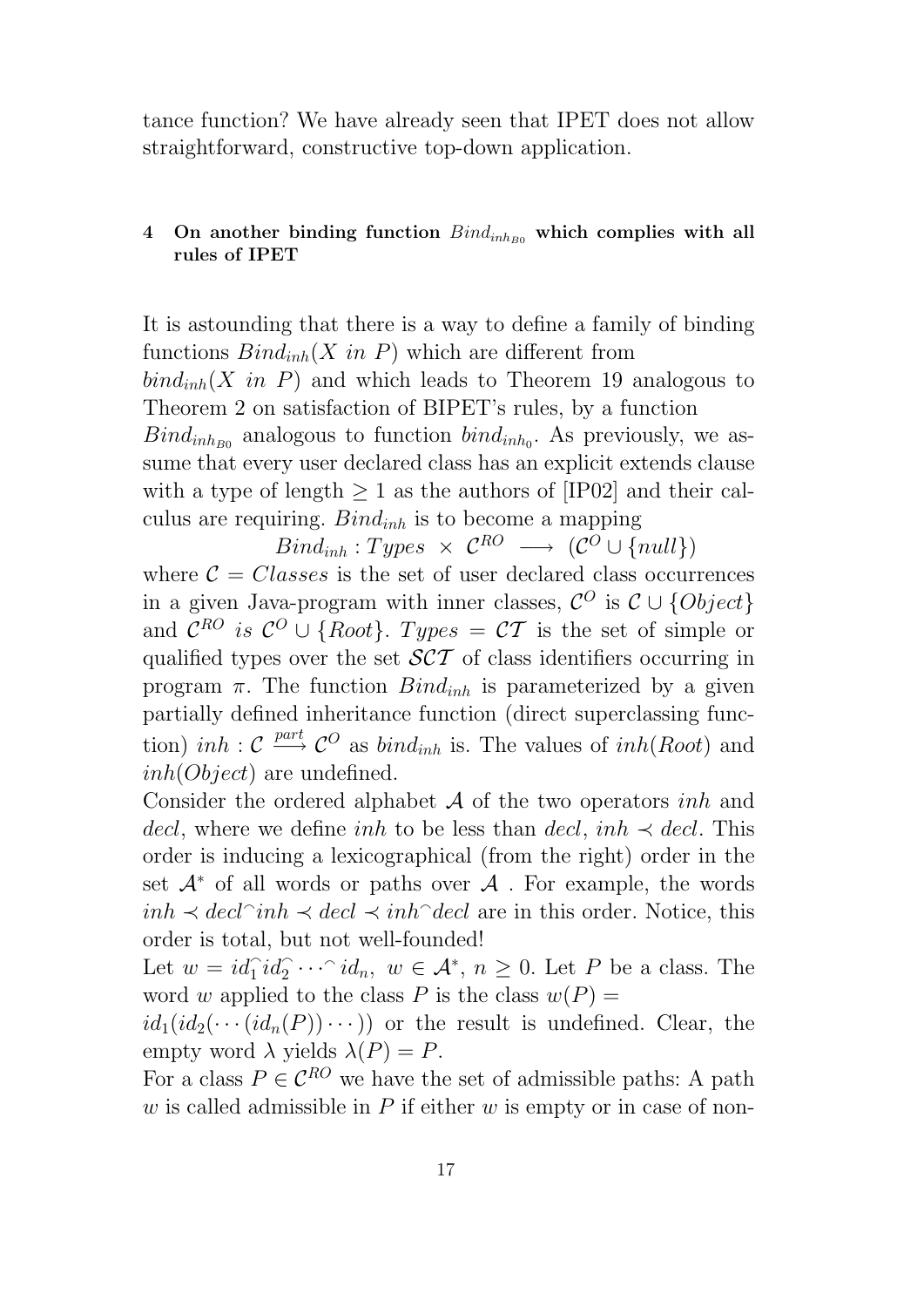emptiness  $w(P)$  is defined  $\in \mathcal{C}^{RO}$  and all intermediate results, P included,  $w(P)$  excepted, must be  $\in dom_{inh} \cup \{Object\} = dom_{inh}^O$ . So maximal admissible paths end up in  $\mathcal{C}^{RO} \setminus dom_{inh}$ . Now, we have the following

**Definition 3** Let X be a type of length 
$$
\geq 1
$$
,  $P \in C^{RO}$  and  
\n $inh \in C \xrightarrow{part} C^O$ . Then  
\n $\begin{cases}\n\mu w(P).X & \text{if length}(X) = 1 \text{ and there exists the} \\
\text{least word } \mu w \in A^* \text{ such that} \\
\mu w(P).X \in C^O \text{ is defined and there} \\
\text{are no repeated classes on this path } \mu w \\
\text{from } P \text{ to } \mu w(P)\n\end{cases}$   
\n $PinamP \text{ to } \mu w(P)$   
\n $\mu_{\alpha} w(P').C \text{ else if } X = X'.C \text{ and length}(X') \geq 1$   
\n $\text{and } P' = \text{Bind}_{inh}(X' \text{ in } P) \in C^O$   
\n $\text{is defined and there exists a least} \\
\text{admissible word } \mu_{\alpha} w \in A^* \text{ such that} \\
\mu_{\alpha} w(P').C \in C^O \text{ is defined} \\
\text{and there are no repeated classes} \\
\text{on this path from } P' \text{ to } \mu_{\alpha} w(P')\n\end{cases}$ 

**Remark 4** It is worthwhile to observe that the  $Bind_{inh}$ -function defined in this way differs from the bind<sub>inh</sub>-function defined earlier. Namely, in the definition of bind we consider only words of the form inh<sup>i-</sup>decl<sup>j</sup>, where  $i, j \geq 0$  and in the induction step we restrict to words of the form inh<sup>i</sup> where  $i > 0$ ; this latter restriction guarantees admissibility implicitly. So, if we replace the first occurrence of  $A^*$  in the induction beginning by  $inh^*$ <sup>-</sup>decl<sup>\*</sup> and the second occurrence of  $A^*$  in the induction step by inh<sup>\*</sup> then we have exactly the definition of  $bind_{inh}(X \in P)$ . The following deliberations until Theorem 19 inclusive hold also for bind<sub>inh</sub> instead of  $Bind_{inh}$ , mutatis mutandis.

Further properly chosen subsets of  $A^*$  lead to binding functions which are also uniformly defined for all programs.  $\Box$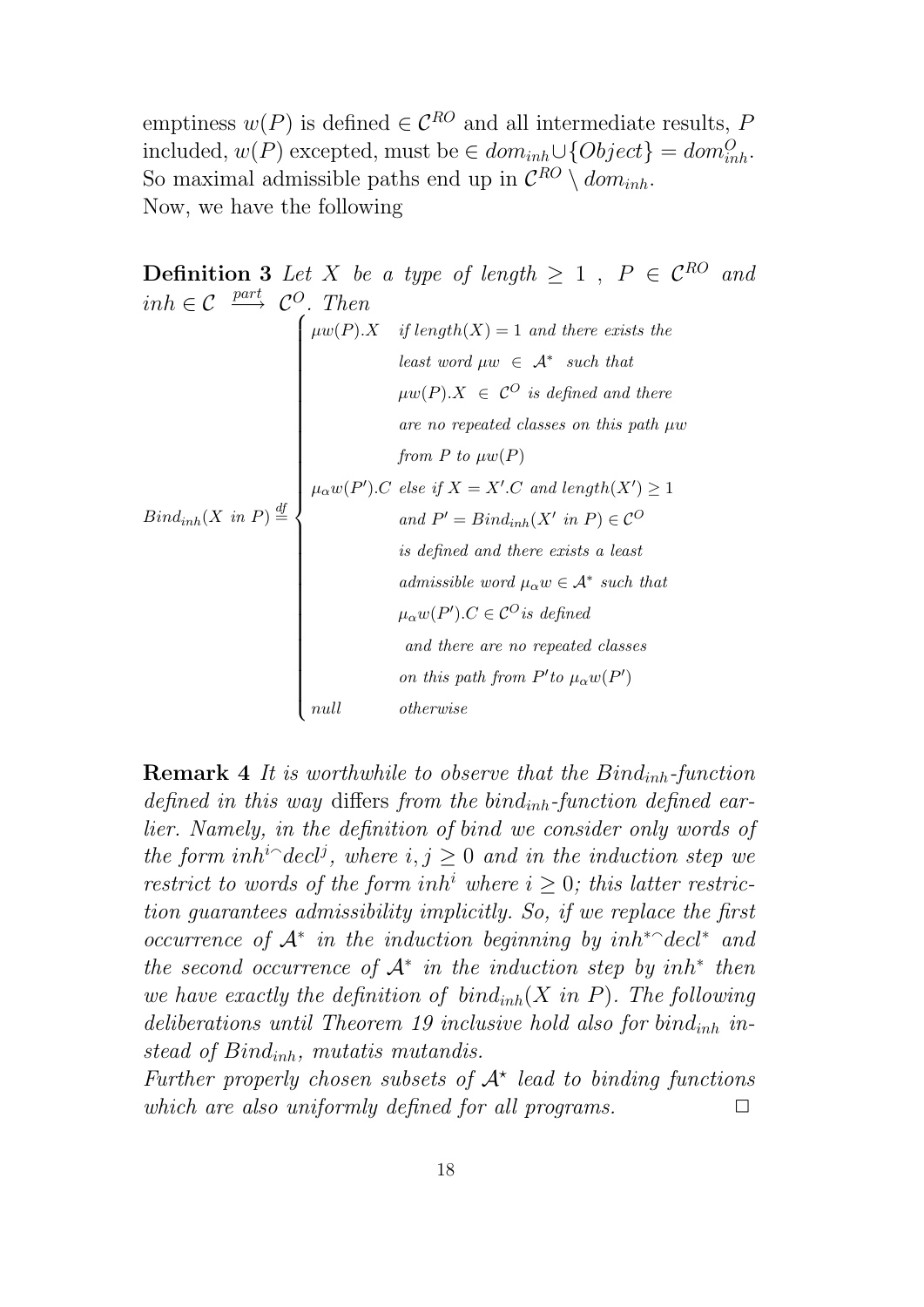Now we are going to look for a specific inheritance function  $inh_{B0}$ such that  $Bind_{inh_{B0}}$  satisfies all rules of BIPET. We go an analogous way as in [LSW09] and look for an appropriate functional  $BDfl'$  such that  $inh_{B0}$  is the least fixed point. The natural functional

$$
BDfl(inh)(P) \stackrel{df}{=} Bind_{inh}(ext(P) \text{ in } decl(P))
$$

is, unfortunately, not monotone and continuous in

$$
(\mathcal{C} \xrightarrow{\text{part}} \mathcal{C}^O) \xrightarrow{\text{tot}} (\mathcal{C} \xrightarrow{\text{part}} \mathcal{C}^O)
$$

where  $\mathcal{C} \stackrel{part}{\longrightarrow} \mathcal{C}^O$  is a cpo completely partially ordered by the set theoretic inclusion  $\subseteq$  of partially defined inheritance functions with bottom function  $inh_{\perp} = \emptyset$ .

Example 5 Let us consider the following (structure of a) Javaprogram:

```
class A extends Object {
            class E extends Object \{\ \}class C extends Object \{\ \}}
      class B extends A {
            class E extends Object \{\ \}class D extends C {
                   class F extends E\{\}}
      }
We have
      \emptyset = inh_{\perp} \subset BDfl (inh_{\perp}) \subset BDfl^2 (inh_{\perp}) \not\subseteq BDfl^3 (inh_{\perp})because
 BDfl(inh<sub>⊥</sub>)(B) = A, BDfl(inh<sub>⊥</sub>)(D) = \bot, BDfl(inh<sub>⊥</sub>)(F) = B$EBDfl^2(inh_\perp)(B) = A, BDfl^2(inh_\perp)(D) = A\C, BDfl^2(inh_\perp)(F) = B\BDfl<sup>3</sup>(inh<sub>⊥</sub>)(B) = A, \quad BDfl<sup>3</sup>(inh<sub>⊥</sub>)(D) = A$C, \quad BDfl<sup>3</sup>(inh<sub>⊥</sub>)(F) = A$E\neq B$E \square
```
Example 5 convinces us to replace the functional  $BDfl$  by another functional  $BDfl'$ . But first we introduce the notion of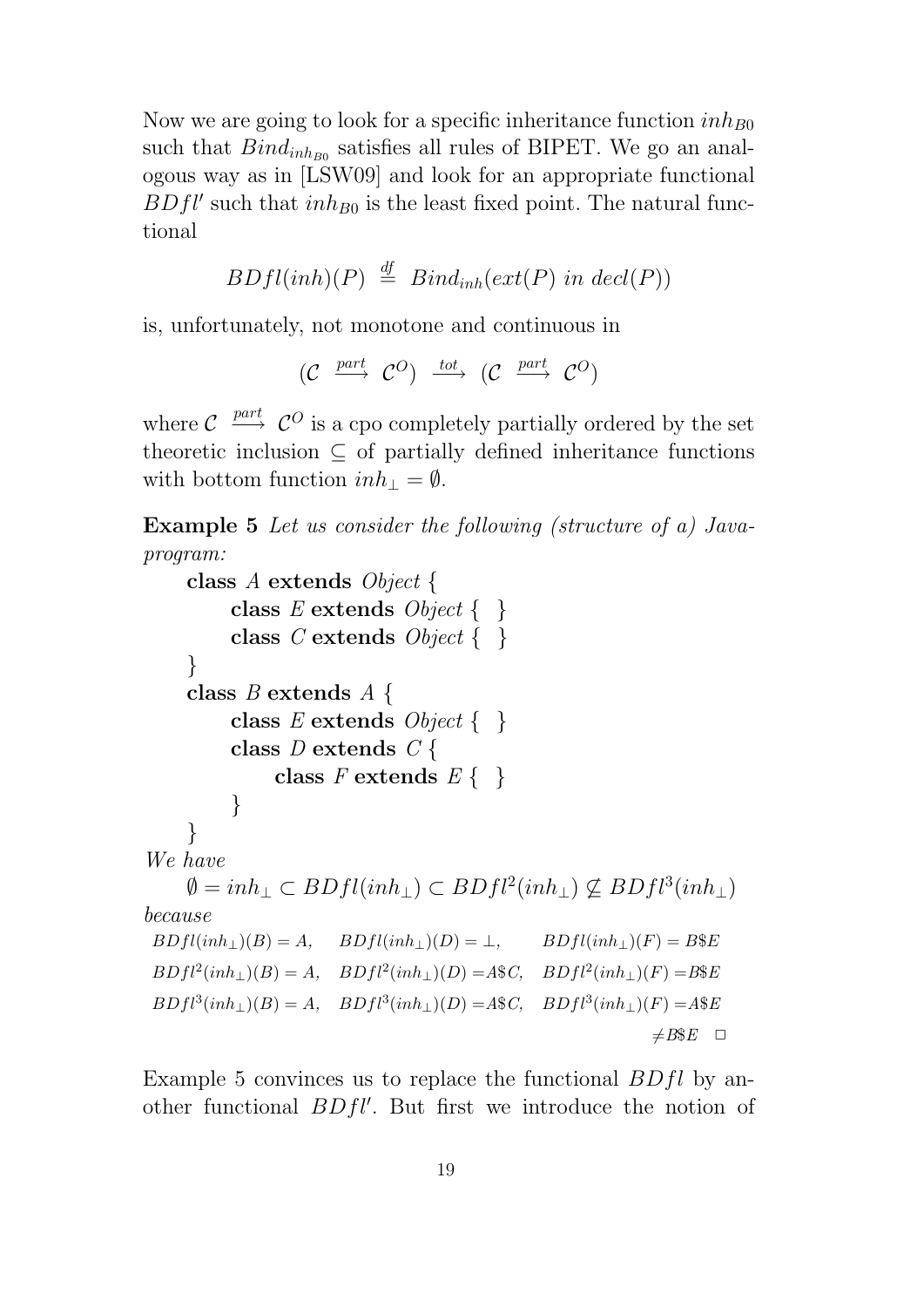State.

**Definition 6** An inheritance function inh  $\in$  (C)  $\frac{part}{\longrightarrow}$   $\mathcal{C}^O$  is called a State iff for all classes  $K \in dom_{inh}$  the following two relations  $inh(K) \in dom_{inh}^O$ , where  $dom_{inh}^O$  $\stackrel{\text{df}}{=} dom_{inh} \cup \{Object\},\$  $decl(K) \in dom_{inh}^R$ , where  $dom_{inh}^R$  $\stackrel{df}{=} dom_{inh} \cup \{Root\},\$ and the equation

 $inh(K) = Bind_{inh}(ext(K) \text{ in } decl(K))$ are holding.  $\Box$ 

Definition 6 is saying that  $dom_{inh}^{RO} = dom_{inh} \cup \{Root, Object\}$ is an initial tree of the whole *decl*-tree  $\mathcal{C}^{RO}$ , and that for all K the inheritance chain  $\{inh^i(K): i = 0, 1, \dots\}$  is remaining inside  $dom_{inh}^{RO}$  (i.e. either has a cycle or ends up in  $Object$  or  $Root)$  and condition  $I_{B1}$  is satisfied, restricted to  $dom_{inh}$  as a subset of C. *inh* and/or its dependency relation  $Dep_{inh}$  may have cycles:

**Definition 7** The dependency relation  $Dep_{inh}$  associated to inh is

 $Dep_{inh} \stackrel{def}{=} {\{\langle K, Bind_{inh}(ext(K) | i \text{ in } decl(K))\rangle :}$  $K \in dom_{inh}, 1 \leq i \leq length(x(t))\}$ where  $ext(K)$  |<sup>i</sup> is the initial segment of length i of type  $ext(K)$ .  $\Box$ 

To remind the reader(c.f. [LSW09]):

Definition 8 A Java-program is called Well-Formed iff there exists an inheritance function in  $h_{WF}$  which satisfies the following two conditions

 $I_{B1}$ ) the function inh<sub>WF</sub> is defined for all classes  $K \in \mathcal{C}$  and the equation

 $inh_{WF}(K) = Bind_{inh_{WF}}(ext(K))$  in decl(K))

is holding for them;

 $I_{B2}$ ) the induced dependency relation Dep<sub>inburg</sub> has no cycles in  $\mathcal{C}^{RO}$ .  $\Box$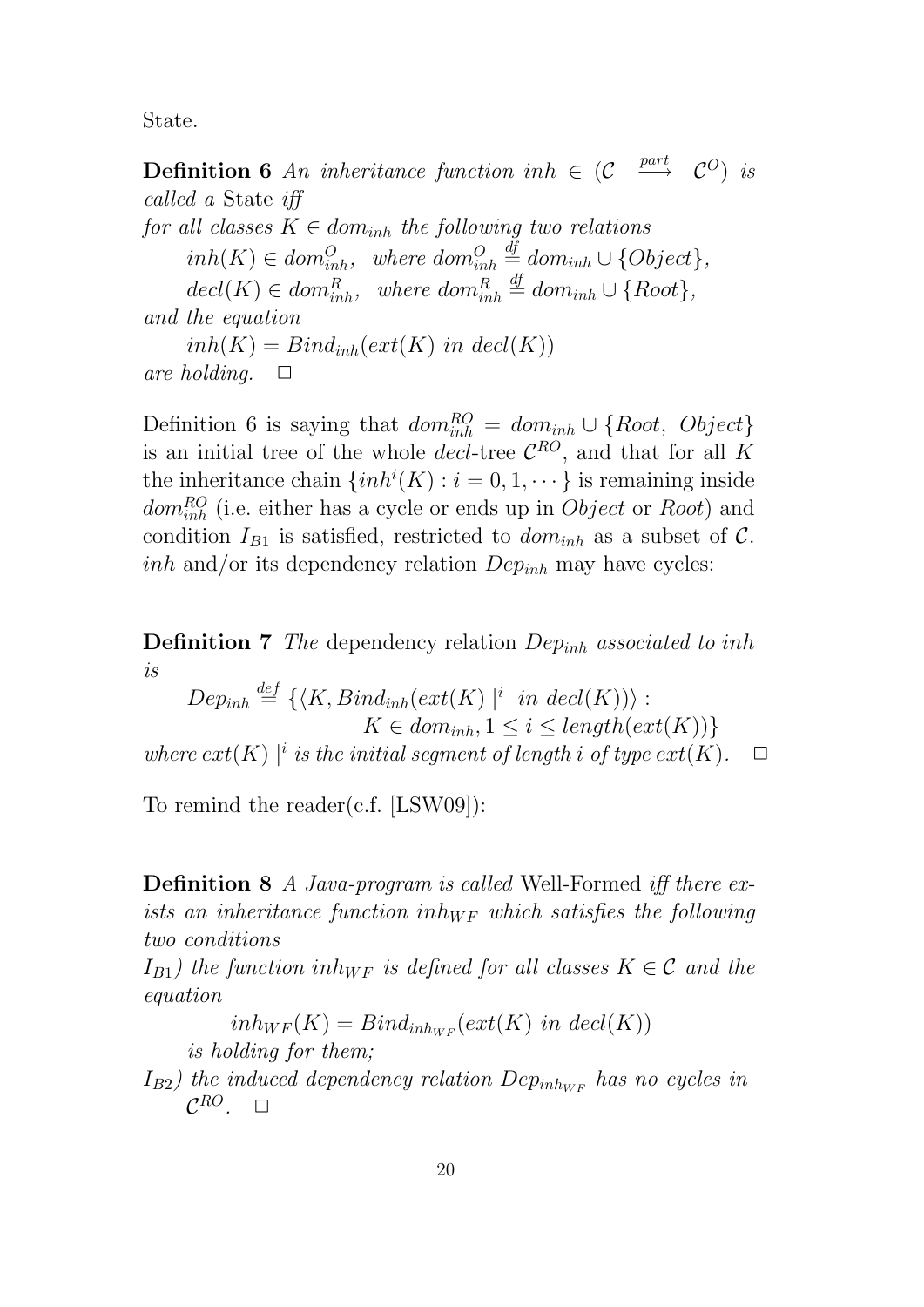We consider the sub-cpo

 $\mathcal{C} \stackrel{State}{\longrightarrow} \mathcal{C}^O$  of  $\mathcal{C} \stackrel{part}{\longrightarrow} \mathcal{C}^O$ 

of inheritance functions which are States. The word "State" is chosen because our algorithm  $LSWA<sub>B</sub>$  (defined quite analogously to LSWA in [LSW04,LSW09], see also Appendix) which determines the least fixed point  $inh_{B0}$  is running through computation states which can be represented by the above mentioned special inheritance functions which are States.

Let's come to the desired functional  $BDfl'$ . Let us introduce an abbreviation  $\alpha_{inh}^B(A)$  denoting the following logical formula:

 $\alpha_{inh}^B(A)$  :  $decl(A) \in dom_{inh}^R \wedge A \neq Root \wedge A \neq Object$ 

 $\wedge Bind_{inh}(ext(A) \text{ in } decl(A)) \in dom_{inh}^{O}$ .

The desired functional is

$$
BDfl'(inh)(A) \stackrel{\text{df}}{=} \begin{cases} Bind_{inh}(ext(A) \text{ in } decl(A)) \text{ if } \alpha_{inh}^B(A) \\ \text{undefined} \end{cases}
$$

**Theorem 9**  $BDfl'$  is a monotonous functional (and consequently is continuous because  $\mathcal{C} \xrightarrow{\text{State}} \mathcal{C}^O$  is finite).

We need four Lemmas 10 to 14 for a proof of Theorem 9.

**Lemma 10** For every State inh, for every class  $K \in dom_{inh}^{RO}$ and for every type X: If  $\text{dec}(\text{Bind}_{inh}(X \text{ in } K)) \in \text{dom}_{inh}^{RO}$  then  $Bind_{inh}(X|^i$  in  $K) \in dom_{inh}^{RO}$  for  $1 \leq i < length(X)$ .

**Proof.** Assume the thesis of the Lemma is wrong. Then there is a smallest  $i_0$  with  $1 \leq i_0 < length(X)$  and  $Bind_{inh}(X|^{i_0}$  in  $K) \notin$ dom<sub>inh</sub>. Then this class  $C_{i_0}$  is such that  $\det(C_{i_0}) \in \mathcal{dom}_{inh}^R$  because *inh* is a State. Then  $inh(C_{i_0})$  is undefined and  $Bind_{inh}(X \text{ in } K)$  is, due to definition of admissibility, a nested

class  $C_l$  inside or equal  $C_{i_0}$  with  $decl^{l-i_0}(C_l) = C_{i_0}$ ,  $l = length(X)$ , and  $C_l$  is necessarily  $\notin dom_{inh}^{RO}$ . Contradiction!  $\Box$ 

**Lemma 11** Let inh<sub>0</sub> be a State. Let inheritance function inh be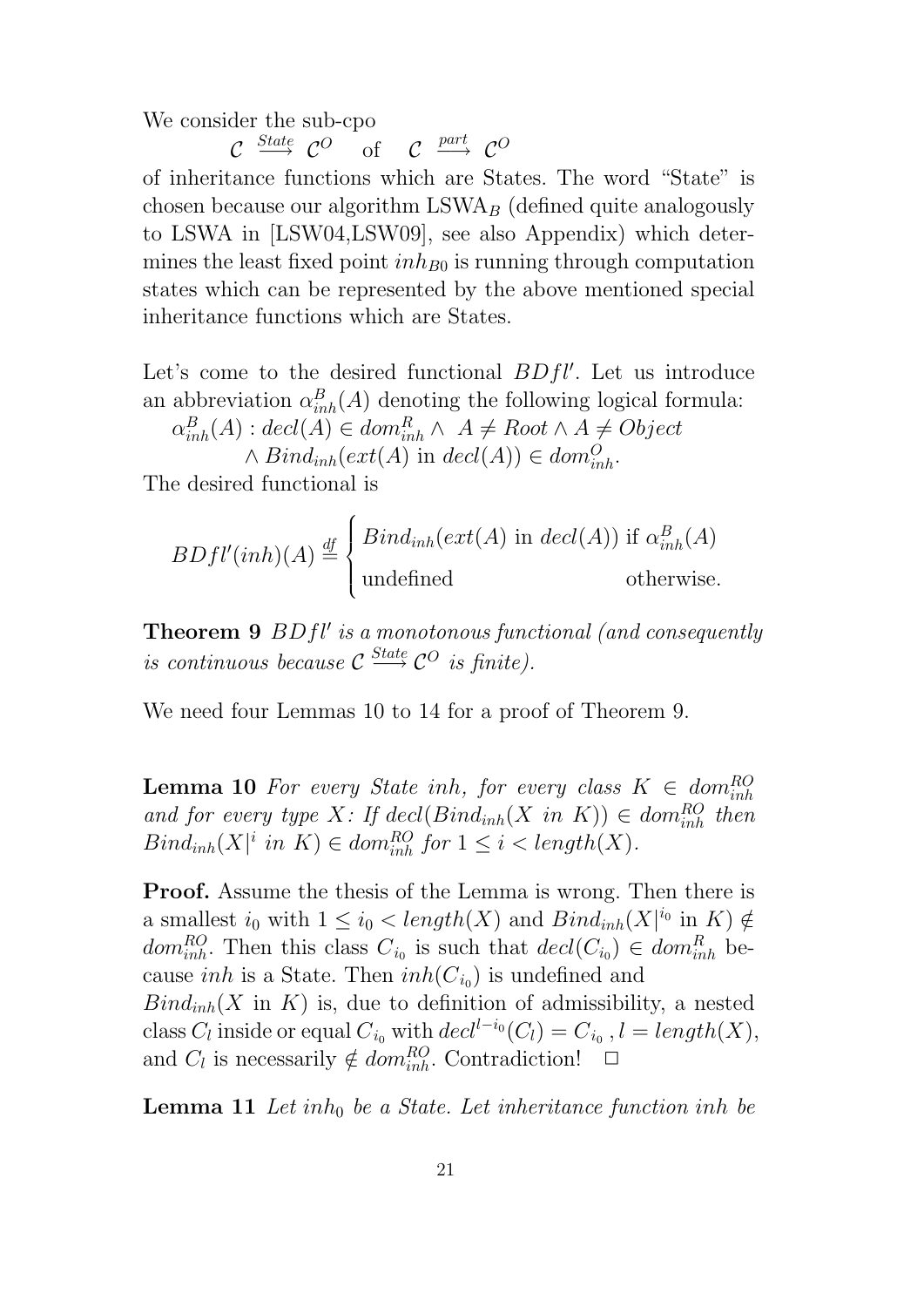an arbitrary extension of function inh<sub>0</sub> on a subset of  $\mathcal{C}$ . A) For every class  $K \in dom_{inh_0}^{RO}$  and every word  $w_0 \in \mathcal{A}_0^* =$  $\{decl, inh_0\}^*$  and analogous word  $w \in A^* = \{decl, inh\}^*$ :  $w_0(K) = w(K) \in dom_{inh_0}^{RO}$  or both sides are undefined. B) For every class  $K \in dom_{inh_0}^{RO}$  and for every type X: If for every  $1 \leq i < length(X)$   $Bind_{inh_0}(X|^i$  in  $K) \in dom_{inh_0}^{RO}$ then for all  $1 \leq i < length(X)$ 

 $Bind_{inh_0}(X|^i$  in  $K) = Bind_{inh}(X|^i$  in  $K)$ and either

 $\operatorname{Bind}_{inh_0}(X \text{ in } K) = \operatorname{Bind}_{inh}(X \text{ in } K) = M \in \mathcal{C}^O$ with  $\text{decl}(M) \in \text{dom}_{\text{inh}_0}^R$  or both sides are undefined.

## Proof. Proof of A)

Two cases are to be discussed: A1)  $w_0(K) = K_n \in dom_{inh_0}^{RO}$  resp. A2)  $w_0(K)$  is undefined.

A1) Because  $inh_0 \subseteq inh$  we have  $w(K) = K_n$  as well.

A2) Let  $K_n \in dom_{inh_0}^{RO}$  be the final class in the chain of classes  $K = K_0, K_1, \cdots, K_n \in dom_{inh_0}^{RO}$  with  $n < m$  which

 $w_0 = id_{0m} \cap \cdots \cap id_{01}$  and K are inducing,  $id_{0i} \in \mathcal{A}_0$ . Then  $id_{0,n+1}(K_n)$  is undefined.  $K_n$  is *Object* or *Root* because  $inh_0$  is a State. Because  $inh_0 \subseteq inh$  and  $inh(Root)$  and  $inh(Object)$  are undefined we have for the analogous word  $w = id_m \cap \cdots \cap id_1$ ,

 $id_i \in \mathcal{A}$ : Either  $K_n = Root$  and  $id_{0,n+1} = id_{n+1} = decl$  or  $K_n \in \{Root, Object\}$  and  $id_{o,n+1} = inh_0, id_{n+1} = inh$ . So  $w(K)$ is undefined.

Proof of B)

(Base of induction  $length(X) = 1$ )

Due to A) the  $\mathcal{A}_{0}$ - resp. A-chains of classes starting in K coincide. So Definition 3 does not differentiate between  $inh_0$  and  $inh$ which the definition is based on.

(Induction step  $length(X) > 1$ )

Let for every  $1 \leq i < length(X)$ 

 $Bind_{inh_0}(X|^i$  in  $K) \in dom_{inh_0}^{RO}$  $(\star).$ 

Due to induction hypothesis and assumption  $(\star)$  we have for all  $1 \leq i \leq length(X) - 1$ 

 $Bind_{inh_0}(X|^i$  in  $K) = Bind_{inh}(X|^i$  in  $K) \in dom_{inh_0}^{RO}$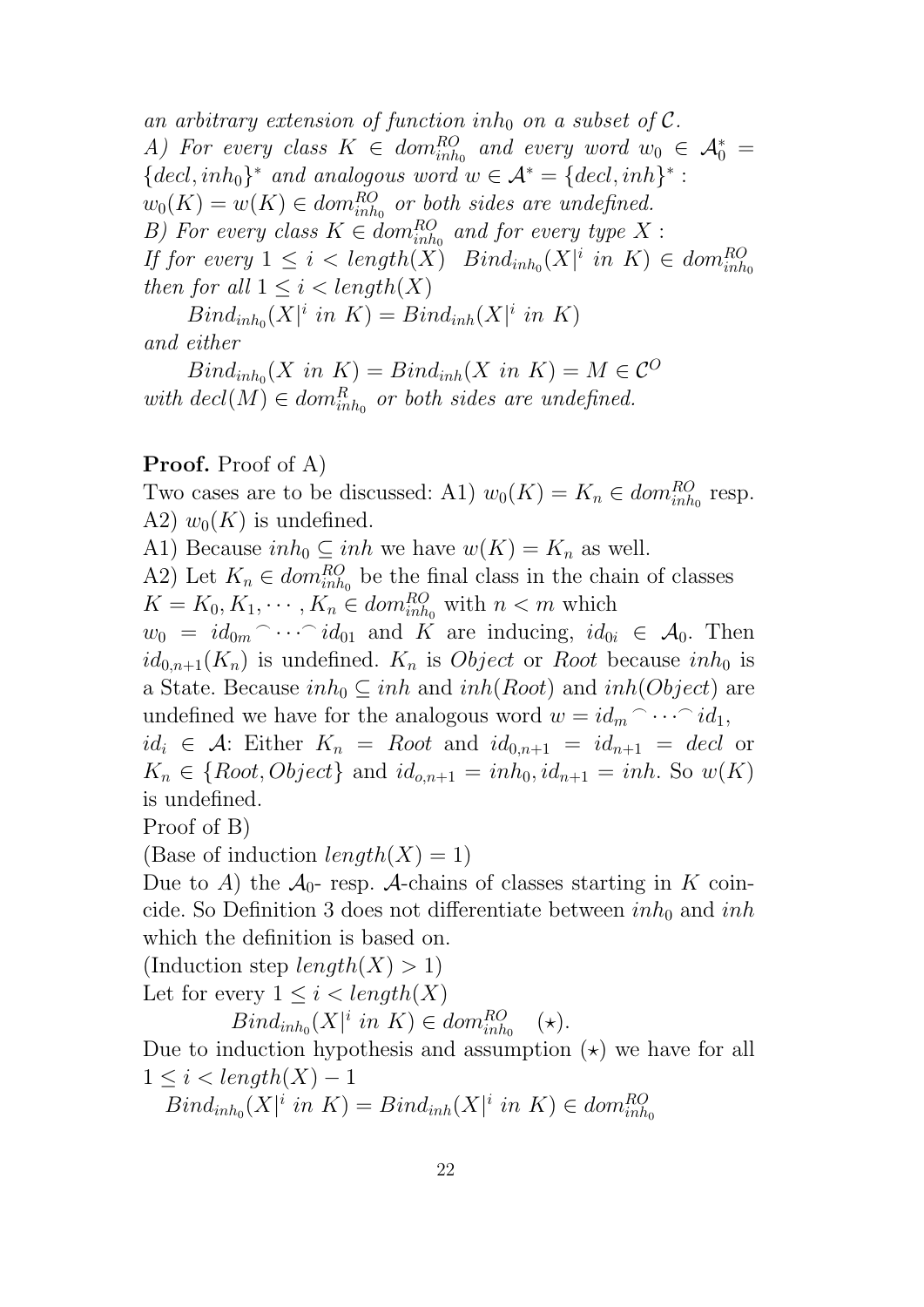and

 $Bind_{inh_0}(X|^{length(X)-1}$  in  $K) =$  $Bind_{inh}[X|^{length(X)-1} \text{ in } K) = M' \in dom_{inh_0}^O.$ 

with  $\det(M') \in \text{dom}_{\text{inh}_0}^R$ . So we find a quite analogous situation as in the induction base and Definition 3 does not differentiate between  $inh_0$  and  $inh$ .  $\Box$ 

Lemma 12 If inh is a State then the inheritance function  $inh' = BDfl'(inh)$  is an extension of inh.

**Proof.** Let  $A \in dom_{inh}$ . Then  $A \neq Root$ ,  $A \neq Object$ ,  $decl(A) \in$  $dom_{inh}^R, inh(A) \in dom_{inh}^O, inh(A) = Bind_{inh}(ext(A) \text{ in } decl(A))$ because *inh* is a State. So  $\alpha_{inh}^B(A)$  is holding and *inh'*(A) =  $Bind_{inh}(ext(A) \text{ in } decl(A))$  by definition. So  $inh'(A) = inh(A)$ , i.e. *inh'* is an extension of *inh*.  $\Box$ 

**Remark 13** Let inh be a State and  $A \in \mathcal{C} \setminus \text{dom}_{inh}$  with  $\text{decl}(A) \in$  $dom^R_{inh}$  (i.e. A is a so called candidate) and  $Bind_{inh}(ext(A) \text{ in } decl(A)) \in dom_{inh}^{O}$  (i.e. A is a so called generating candidate). Then let us denote the extension  $inh ∪ {A, Bind<sub>inh</sub>(ext(A) in decl(A))}$ of inh by  $inh^A$ .

**Lemma 14** If inh is a State then  $inh' = BDfl'(inh)$  is also a State.

**Proof.** Let  $A \in dom_{inh'}$ . We have to show that  $inh'(A) \in dom_{inh'}^O$ and  $\det(A) \in \text{dom}_{\text{inh}'}^R$  and that  $\text{inh}'(A) =$  $Bind_{inh'}(ext(A)$  in  $decl(A))$  is holding. We have two subcases A)  $A \in dom_{inh}$  and B)  $A \in dom_{inh'} \setminus dom_{inh}$ . Subcase A) is straightforward by help of Lemma 10, 11 and 12. Proof of the subcase B): Because  $inh'(A)$  is defined,  $\alpha_{inh}^B(A)$  is holding and  $inh'(A) = Bin_{inh}(ext(A) \text{ in } decl(A))$ . Since  $inh'(A)$  $\in dom_{inh}^{\mathcal{O}}$  and  $inh'$  is an extension of inh we have  $inh'(A) \in$  $dom_{inh'}^O$ . Since  $decl(A) \in dom_{inh}^R$  we have  $decl(A) \in dom_{inh'}^R$ . The last fact to prove for subcase B) is:  $inh'(A) =$ 

 $Bind_{inh'}(ext(A)$  in  $decl(A))$ . As  $decl(A) \in dom_{inh}^R$ , inh' is an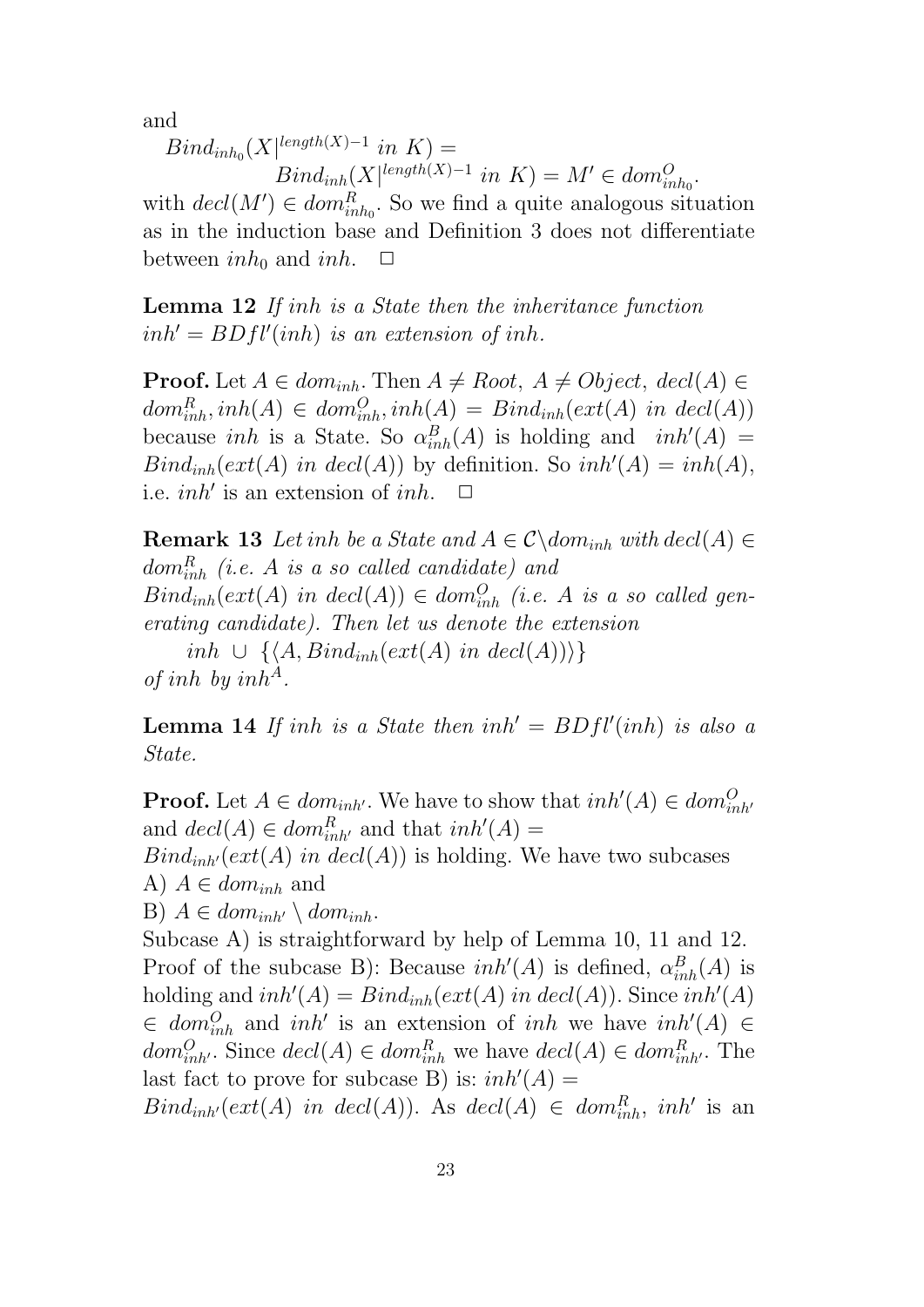extension of *inh* and  $Bind_{inh}(ext(A)$  *in decl*(*A*))  $\in dom_{inh}^O$  then we have due to Lemma 10 and Lemma 11 B)

 $Bind_{inh}(ext(A) \text{ in } decl(A)) = Bind_{inh}(ext(A) \text{ in } decl(A)).$ The left side is exactly  $inh'(A)$  by definition of  $BDfl'$  $\Box$ 

## Remark 15 on direct and indirect successors of States:

If in this proof of Lemma 14 we replace inh' by inh<sup>A</sup> then we have a proof for: inh<sup>A</sup> is a State. We call inh<sup>A</sup> a direct successor State of inh and write inh  $\prec^{DS} inh^A$  with the transitive closure  $\prec^S$ of  $\prec^{DS}$  which is an irreflexive partial order in the set of States  $\mathcal{C} \ \stackrel{State}{\longrightarrow} \ \mathcal{C}^O. \quad \Box$ 

**Proof.** Of Theorem 9 on monotonicity of  $BDfl'$ : Let  $inh_1 \subseteq inh_2$  be two States and  $BDfl'(inh_1)(A) = inh'_1(A) =$ M be defined. We claim  $BDfl'(inh_2)(A) = inh'_2(A) = M$ . Due to definition of  $BDfl'$  we have that

 $\alpha_{ir}^B$  $_{inh_1}^{B}(A) \wedge M = Bind_{inh_1}(ext(A) \text{ in } decl(A))$ is holding.

Case 1:  $A \in dom_{inh_1}$ . Then  $A \in dom_{inh_2}$  and  $M = inh'_1(A)$  =  $inh_1(A) = inh_2(A) = inh'_2(A).$ 

Case 2:  $A \in dom_{inh'_1} \backslash dom_{inh_1}$ . Then  $M =$ 

 $Bind_{inh_1}(ext(A) \text{ in } decl(A)) \in dom_{inh_1}^O$ . Lemma 10 and Lemma 11 B) are ensuring

 $Bind_{inh_1}(ext(A) \text{ in } decl(A)) = Bind_{inh_2}(ext(A) \text{ in } decl(A)).$ So  $M \in dom_{inh_2}^O$ . Furtheron, due to  $\alpha_{in}^B$  $_{inh_1}^{B}(A)$ :  $A \neq Root, A \neq$  $Object, decl(A) \in dom_{inh_1}^R \subseteq dom_{inh_2}^R$ . So  $\alpha_{in}^B$  $_{inh_2}^{B}(A)$  is holding and  $M = inh'_2(A).$ 

 $\Box$ 

The following remark shows modular confluence of the direct successorship relation  $\prec^{DS}$ .

## Remark 16 (on modular confluence)

The relation  $\prec^{DS}$  is modularly confluent, i.e. if inh  $\prec^{DS}$  inh<sup>A</sup> and inh  $\prec^{DS}$  inh<sup>B</sup> and inh<sup>A</sup>  $\neq$  inh<sup>B</sup> then there is a common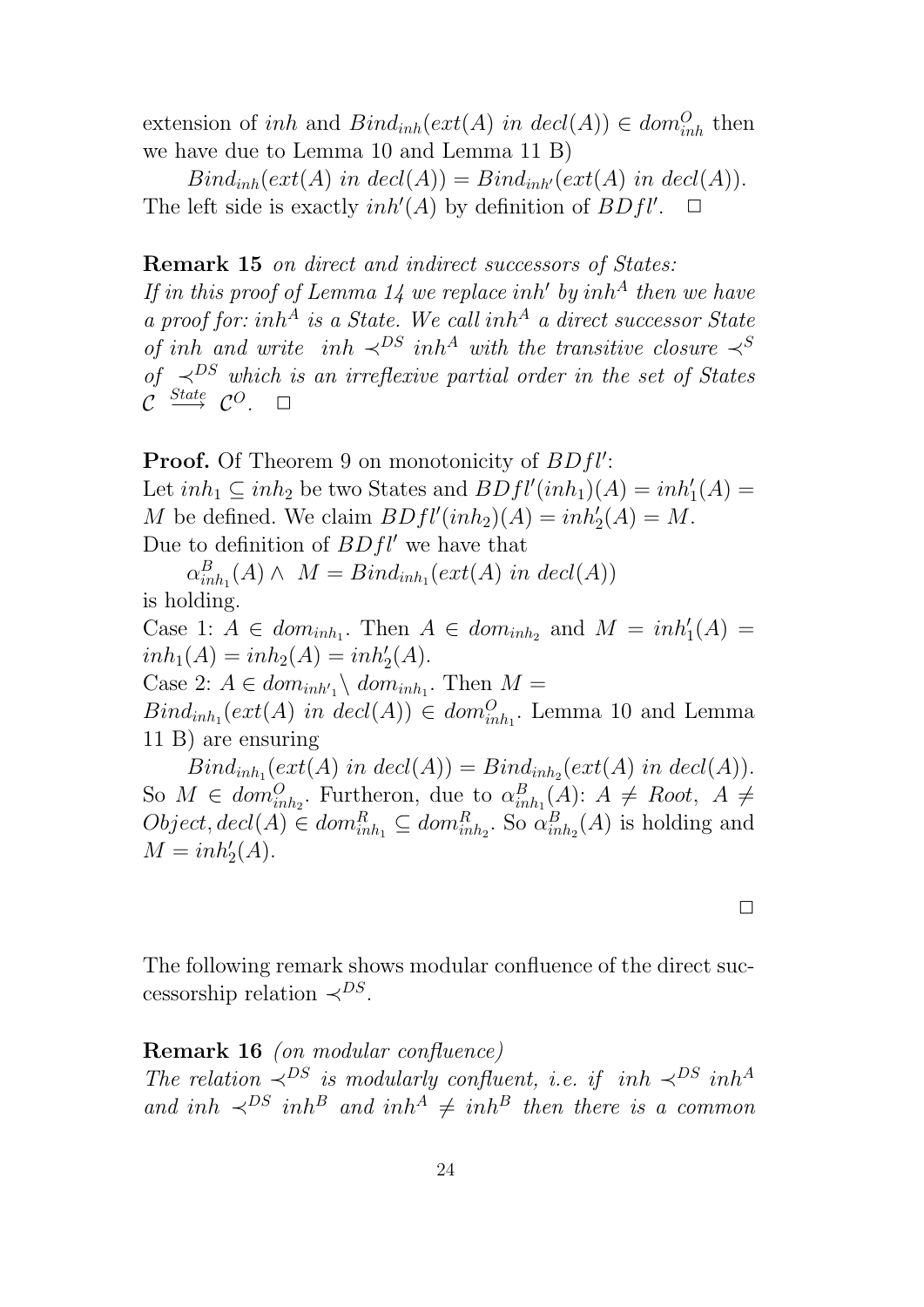direct successor State sst with inh<sup>A</sup>  $\prec^{DS}$  sst and inh<sup>B</sup>  $\prec^{DS}$  sst.

$$
\begin{array}{ccc}\ninh & \stackrel{\prec^{DS}}{\longrightarrow} & inh^A \\
\downarrow^{DS} & & \downarrow^{DS} \\
inh^B & \stackrel{\longrightarrow}{\longrightarrow} & sst\n\end{array}
$$

Notice,  $sst = inh^{AB} = inh^{BA}$ (due to an easy calculation using Lemma  $14$ ). If a  $\prec^{DS}$ -chain

$$
inh_0 = sst_0 \prec^{DS} sst_1 \prec^{DS} sst_2 \prec^{DS} \cdots \prec^{DS} sst_n, n \ge 0,
$$

ends up in a maximal State  $sst_n$  then  $sst_n$  is uniquely determined by  $inh_0$ . Every State  $inh_0$  has such a uniquely determined maximal successor State in $h_0^{max}$ . Obviously

$$
BDfl'(inh) = inh \cup \bigcup_{inh \prec^{DS} sst} sst
$$

is holding. Therefore a State inh is maximal w.r.t.  $\prec^S$  if and only if inh is a fixed point of  $BDfl'$ . The maximal successor State  $inh_{\perp}^{max}$  is the least fixed point of  $BDfl'.$ 

If inh has no cycle then inh<sup>A</sup> has none as well, since  $A \notin dom_{inh}^O$ . If Dep<sub>inh</sub> has no cycle then so it is for Dep<sub>inh</sub><sub>A</sub>, because we may easily deduce by Lemma 10 and 11 B)

$$
Dep_{inhA} = Dep_{inh} \cup \{ \langle A, Bind_{inh}(ext(A)) | i \text{ in } decl(A)) \rangle :
$$
  

$$
1 \le i \le length(ext(A)) \}
$$

where  $A \in \mathcal{C} \setminus dom_{inh}$  with  $decl(A) \in dom_{inh}^R \subset \mathcal{C}^R$  is the generating candidate for inh<sup>A</sup>.

 $\Box$ 

From Theorem 9 and Remark 16 follows

Corollary  $17$  The functional  $BDfl'$  in

$$
(\mathcal{C} \xrightarrow{\textit{state}} \mathcal{C}^O) \xrightarrow{\textit{tot}, \textit{cont}} (\mathcal{C} \xrightarrow{\textit{state}} \mathcal{C}^O)
$$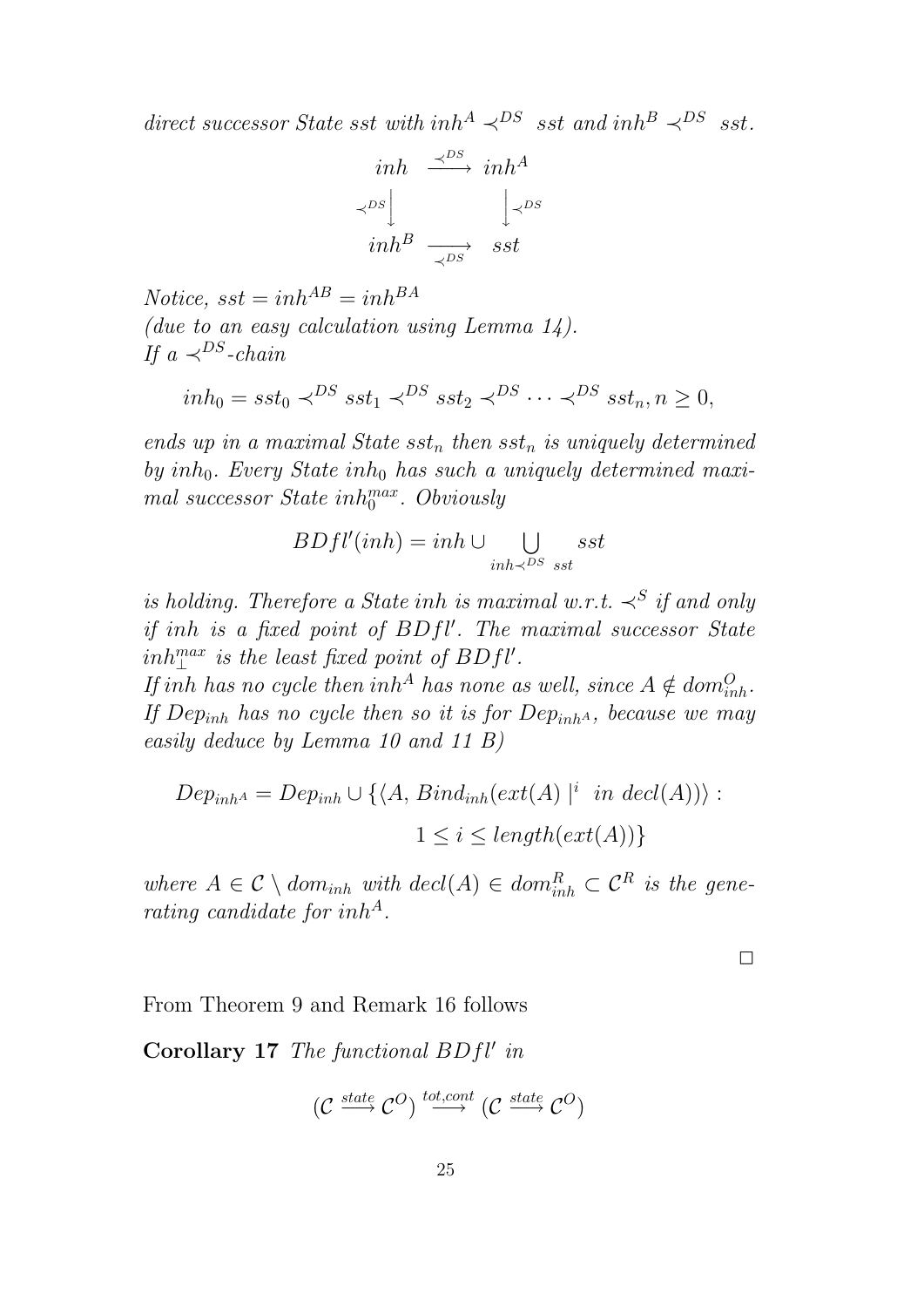has exactly one least fixed point  $(\kappa = \text{card}(\mathcal{C}))$ 

$$
inh_{B0} = \mu B Dfl' = \bigcup_{i \in Nat_0} B Dfl' \ ^i (inh_\perp) = B Dfl' \ ^\kappa (inh_\perp)
$$

which is

$$
=\bigcup_{inh_{\perp}\leq\atop{}}inh\atop{=~}inh\atop{=~}inh\atop{=~}.
$$

If inh<sub>B0</sub> is total on C then inh<sub>B0</sub> makes the program Well-Formed.

**Theorem 18** If a program is Well-Formed then  $inh_{WF}$  and the least fixed point inh<sub>B0</sub> are identical. Especially inh<sub>WF</sub> is uniquely determined.

**Proof.** inh<sub>WF</sub> is a fixed point totally defined on C due to  $I_{B1}$ in Definition 8 and is enclosing the least fixed point  $inh_{B0}$ . If both were different then there were candidate classes  $A \in \mathcal{C} \setminus \mathcal{C}$  $dom_{inh_{B0}}$  of  $inh_{B0}$  and no one were generating a direct successor State of  $inh_{B0}$ . As  $decl(A) \in dom_{inh_{B0}}^R$  there were a candidate class M of  $inh_{B0}$  such that  $\langle A, M \rangle \in Dep_{inh_{WF}}$  due to Lemma 11 (Especially: In  $inh_{B0}$  is no permanent lack of a class to be inherited, compare [LSW09]). So  $Dep_{inh_{WF}}$  had a cycle inside the finite set of candidates contrary to assumption  $I_{B2}$  in Definition 8.  $\Box$ 

Theorem 19 If the given Java-program is Well-Formed then the  $\emph{function Bind}_{inh_{B0}}$  complies with all six rules of BIPET.

**Proof.** Due to construction of the least fixed point  $inh_{B0}$  =  $inh_{\perp}^{max}=inh_{WF}$  by repeated successor States (algorithm LSWA<sub>B</sub>) all paths w from  $P \in \mathcal{C}^{RO}$  to  $w(P) \in \mathcal{C}^{RO}$  are admissible ones in P and there are no repeated classes occurring. So  $\mu w(P)$  is equal  $\mu_{\alpha}w(P)$ , and  $\mu_{\alpha}w(P')$  in Definition 3 can be replaced by  $\text{Bind}_{inh}(C \text{ in } P')$  (inh is inh<sub>B0</sub> in our present situation). Verification of the rules I. and II. is the same as earlier in the proof of Theorem 2. III. (BET-SimpEncl)

Consider a user declared class P.C. From the first premise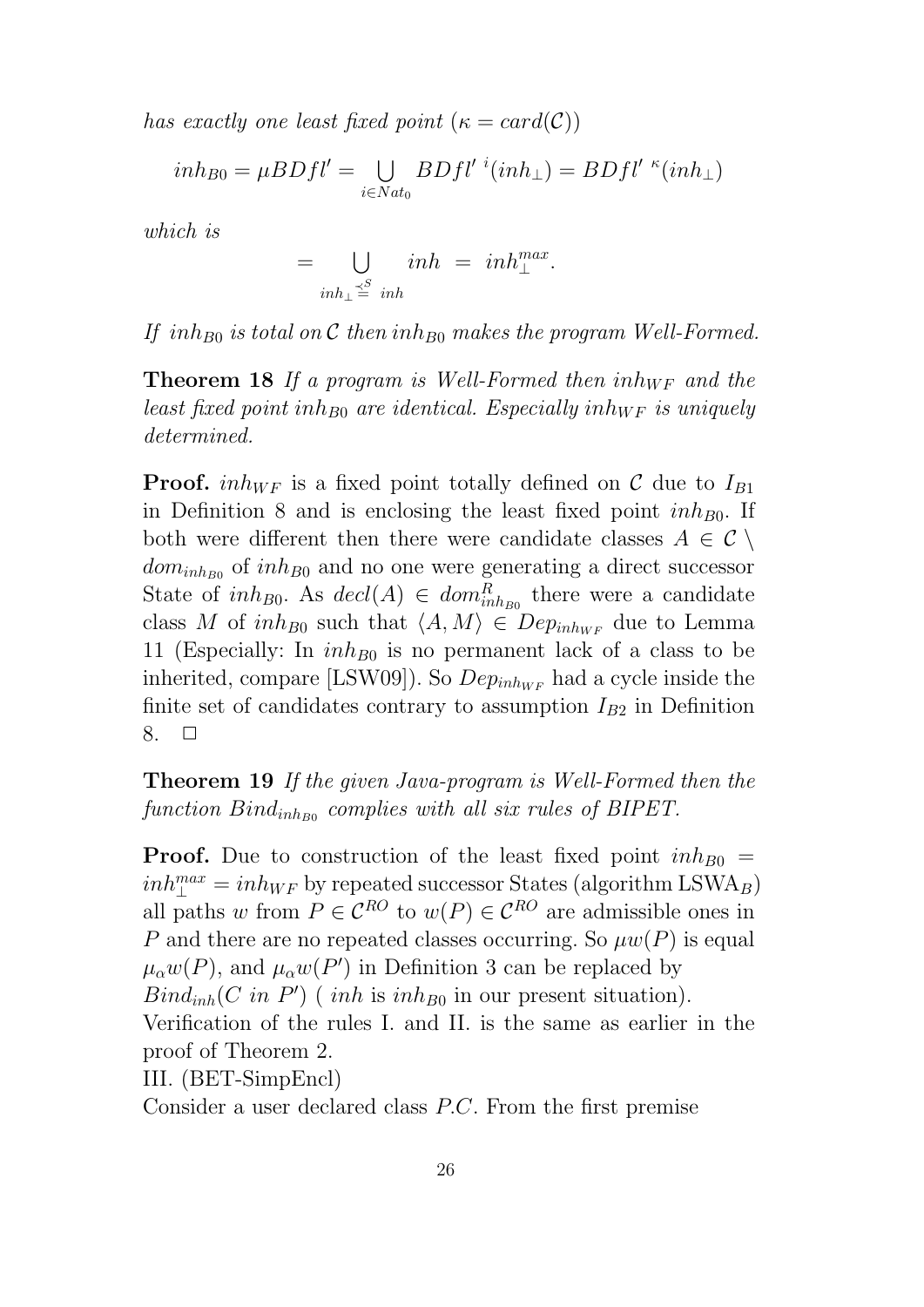$\text{Bind}_{inh_{B0}}(D \text{ in } P) = T$  we have that there exists a word  $\mu w_0$  – the least word such that  $\mu w_0(P) D = T$ . From the definition of  $Bind_{inh_{B0}}$ 

 $Bind_{inh_{B0}}(ext(P.C).D~in~P) =$ 

 $\operatorname{Bind}_{inh_{B0}}(D \text{ in } \operatorname{Bind}_{inh_{B0}}(ext(P.C) \text{ in } P)).$ 

Since  $inh_{B0}$  satisfies property  $I_{B1}$  we can simplify the right-hand side of the equation to  $\mathcal{B}\text{ind}_{inh_{B0}}(D\text{ in }inh_{B0}(P.C)).$ 

The third premise reads:  $Bind_{inh_{B0}}(ext(P.C).D \text{ in } P) = null.$ From this premise we conclude that for every word  $w''$  of the form  $w'$ *inh* the value of the expression  $(w'$ *inh* $)(P.C)$ . *D* is undefined. From the second premise follows that the value of  $\lambda(P.C).D$  is undefined. Now consider  $\mathcal{B}ind_{inh_{B0}}(D \text{ in } P.C)$ . Notice that the equality  $(\mu w_0^{\hat{}} \text{ } decl)(P.C).D = T$  holds. Making use of the observations based on the second and third premises we conclude that the word  $\mu w_0^{\hat{}}$  decl is the least word  $\mu w$  such that the expression  $\mu w(P.C).D$  is defined. Hence,  $\mathit{Bind}_{inh_{B0}}(D \text{ in } P.C) = T.$ 

IV. (BET-SimpSup)

 $inh_{B0}(P.C) = Bind_{inh_{B0}}(ext(P.C) \text{ in } P)$  is valid if P.C is a user declared class because condition  $I_{B1}$  is holding. Due to definition of  $Bind_{inh_{B0}}$  we have  $T = Bind_{inh_{B0}}(ext(P.C).D in P)$  $\text{Bind}_{inh_{B0}}(D \text{ in } inh_{B0}(P))$  and T is  $\mu w(\text{inh}_{B0}(P.C)).D$ . Because *P.C.D* is undefined  $\mu w^{\n}inh_{B0}$  is the least path, denoted  $\mu \tilde{w}$ , such that  $\mu \tilde{w}(P.C).D = T = Bin_{inh_{B0}}(D \text{ in } P.C).$ 

V. (BET-Long)

The conclusion is holding due to definition of  $\text{Bind}_{inh_{B0}}$ . VI. (BET.LongSup)

 $inh_{B0}(P'.D) = Bin_{dinh_{B0}}(ext(P'.D)$  in P') is valid if P'.D is a user declared class because condition  $I_{B1}$  is holding. Due to definition of  $Bind_{inh_{B0}}$  we have  $U = Bind_{inh_{B0}}(ext(P'.D).C \text{ in } P') =$  $\operatorname{Bind}_{inh_{B0}}(C \text{ in } inh_{B0}(P'.D))$  and U is  $\mu w(\text{inh}_{B0}(P'.D)).C$ . Because  $P'.D.C$  is undefined  $\mu w^{\frown}inh_{B0}$  is the least path, denoted  $\mu\tilde{w}$ , such that  $\mu\tilde{w}(P'.D).C = U = Bind_{inh_{B0}}(C \text{ in } P'.D)$  $Bind_{inh_{B0}}(X.C \text{ in } P). \quad \Box$ 

Remark 20 : An addition like the one to Theorem 2 cannot be proved due to the extra requirement of non-repeated classes on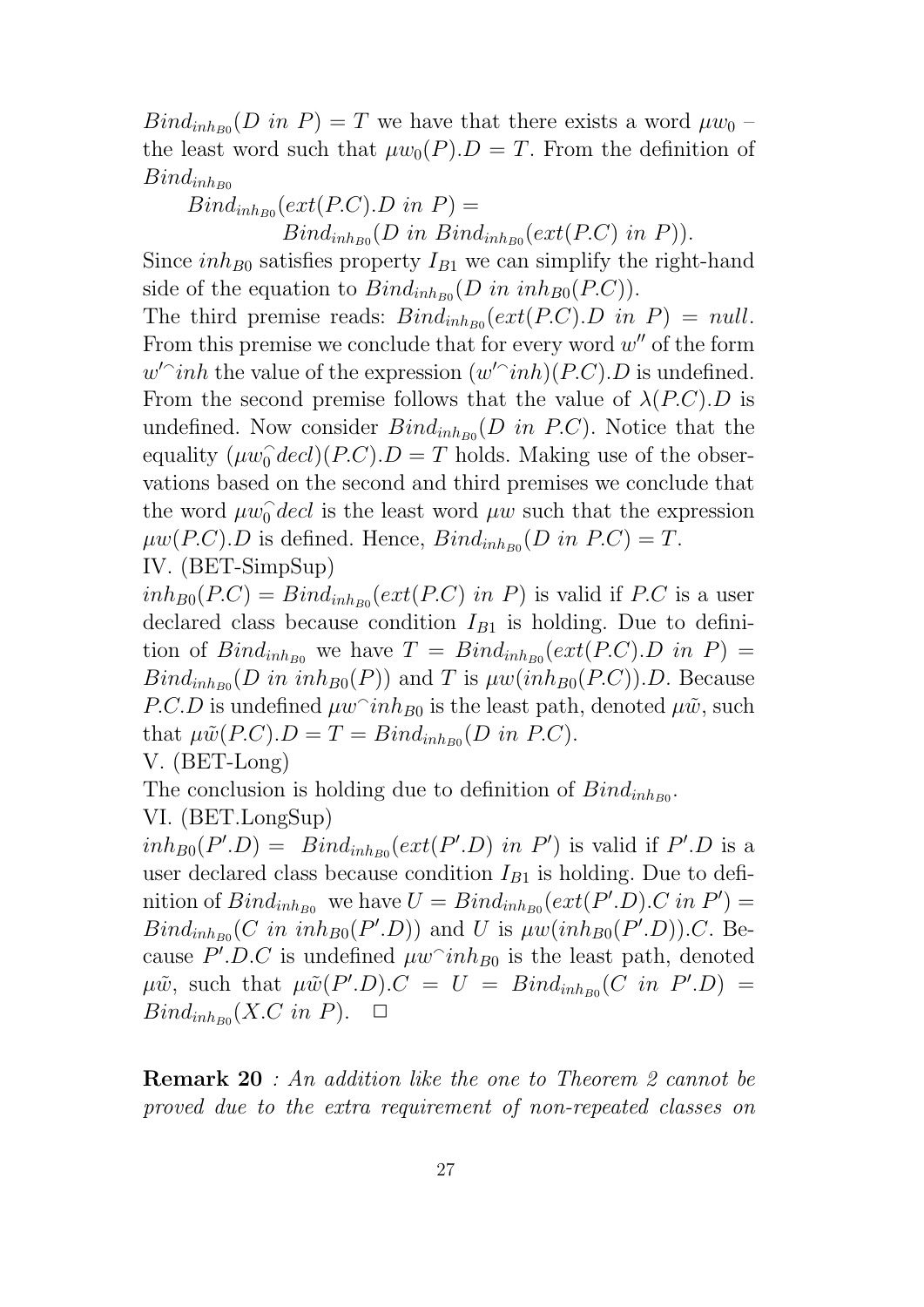paths. In Theorem 2 the extra requirement is fulfilled implicitly.

Theorems 2 and 19 motivate to generalize the notion of wellformedness of a Java-program.

Definition 21 If a binding function Bindfn is such that its associated inheritance function

 $inh(A) \stackrel{df}{=} Bindfn(ext(A) \text{ in } decl(A))$  for  $A \in \mathcal{C}$ satisfies condition  $I_{B1}$  and  $I_{B2}$  of Definition 8 (replace  $Bind_{inhwF}$ by  $Bindfn)$  then the program is called well-formed w.r.t.  $Bindfn$ .

We may observe that the model  $Bind_{inh_{B0}}$  can be calculated by an algorithm  $LSWA<sub>B</sub>$  (compare our motivation of the concept "State" behind Definition 8, Remark 16, Proof of Theorem 19 and Appendix). Hence we have two different algorithms to construct models of the IPET-calculus. Now we see that the statement "a straigthforward algorithm ...[IP02, 5.2.1, p.82]" is not justified at all. First of all the authors of [IP02] did not give any description of the algorithm. Second, there exist at least two algorithms with different results. The cited statement does not answer the question which one of the algorithms is the proper one.

#### 5 The dilemma with IPET's rule III. (ET-SimpEncl)

The dilemma with IPET does not end with the statement that IPET allows at least two different binding functions  $bind_{inh_0}$  resp.  $Bind<sub>inh<sub>Bo</sub></sub>$  which satisfy all six rules of IPET and which yield two different notions of well-formedness of (the structure of) a Javaprogram. If there were a clear criterion for the calculus how to elect the distinguished inheritance function resp. binding function everything would be fine. Let us remark that, in case all premises and conclusions are positive logical formulas, then the intersection of any two satisfying functions is satisfying as well. Moreover, the distinguished binding function can be defined in a constructive manner by successive top-down applications of the rules.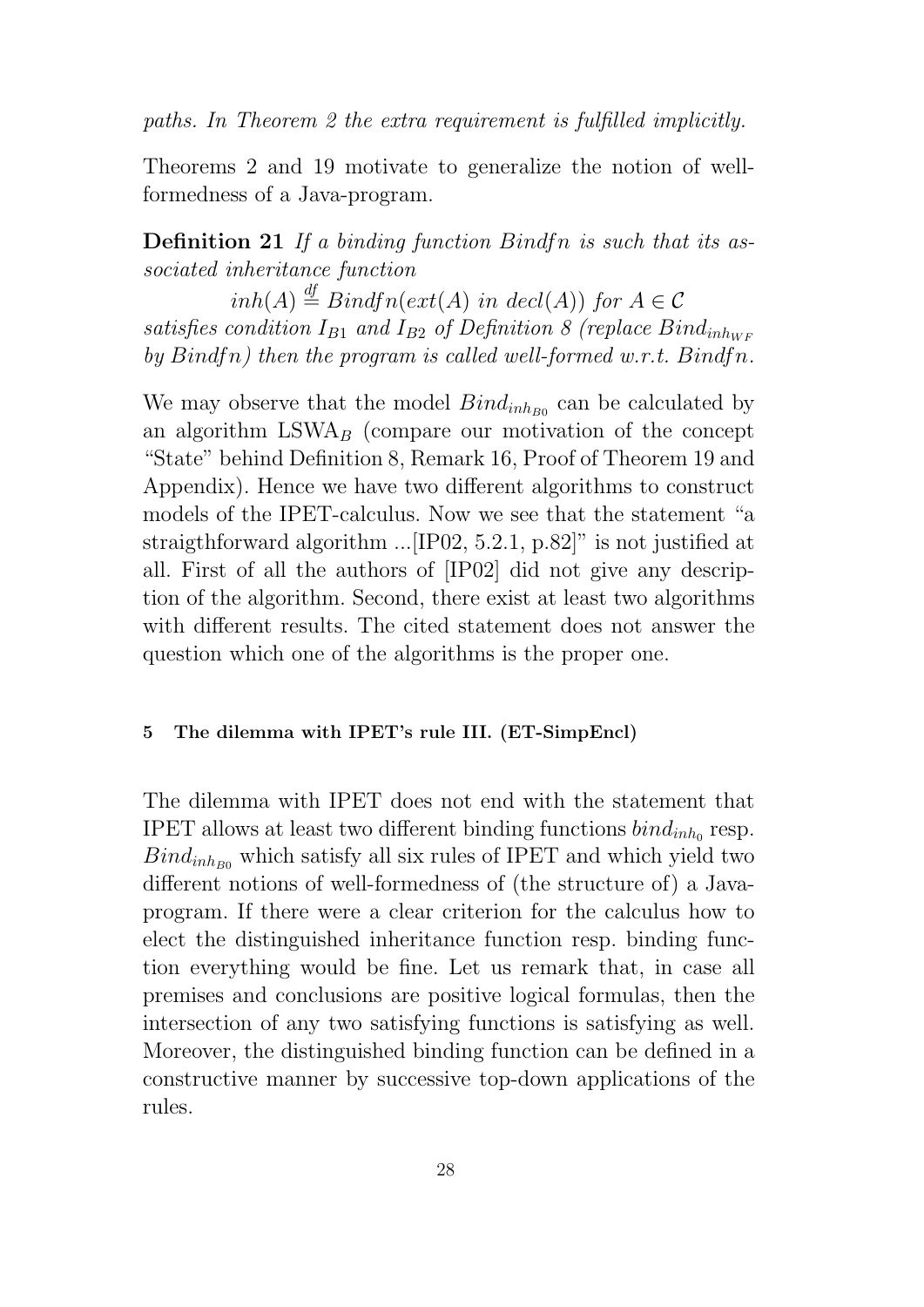We have already seen that rule III. (ET-SimpEncl) has a premise which is a negative, a metatheoretic formula such that clear application of the rule is a great problem. It is even so that there is a program, namely Example 5, which is well-formed w.r.t.  $bind_{inh_0}$  and w.r.t.  $Bind_{inh_{B0}}$ , but the intersection function  $extension(bind_{inh_0} \cap Bind_{inh_{B0}})$  does not comply with the rule III. (ET-SimpEncl), especially is different from  $bind_{inh_0}$  which Java Language Specification JLS [GJSB05] has prescribed to be the appropriate binding function.

Lemma 22 Program P of Example 5 has the following properties

- (i) Program P is well-formed w.r.t.  $bind_{inh_0}^P$  and program P is Well-Formed w.r.t.  $Bind_{inh_{B0}}^P$ .
- (ii) Both binding functions bind $_{inh_0}^P$  and  $Bind_{inh_{B0}}^P$  comply with all six rules of the system BIPET.
- (iii) The binding functions are not equal

$$
bind_{inh_0}^P \neq Bind_{inh_{B0}}^P
$$

.

(iv) The intersection Int of two binding functions does not comply with the rules of BIPET system.

**Proof.** The proof of the lemma consists in exhibiting an example program of the previous section.

Example 5 continued:

We have

$$
inh_0(B) = inh_{B0}(B) = A
$$
  
\n
$$
inh_0(B\$D) = inh_{B0}(B\$D) = A\$C
$$
  
\n
$$
inh_0(B\$D\$F) = B\$E
$$
  
\n
$$
inh_{B0}(B\$D\$F) = A\$E \neq B\$E
$$

Let us calculate the binding functions:

 $bind_{inh_0}$ (A in Root) =  $Bind_{inh_{B0}}$ (A in Root) = A  $\text{bind}_{\text{inh}_0}(\text{C in } B) = \text{Bind}_{\text{inh}_{B0}}(\text{C in } B) = A\$C$  $\text{bind}_{\text{inh}_0}(\text{E in } B) = \text{Bind}_{\text{inh}_{B0}}(\text{E in } B) = B$ \$E

Now  $bind_{inh_0}$ (E in  $B$D) = B$E$ 

because path *decl* from  $B$D$  to B is lexicographically less (from the right) than path  $inh\hat{ }$  decl from B\$D to A.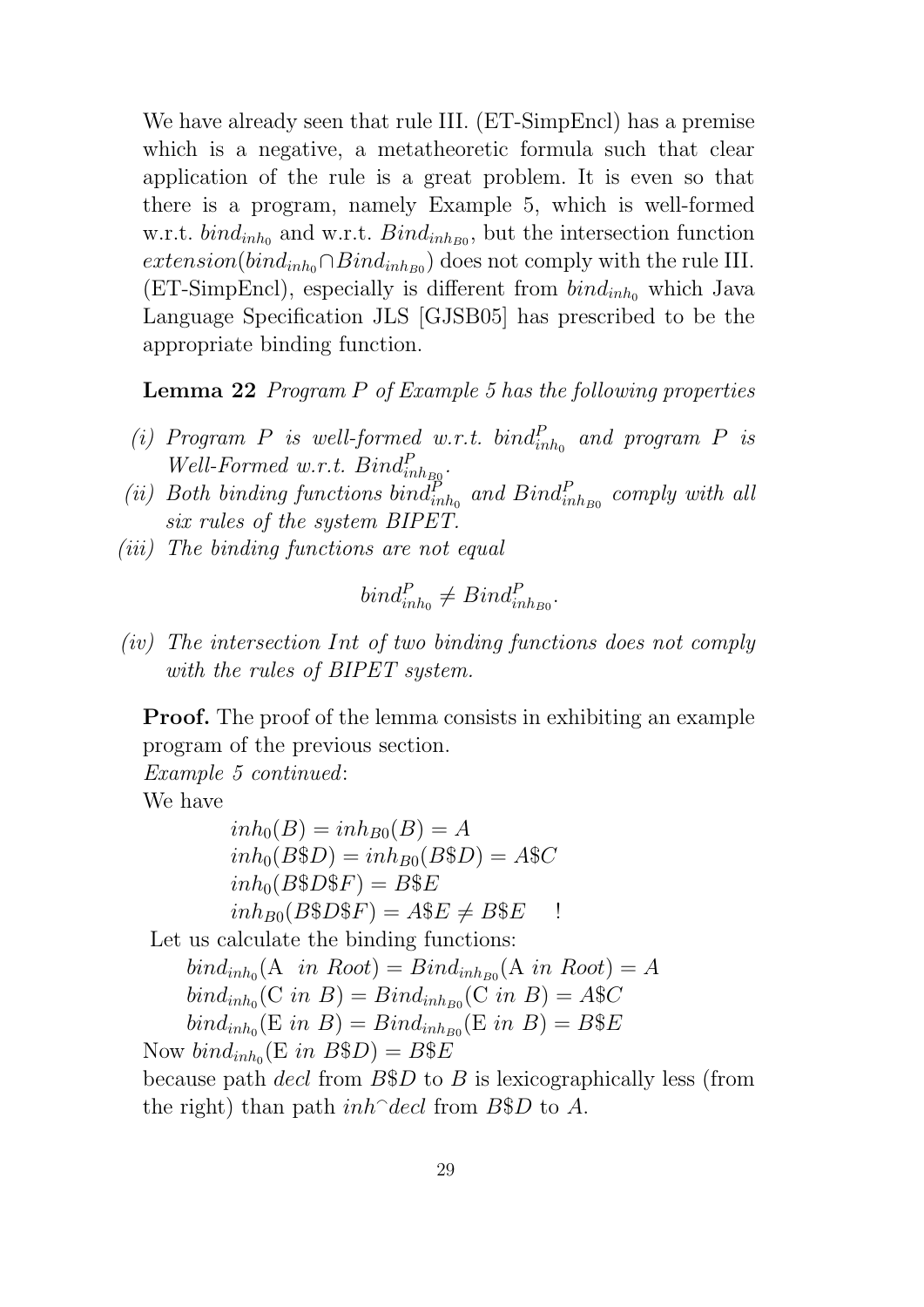

Fig. 1. according to function  $inh_0$  the class  $B$D$F$  inherits from the class  $B$E$ , according to function  $inh_{B0}$  the class  $B$D$F$  inherits from the class  $A$E$ 

But  $Bind_{inh_{B0}}(E \text{ in } B$D) = A$E \neq B$E$  ! because path  $\text{dec} \cap \text{inh}$  from B\$D to A is lexicographically less (from the right) than path decl from  $B\$D$  to B. Let us define the intersection relation (function)

$$
Int \stackrel{df}{=} extension(bind_{inh_0} \cap Bind_{inh_{B0}}).
$$

extension is the function which extends a partial function by null. Note that  $Int(E \text{ in } B\$D)$  is null  $(*)$ .

We shall prove that the *Int*-relation does not satisfy rule III. (ET-SimpEncl). From the facts gathered till now we deduce (using rule III.) that the value of  $Int(E \text{ in } B\$D)$  should be  $B\$E$ :

 $B = decl(B\$D)$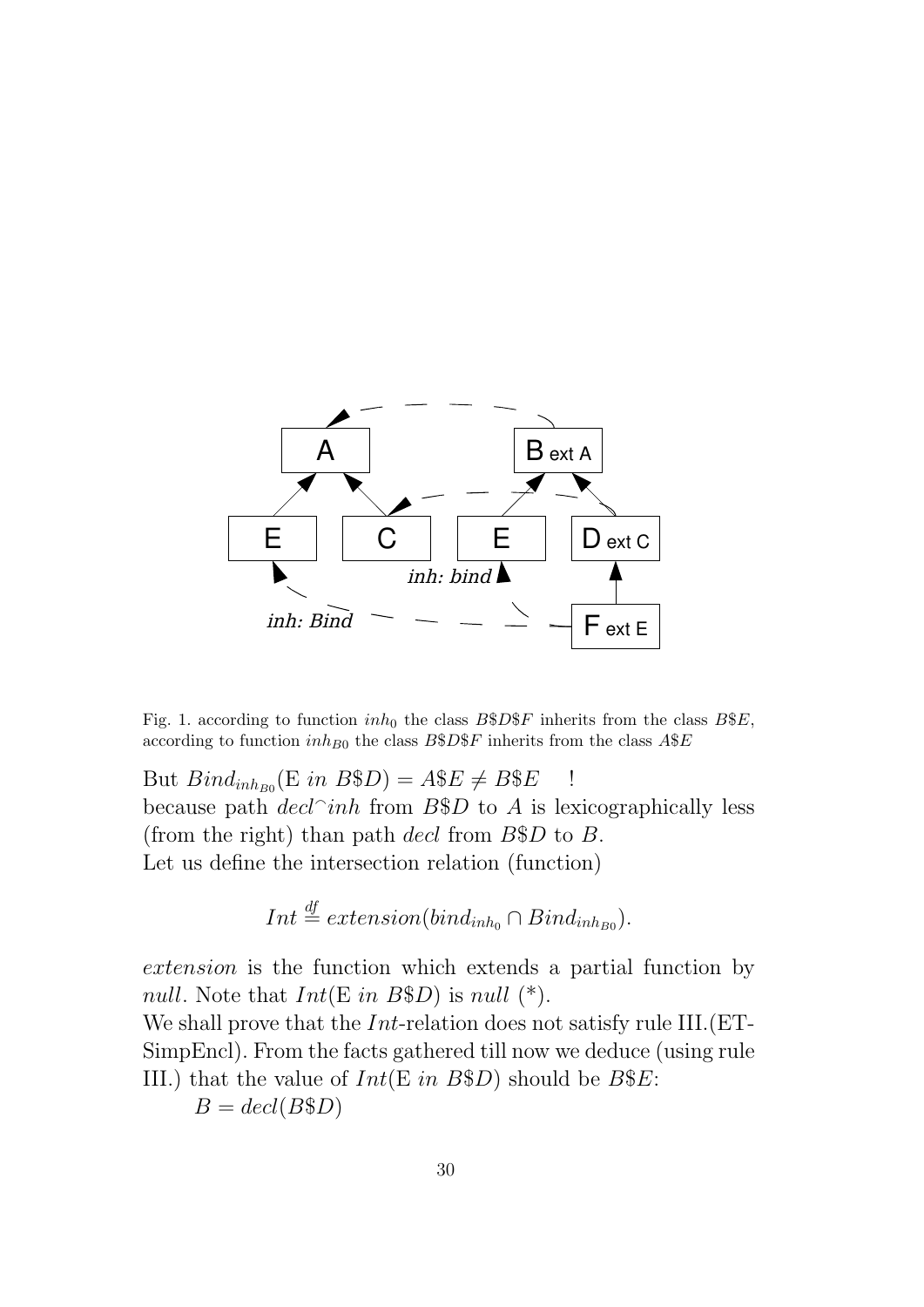```
C = ext(B$D)B$D.E is undefined
      Int(E \text{ in } B) = B$E
      Int(C.E\ in\ B) = nullbecause
     bind_{inh_0}(C.E in B) = null
     as bind_{inh_0}(C in B) = A$C has no attribute class named E
and
      Bind_{inh_{B0}}(C.E~in~B)= Bind_{inh_{B0}}(E \text{ in } Bind_{inh_{B0}}(C \text{ in } B))= Bind_{inh_{B0}}(E \text{ in } A$C)= A$E.So due to the assumed rule III. for Int
      Int(E \in B\$D) = B\$Ewhat is contradicting (*).
Hence Int is not a model of IPET.
\Box
```
So we have unexpectedly seen two different models of the BIPETcalculus such that their intersection is not a model of BIPET. Therefore BIPET cannot be treated as a direct or implicit definition of THE binding function.

Remark 23 One might think that program presented in Example 22 of [LSW09] demonstrates this phenomenon already so that development of  $Bind_{inh_{B0}}$  with its high expenditures might be superfluous. But that is not true. Sure, Example 22 has two different inheritance functions inh<sub>1</sub> and inh<sub>2</sub> which satisfy condition  $I_1$ . However condition  $I_2$  is not satisfied. So bind<sub>inh<sub>1</sub></sub> and bind<sub>inh<sub>2</sub></sub> are two different models of BIPET due to the Addition to Theorem 2. But the program is not well-formed and the intersection property holds: This statement is true because extension(bind<sub>inh<sub>1</sub></sub> ∩  $\left(\delta^{\dot{a}}\right)$  is  $\delta^{\dot{b}}\right)$  and  $\left(\delta^{\dot{a}}\right)$  inh<sub>0</sub> =  $\left(\delta^{\dot{a}}\right)$  inh<sub>1</sub>  $\cap$  inh<sub>2</sub> is the least fixed point of binding functional  $Bdf'$  resp. is algorithm  $LSWA$ 's result.  $bind_{inh_0}$  is a model of BIPET because inh<sub>0</sub> satisfies condition  $I'_1$  of the Addition to Theorem 2. So bind<sub>inh<sub>1</sub></sub> and bind<sub>inh<sub>2</sub></sub> of Example 22 do not satisfy those intriguing properties which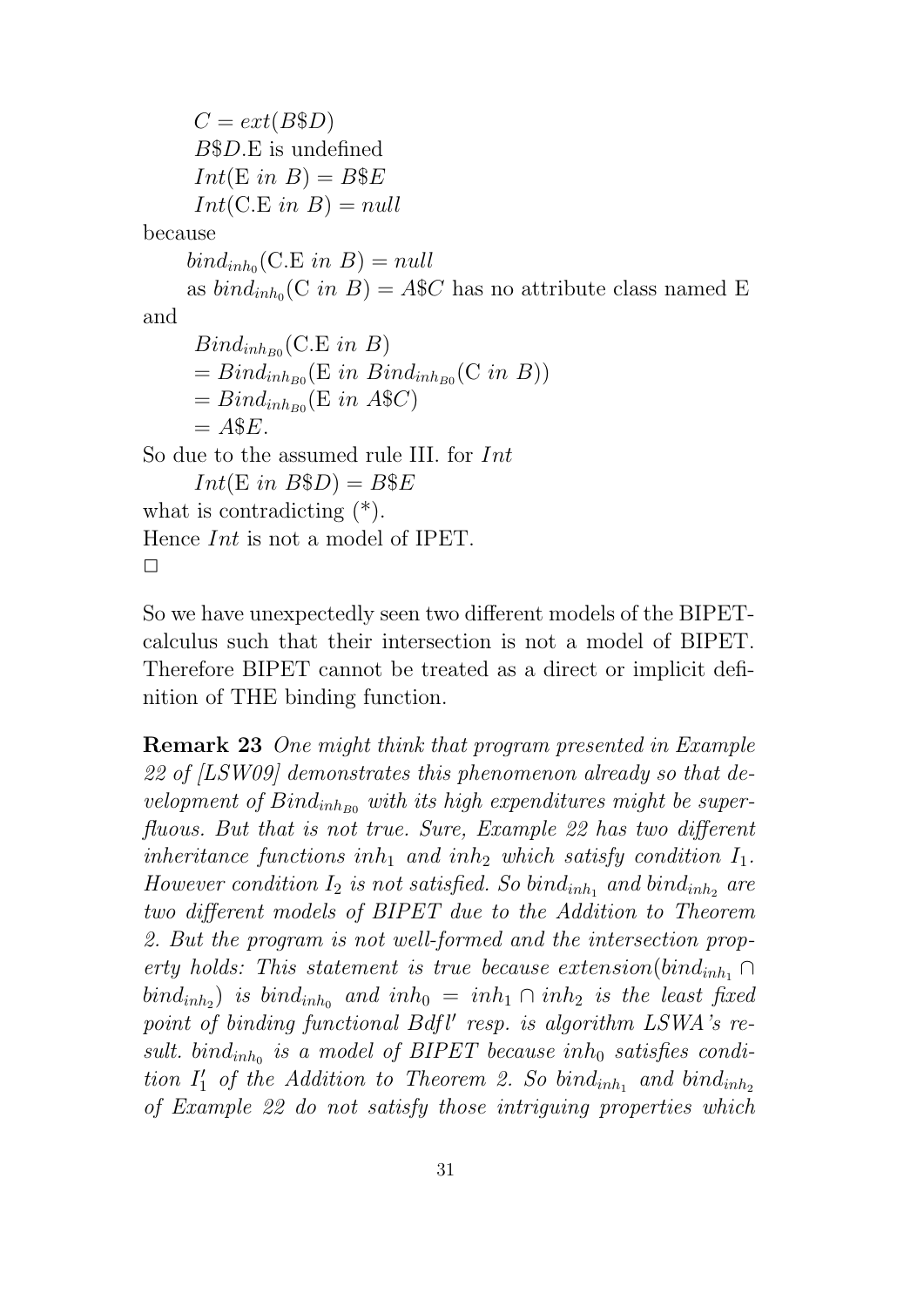the binding functions pair bind<sub>inh<sub>0</sub></sub> and Bind<sub>inh<sub>B0</sub> of Example 5</sub> satisfy.

Remark 24 Our second remark stresses that one can imagine two compilers C1 and C2. One compiler is using the algorithm that computes the function  $bind_{inh_0}$  and the second compiler uses the algorithm that computes the function  $\text{Bind}_{inh_{B0}}$ . Now, one can provide a program (an easy modification of the Example 5) such that two compilers give different results. Which result is a correct one? The IPET calculus will not provide an answer.

We conclude that the immediate instinct to enrich BIPET by a (metatheoretic!) clause: "choose the least of all BIPET's complying binding functions" might not lead to any positive solution.

But we might conjecture that BIPET has at most one minimal complying solution instead of at most one least complying solution. A closer investigation of minimal complying binding functions shows: Confined to program Example 5 we can demonstrate that  $bind_{inh_0}$  is minimal.  $Bind_{inh_{B0}}$  is not minimal, but there is a minimal complying binding function  $BINDFN'$  contained in  $Bind_{inh_{B0}}$  which is different from the minimal  $bind_{inh_0}$ . So the conjecture above is wrong.

On the other hand: If there is exactly one minimal complying binding function then this is the least one. A lemma of this kind does not hold for a general partial order instead of the set of complying binding functions. A more thorough investigation finds out that  $bind_{inh_0}$  is minimal for all well-formed programs. It is open whether there are other uniformly defined complying binding functions with this property.

Till now we have learned two families of binding functions. Both are defined uniformly with respect to Java programs. Below we show that there are infinitely many functions bind – each tailored with respect to a program such that they comply with respect to the rules of BIPET and differ from earlier defined binding functions  $bind_{inh_0}$  and  $Bind_{inh_{B0}}$ .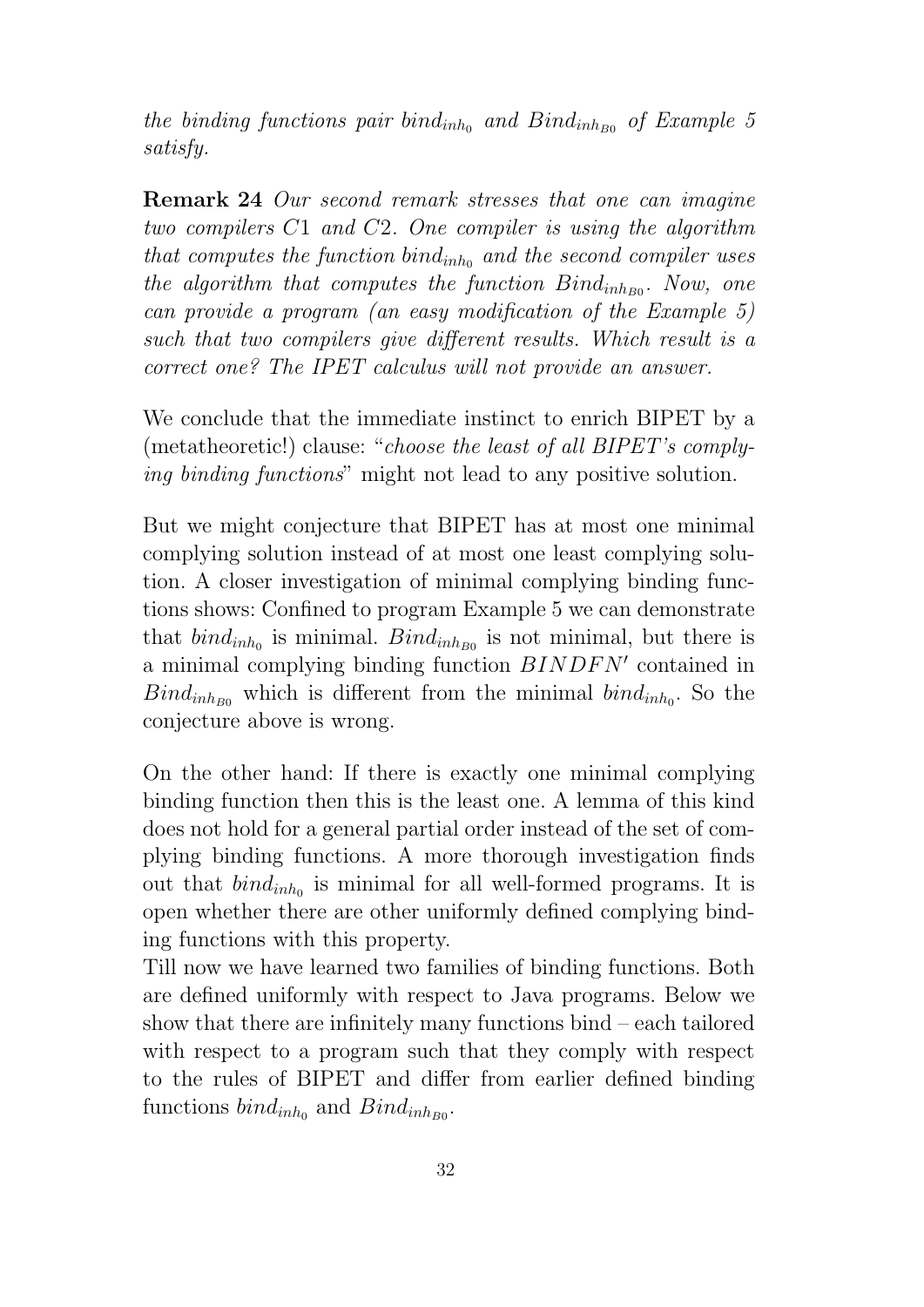#### PARADOXICAL MODELS

• Remark, that there exists a program  $\pi$  and corresponding function  $bind^{\pi}$  such that the function complies with the rules of BIPET and differs from bind and Bind.

Example 25 *Program*  $\pi$  consists of three top level classes. class A extends Object {} class B extends Object {} class C extends Object {}

The function bind<sup> $\pi$ </sup> is defined on the base of the function bind<sub>inho</sub>

$$
bind^{*}(X \in P) = \begin{cases} Root.C & \text{if } X = A.B, P = Root \\ bind_{inh_{0}}(X \in P) \text{ otherwise} \end{cases}
$$

We leave as an exercise the task of verification that the function bind<sup> $\pi$ </sup> complies with the rules of BIPET.

Hint. Verify whether the equality bind(A.B in Root) = Root.C may appear as a conclusion or as a premise in any rule of BIPET.  $\Box$ 

- Observe, that the value of  $bind^{\pi}(A.B \text{ in Root}) = Root.C$  and the name of resulting class is C and paradoxically is not equal B as one would expect.
- It is more or less obvious that there are infinitely many paradoxical examples with their wild functions bind.

#### 6 Problem – how to define IPET in a correct way

In earlier sections we have seen that the calculus IPET can not be treated as a definition of function bind for it has many mutually contradicting "models". In this section we define criteria that a correct version of the system IPET should satisfy.

Let  $\Pi$  be the set of syntactically correct Java codes  $\pi \in \Pi$ , i.e. the codes that passed the syntacical analysis. Some of them are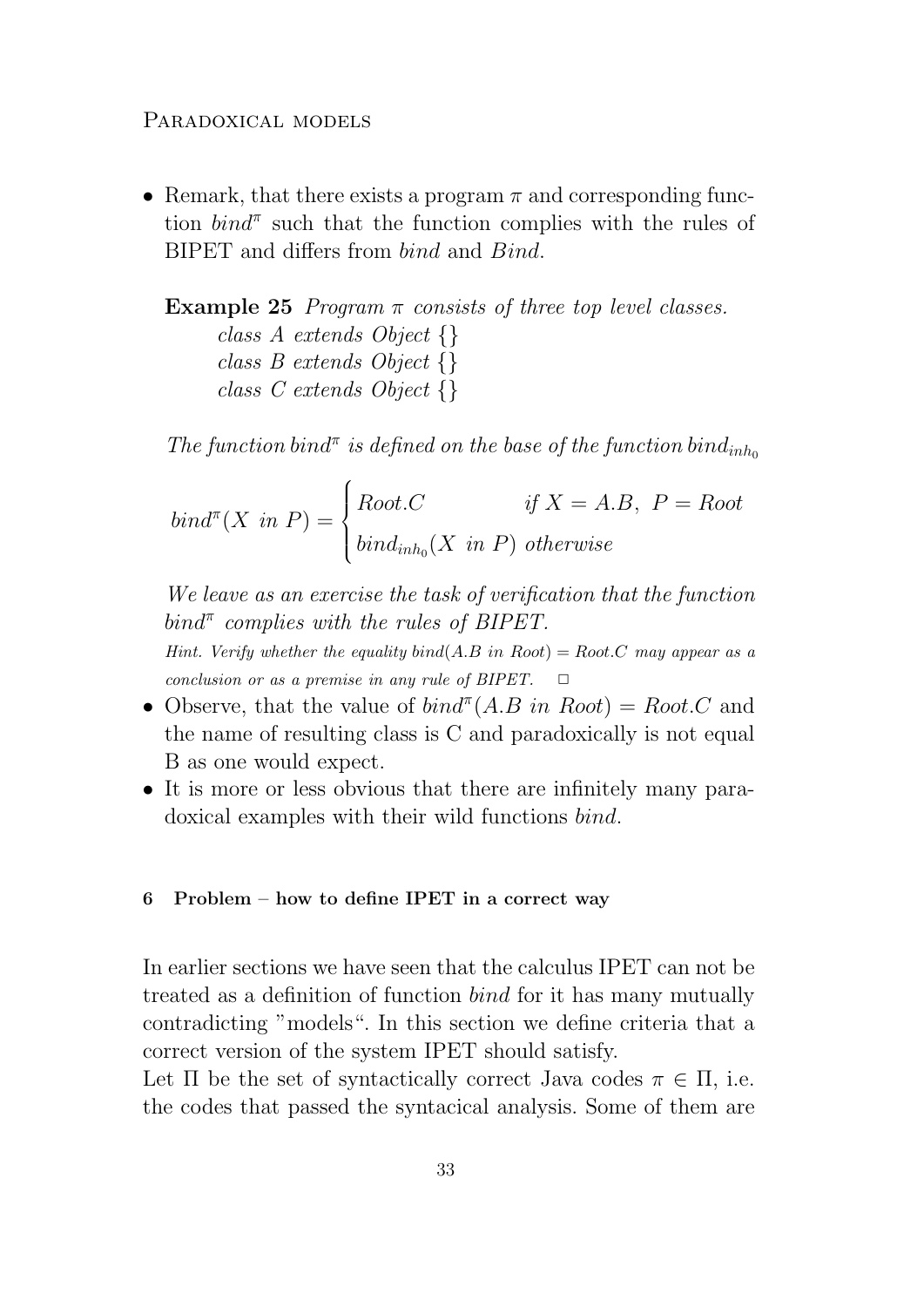correct static semantically or well-formed Java programs, some of them are not.

The task is to construct a uniform family  $\{\mathcal{T}_{\pi}\}_{{\pi}\in\Pi}$  of theories. Each theory  $\{\mathcal{T}_{\pi}\} = \langle \mathcal{L}, Cons, Axiom_{\pi} \rangle$  has the same language  $\mathcal L$  and the same operation Cons of logical consequence.

The theories are to define for each program  $\pi$  the binding function  $bind^{\pi}$ . We did it earlier in [LSW08], [LSW09] in terms of algebraic structure S of classes of program  $\pi$ . Now we need to reformulate the description of structure of classes.

## STRUCTURES OF CLASSES

Each program  $\pi \in \Pi$  determines an algebraic structure  $\mathcal{S}^{\pi}$  of classes of the program. Program  $\pi$  is finite. It determines the following sets:

- Id the set of identifiers found in program  $\pi$ ,
- Classes the set of class declarations in program  $\pi$ ,
- ClassTypes the set of class types occurring in program  $\pi$

and a function extends

 $extends: Classes \rightarrow ClassTypes$ 

the diagram of this function is distributed through the declarations of classes.

For many reasons one can identify an occurrence of class declaration with the absolute path leading to the class declaration occurence, i.e. a finite sequence  $c_1, \ldots, c_k, k > 1$  of identifiers such that

- (1)  $c_1$  is the identifier of a top-level class of the program,
- (2) for each  $1 \leq i \leq k$  the identifier  $c_i$  denotes a class declared as an inner class of the class  $c_1, \ldots, c_{i-1}$
- (3)  $c_k$  is the identifier of the class being declared.

Hence the set Classes can be conceived as a finite set of sequences of identifiers closed with respect to prefixes, the empty sequence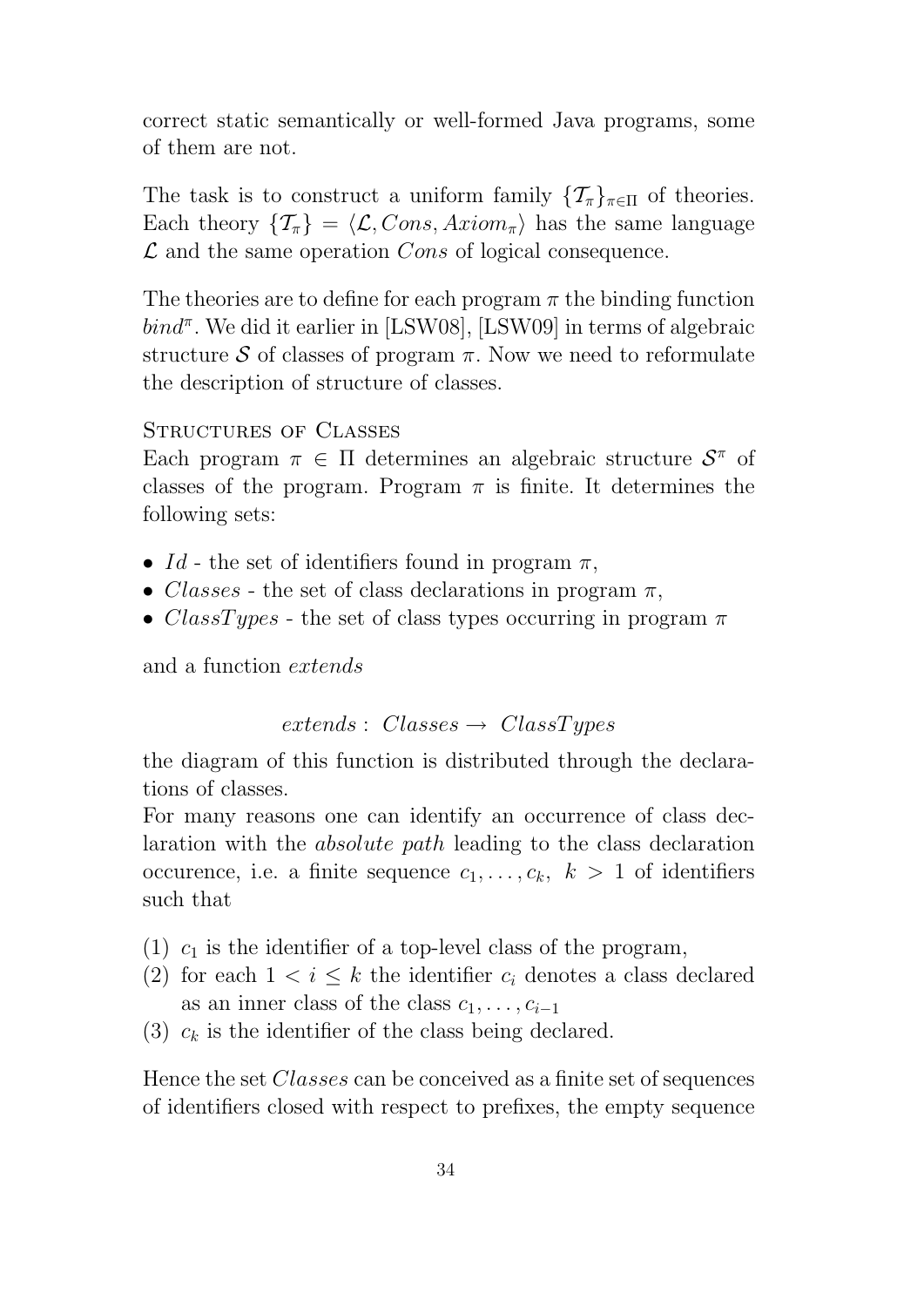is to be identified with the fictious class Root enclosing all top level classes.

It means that the set of *classes* forms a tree.

The set *ClassTypes* is the set of finite sequences of identifiers separated by dots. Note, the phrase extends in a Java program allows to write a sequence of any length, repetitions of identifiers are allowed. Class types may appear after the keyword extends or in declarations of local fields of classes. Looking at three rules of calculus IPET we see that apart of class types appearing in the program the task of elaborating may need some class types that do not occur in the program. For all these reasons the set  $CT$  of class types is an infinite set of all finite sequences of identifiers separated by dots.

Remark 26 For the readers who probably noted the difference between this definition of the structure of classes and the definition of structure of classes in [LSW09] we explain:

(1) One can define the missing function decl as follows

 $\begin{aligned} decl(c_1,\ldots,c_k) \stackrel{\mathrm{df}}{=} c_1,\ldots,c_{k-1}, \ k>1, \ decl(c_1) \stackrel{\mathrm{df}}{=} Root. \end{aligned}$ 

- (2) the partial function  $P.D$  is defined as follows: Let  $P$  be a class,  $D$  an identifier, the value of P.D is defined iff P.D is a class in the program.
- (3) In the rules of IPET one does not need the function decl.

The goal is to give an axiomatic description of an extension of each structure  $S^{\pi}$  of classes by the function  $bind^{\pi}$ 

```
bind^{\pi}: \ ClassTypes \times Classes^{RO} \rightarrow (Classes^O \cup \{null\})
```
in such a way that program fulfills criteria of being well-formed ( in terms of [IP02], one says the program fulfills the sanity conditions) or to signal that no such function exists.

#### **THEORIES**

The language  $\mathcal{L} = \langle \mathcal{A}, \mathcal{F} \rangle$  of each theory has the same alphabet  $\mathcal{A}$ and the same set  $\mathcal F$  of formulas. The alphabet contains variables of following sorts:

- $V_{CT}$  the set of variables of class types,
- $V_c$  the set of variables of type classes,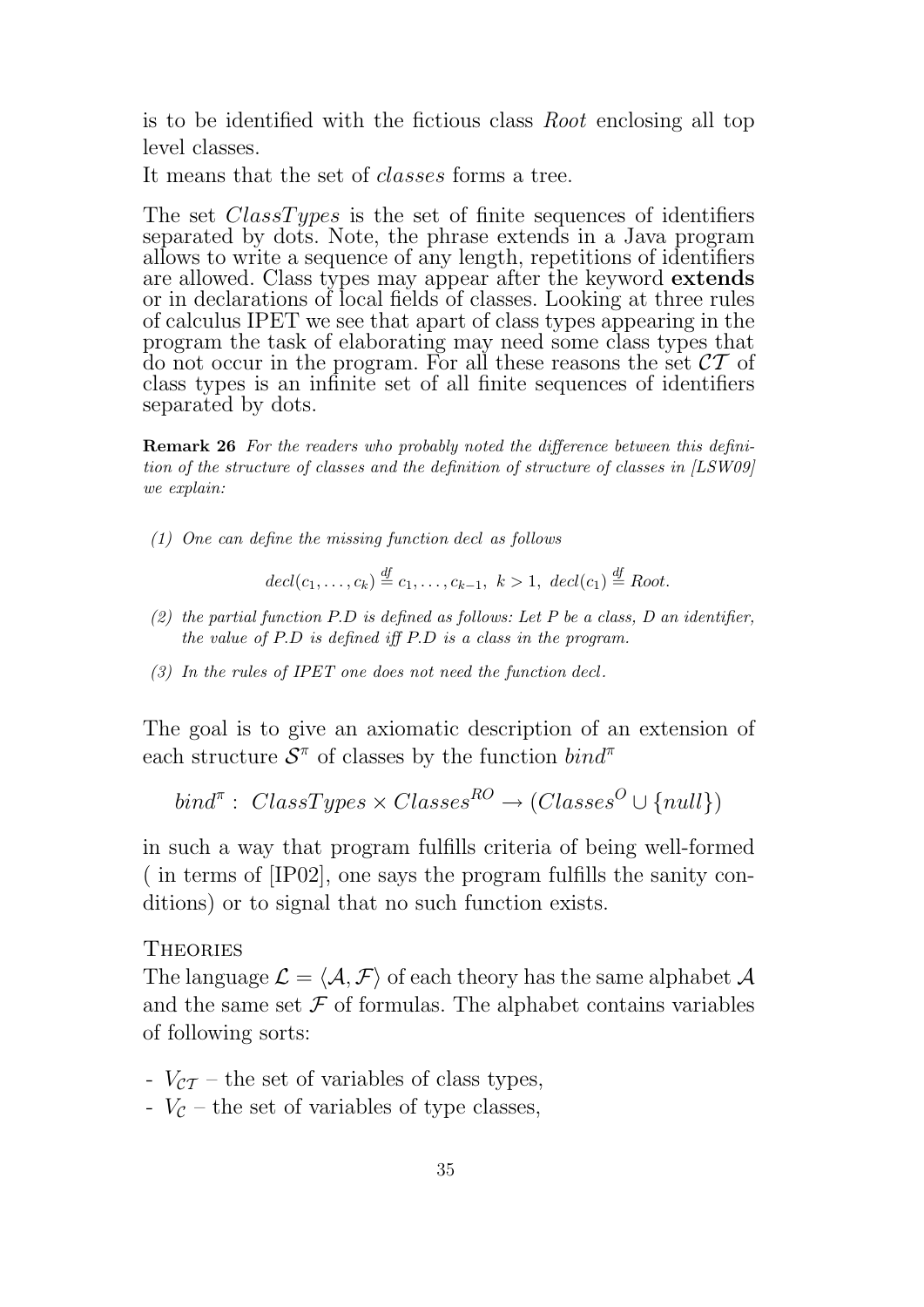-  $V_{\mathcal{I}}$  – the set of variables of class identifiers

and constants

- null the exceptional pseudoobject value signalling error in program's structure,
- Id the set of all identifiers

moreover the alphabet contains predicates *bind*, *is class* and one functor ext and

auxiliary signs such as parentheses( ), colon, and the separator in.

The set F of formulas of theory  $\mathcal{T}_{\pi}$  admits expressions of the form

- bind(X in P) = T the meaning of class type variable X inside class  $P$  is class  $T$  or  $null$ ,
- is\_class(X) the value of class type argument X is a class,
- $ext(P) = X$  the class type X is declared as an extension of class P.

The theory  $\mathcal{T}_{\pi}$  is the union of the proto-theory  $\mathcal{T}_{0}$  and the diagram of the structure of classes of program  $\pi$ .

Diagram  $\Delta_{\pi}$  of the structure of classes of program  $\pi$  consists of

- finite set of formulas is\_class(X), where X is a class type,
- a finite set of formulas  $ext(P) = Y$ , where P is a class and Y is a class type.

which constitute the full description of the structure of classes of program  $\pi$ .

The proto-theory  $\mathcal{T}_0$  may resemble the set of inference rules BIPET or IPET. It will be useful in the definition of consequence operation (proof).

The axioms  $Axiom_{\pi}$  of theory  $\mathcal{T}_{\pi}$  are the formulas of diagram of the structure of classes of program  $\pi$ .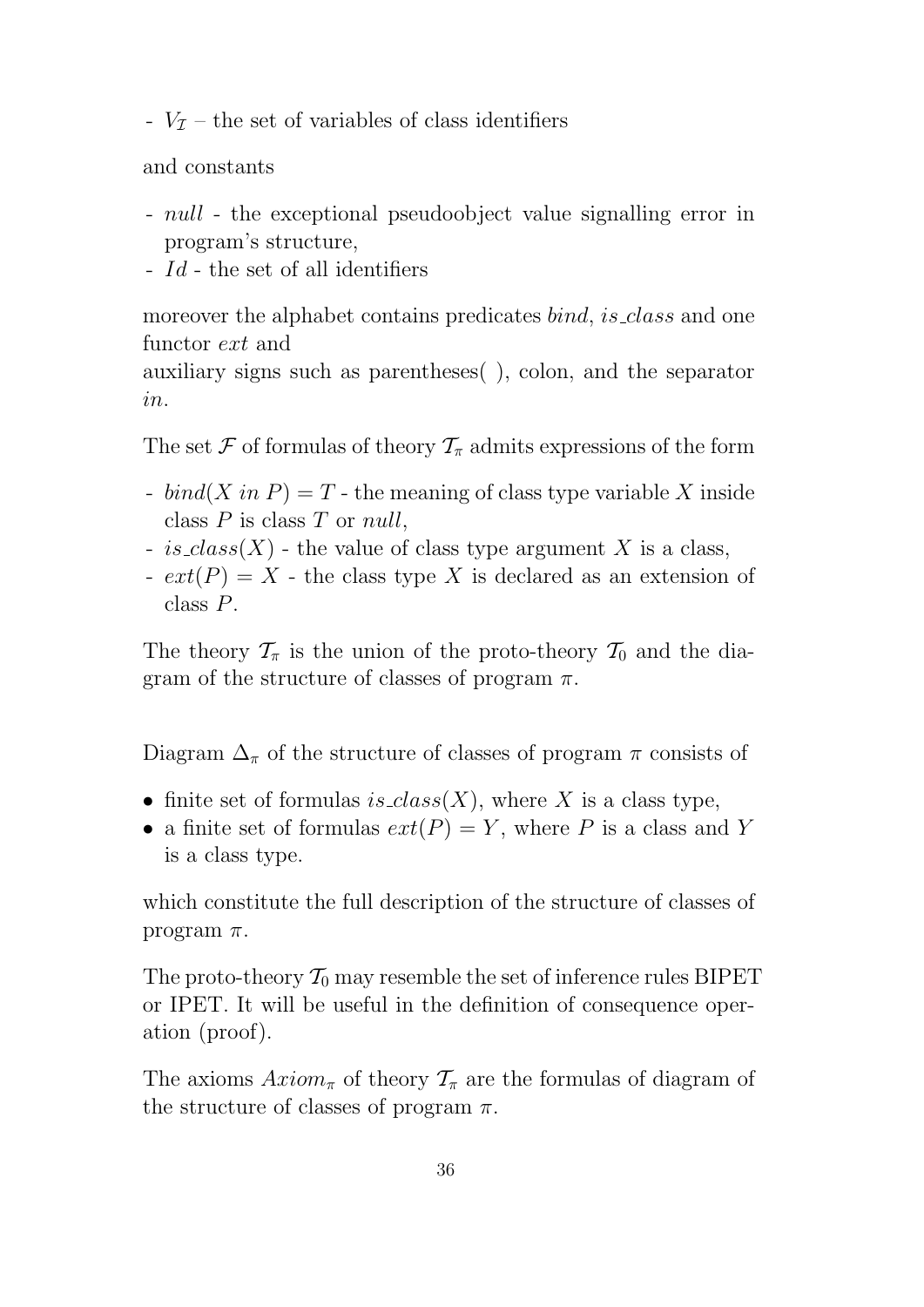Let  $\alpha$  be a formula  $bind(X \text{ in } P) = T$  where X is a class type of program  $\pi$ ,  $X \in ClassTypes, P, T \in Classes.$  A proof of the formula  $\alpha$  is a sequence of formulas  $\beta_1, \beta_2, \ldots, \beta_m, m > 0$  such that

- formula  $\beta_m$  is  $\alpha$ ,
- for each  $1 \leq i \leq m$  the formula  $\beta_i$  is
	- · either an axiom or
	- · it is the conclusion in one of inference rules given by prototheory  $\mathcal{T}_0$  and all premises of the inference rule occur (earlier) in the sequence  $\beta_1, \beta_2, \ldots, \beta_{i-1}$ .

The theorems of theory  $\mathcal{T}_{\pi}$  are exactly these formulas of the form  $bind(X \text{ in } P) = T$  which possess a proof in theory  $\mathcal{T}_{\tau}$ .

A model  $\mathfrak{M}_{\pi}$  of theory  $\mathcal{T}_{\pi}$  is a pair  $\langle \Delta_{\pi}, \text{bind}^{\pi} \rangle$  consisting of the diagram  $\Delta_{\pi}$  of program  $\pi$  and a function  $bind^{\pi}$  such that all theorems of theory  $\mathcal{T}_{\pi}$  are valid in  $\mathfrak{M}_{\pi}$ . Since the validity of axioms is assured by the definition it remains to be checked that for each inference rule if the premises are valid then the conclusion of the rule is valid too.

A uniform model  $\mathfrak{M}_{\Pi}$  of the family  $\{\mathcal{T}_{\pi}\}_{\pi\in\Pi}$  of theories with respect to the diagrams of programs  $\pi \in \Pi$  is a function  $\text{bind}_{\Pi}$ , shortly bind,

bind :  $\Pi \times ClassTypes \times Classes^{RO} \rightarrow \{Class^O \cup \{null\}\}$ 

such that for every  $\pi \in \Pi$  function  $\text{bin} \pi$ , defined on the base of function *bind* by the following equality

$$
bind^{(T)}(X, P) = bind(\pi, X, P)
$$
 for every  $X \in \mathcal{CT}$  and  $P \in \mathcal{C}^{RO}$ ,

together with the diagram  $\Delta_{\pi}$  of program  $\pi$  makes a model of theory  $\mathcal{T}_{\pi}$ .

Each theory  $\mathcal{T}_{\pi}$  should enjoy a few metamathematical properties:

(1) (categoricity) the theory possesses one model (up to isomorphisms), moreover the function  $bind_{inh_0}$  is the model,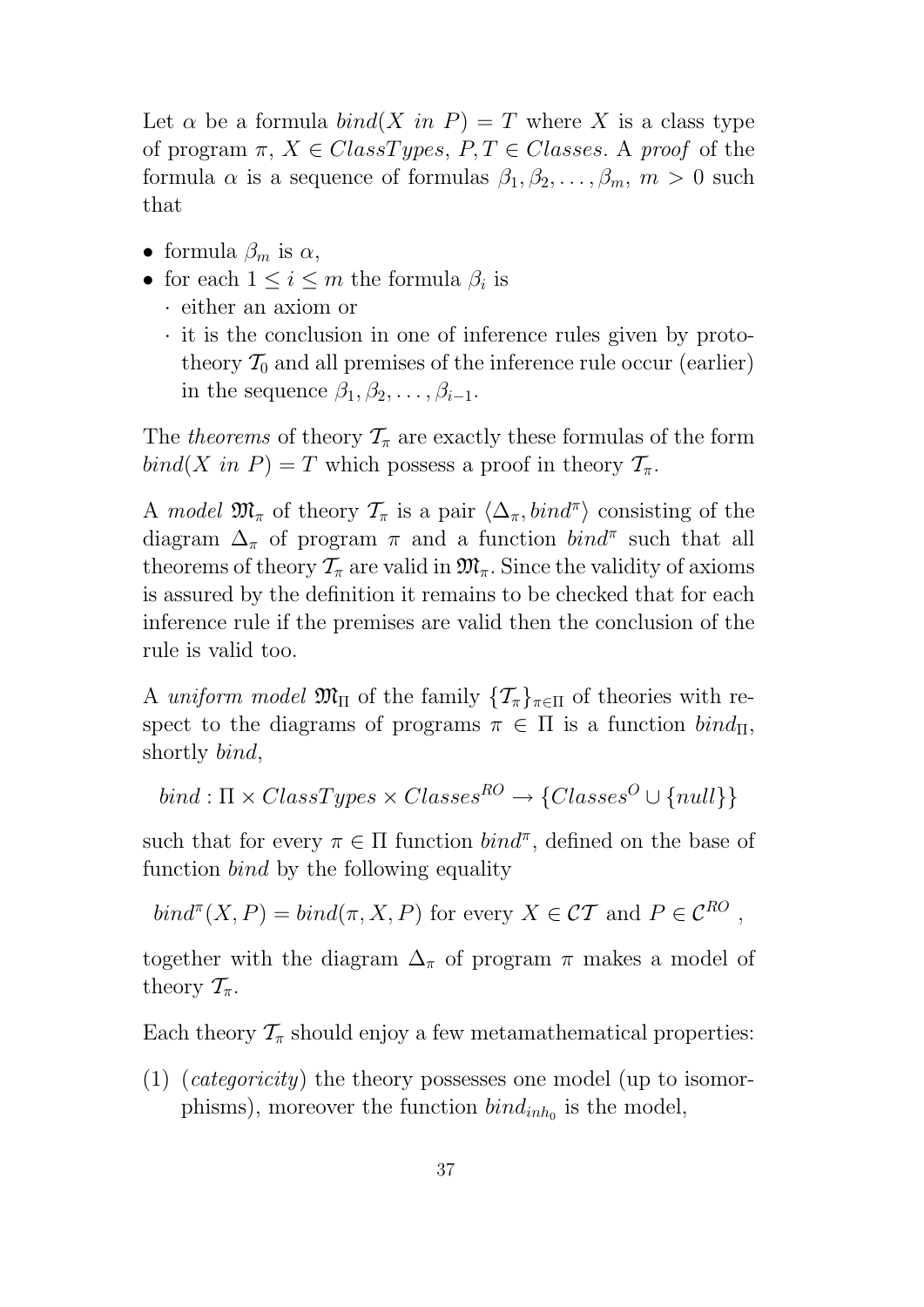- $(2)$  (*decidability*) the theory is decidable,
- (3) (low complexity) the complexity of the algorithm deciding on the truth of a formula should not be higher than the complexity of the  $bind_{inh_0}$  algorithm.

Every theory  $\{\mathcal{T}_{\pi}\}_{\pi \in \Pi}$  must be decidable. This requirement is very strong, however indispensable. It seems reasonable to add the requirement that the algorithm deciding of the validity of formulas  $bind(X \text{ in } P) = T$  is of complexity comparable to the complexity of the algorithm for calculating function  $bind_{inh_0}$ .

#### 7 Concluding remarks

The identification of a declarative occurrence T of a class which is binding an applied occurrence of a (class) type X within a class  $P$ is basic for the understanding how a program works. The paper [IP02] offers the IPET-calculus for deducing the values of the function  $bind(X \text{ in } P) = T$ , in the original paper it is written  $P \vdash X \Rightarrow T$ . It turned out that the formal system of IPET has many models, hence, the system does not define the binding function.

The discussion of the present paper shows how important it is to state a few questions known already in metamathematics:

- (1) (*determinacy or consistency*) It is obvious that a formal system may allow to prove a sentence in many alternative ways. However, a sound system may not allow to deduce mutually negating answers. In this case the question should be: is it true that for every class P and for every type X if calculus IPET allows to deduce two triplets  $P \vdash X \Rightarrow T$  and  $P \vdash X \Rightarrow U$  then  $T = U$ ? We should be sure that the relation  $P \vdash X \Rightarrow T$  is a function, which binds an applicative occurrence of type X inside class P to the declaration T of a class.
- (2) (categoricity or completeness) How many models has a pro-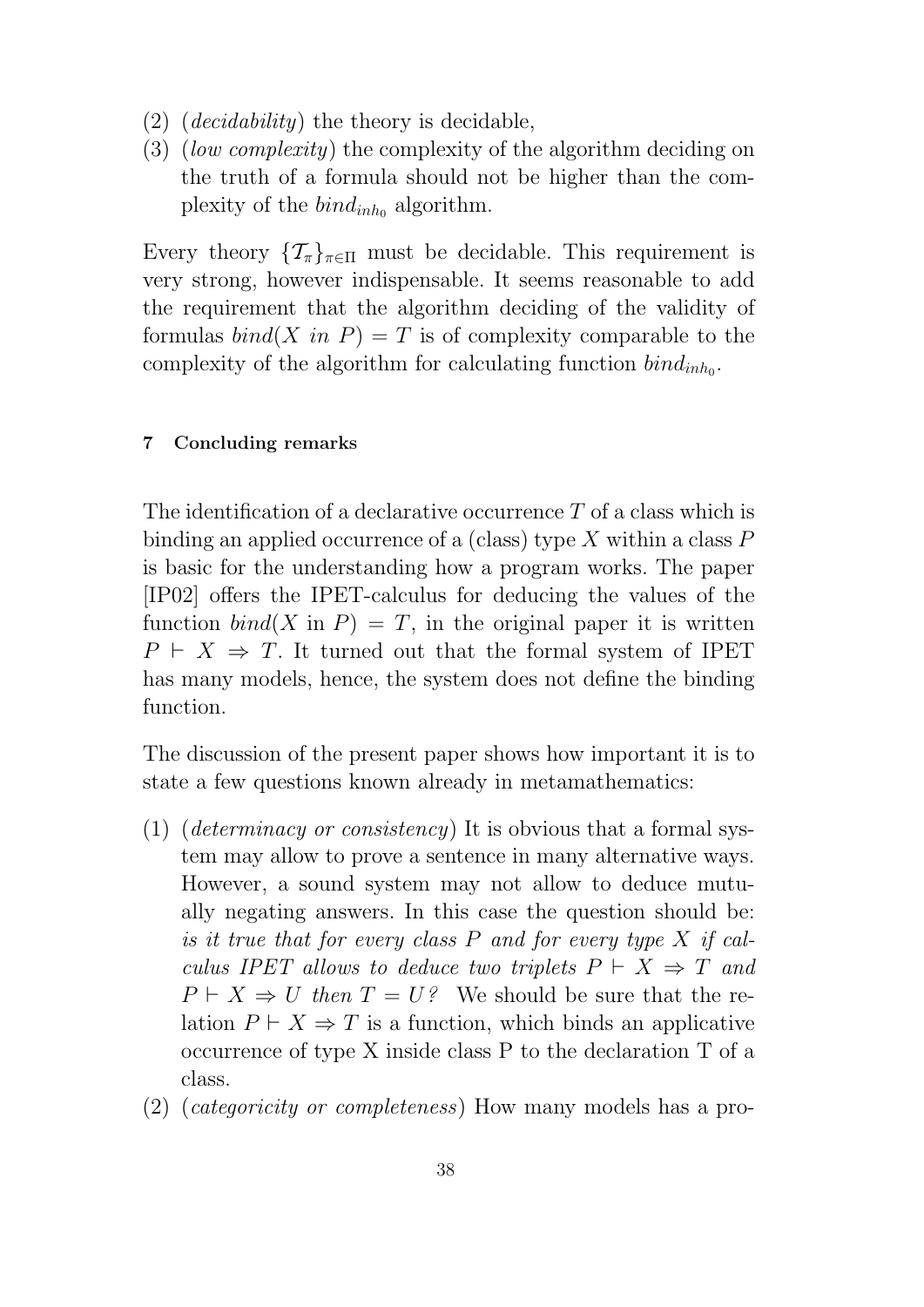posed formal system? In our case the question is: are there different functions bindfn which are models of the IPETcalculus? The positive answer tells us that something important has escaped our attention, in our case the existence of the different models  $bind_{inh_0}$  and  $Bind_{inh_{B0}}$ .

(3) (repairing an incomplete system) If there are several models, one should try to repair the formal specification either by adding and changing axioms and inference rules (this way, we believe, is the correct one; so we have presented calculus BIPET' in a forthcoming article) or by adding some metatheoretic rule like, for example, among all possible models choose the least one. Or better, among all possible models choose the one calculated by a certain algorithm.

These questions were not addressed in paper [IP02].

#### A few words on the problem formulated in the previous section

We suspect that these metamathematical requirements (categoricity and decidability) imposed on the goal of constructing a simple theory of binding identifiers are contradicting themselves. For the requirement that the theory must be decidable contradicts the fact that every first-order decidable theory that has infinite model has also non-standard models c.f. [MSST2001].

We stop here with one additional remark: one should consider the requirement that the formal theory of binding should allow to distinguish between well-formed programs and these which are not well-formed. The present authors do not know how to formulate an appropriate condition in terms of metamathematics. A candidate formulation like: "if there exists a type X and class P such that the formula  $\lceil \frac{bind_{\pi}(X, P)}{m}\rceil$  has a proof then the program  $\pi$  is not well-formed (does not satisfy the sanity conditions)" is far from being satisfactory. History of implementations of programming languages since 1960 has shown that decent understanding of the meanings of nested program struc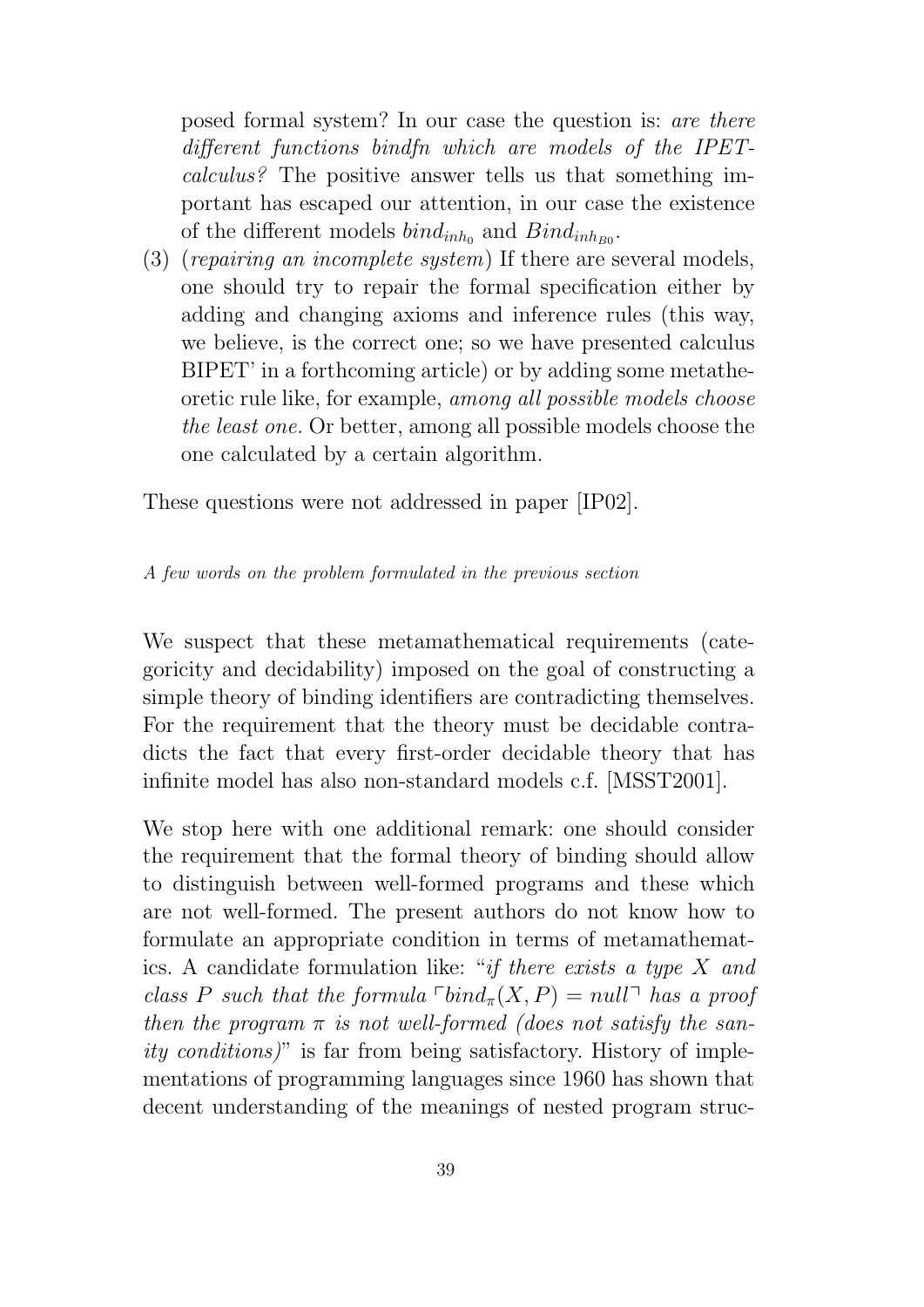tures is a great problem, not only for users, but even for language designers and compiler builders who are expected to have a higher education in informatics than users. A thorough pervasion of static binding of names, most natural since the origins of predicate logic and lambda calculus, by concepts of theoretical informatics, mathematics and mathematical logics is an absolute must. The more theoretical knowledges of binding we have the higher is the chance that both – users and compilers – conceive program semantics in the same manner. Strong theoretical connections assure that ideas of programming language designers and practicioners will achieve lasting importance.

Acknowledgement. We would like to thank the anonymous reviewers of article [LSW09] who have encouraged us to write a full paper on our observations of types elaboration in Java with inner classes in Igarashi's and Pierce's article [IP02].

#### Appendix: An algorithm for binding function  $Bind_{inh}$

In order to assure that  $LSWA<sub>B</sub>$  is really an algorithm it is sufficient to present a subalgorithm which for all arguments  $X \in$ Types and  $P \in dom_{inh}^{RO}$  either terminates successfully (regularly) with result  $Bind_{inh}(X \text{ in } P) \in dom_{inh}^O$  or otherwise terminates with an error report. That is correct because for every candidate class K its father class  $\text{decl}(K)$  is from  $\text{dom}_{\text{inh}}^R$ . So we name the restricted binding function to be computed  $Bind_{inh}^{restr}$ :

```
Bind_{inh}^{restr}(X \in P) =var \mathcal{C}^{ROU}P', int\ i;i := 0; P' := P;while i < length(X)do i := i + 1;
      P' := Bind_{inh}^{simple}(X_i \text{ in } P');if P' \notin dom_{inh}^O
```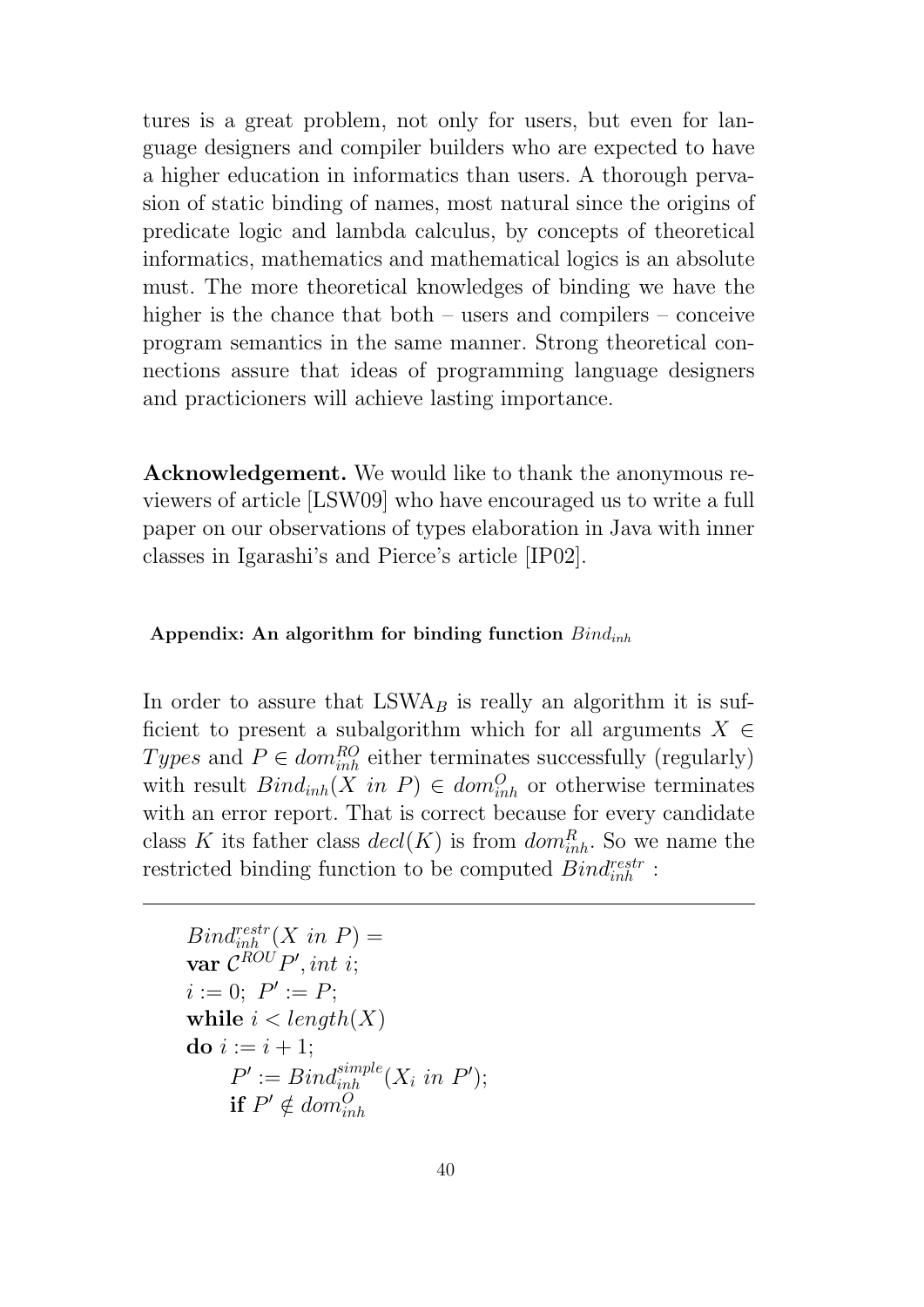```
then error
      fi
endwhile ;
result := P'end \mathit{Bind^\textit{restr}_{inh}}
```

```
Bind_{inh}^{simple}(C \in P) =\textbf{var} \; \mathcal{C}^{ROn} \; T \; ; \quad \textit{//} \; \mathcal{C}^{ROn} = \mathcal{C}^{RO} \cup \{null\}if P.C is defined \in \mathcal{C}^O, i.e. \neq nullthen P.C
else if P \in dom_{inh}then T := Bin_{inh}^{simple}(C \text{ in } inh(P));if T is defined \in \mathcal{C}^O, i.e. \neq nullthen Telse \mathit{Bind}_{inh}^{simple}(C\ in\ decl(P))fi
        else
              if P = Objectthen \mathit{Bind}_{inh}^{simple}(C\ in\ Root)else null
             fi
        fi
fi
\hspace{0.1em}\textbf{end} \hspace{0.1em} \bar{Bind}_{inh}^{simple}
```
#### References

- [Bar+82] W. M. Bartol et al.. The Report on the Loglan'82 Programming Language. PWN, Warszawa, 1984 [Bjo09] D.Bjoerner. Domain Engineering – Technology Management,
- Research and Engineering. COE Research Monograph Series, Vol. 4, JAIST Japan, 2009
- [DaNy67] O.-J.Dahl, K.Nygaard. Class and Subclass Declarations. In: J.N.Buxton (ed.). Simulation Programming Languages. Proc. IFIP Work. Conf. Oslo 1967, North Holland, Amsterdam, 158-174, 1968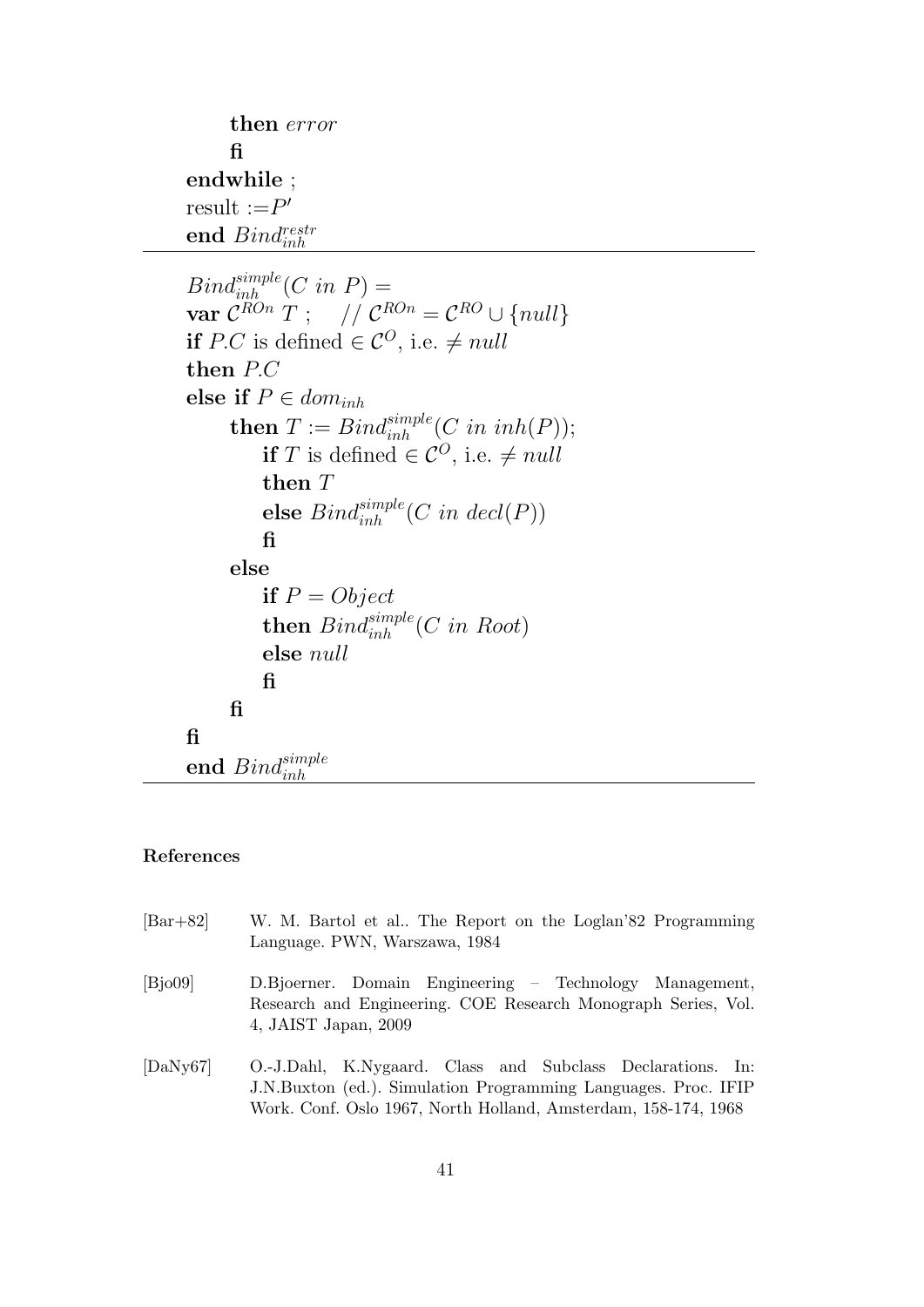| [Dij60]                  | E.W. Dijkstra. Recursive Programming. Numerische Mathematik 2,<br>312-318, 1960                                                                                                                                                                                                                    |
|--------------------------|----------------------------------------------------------------------------------------------------------------------------------------------------------------------------------------------------------------------------------------------------------------------------------------------------|
| [GHL67]                  | A.Grau, U.Hill, H.Langmaack. Translation of ALGOL60. Handbook<br>for Automatic Computation, Vol. I, Part b (chief ed. K.Samelson),<br>Springer 1967                                                                                                                                                |
| [GJS96]                  | J. Gosling, B. Joy, G. Steele. The Java Language Specification. First<br>edition, Addison-Wesley 1996                                                                                                                                                                                              |
| [GJSB00]                 | J. Gosling, B. Joy, G. Steele. The Java Language Specification.<br>Second edition, Addison-Wesley 2000                                                                                                                                                                                             |
| [GJSB05]                 | J. Gosling, B. Joy, G. Steele, G. Bracha. The Java Language<br>Specification. Third edition, Addison-Wesley 2005                                                                                                                                                                                   |
| [GoRo89]                 | A.Goldberg, D.Robson. Smalltalk-80 - The Language. Addison-<br>Wesley 1989                                                                                                                                                                                                                         |
| [Her65]                  | H. Hermes. Enumerability, Decidability, Computability. Academic<br>Press & Springer, NewYork & Berlin, Heidelberg, 1965                                                                                                                                                                            |
| [Ich80]                  | J.D. Ichbiah. Ada Reference Manual. LNCS 106, Springer-Verlag,<br>Berlin, Heidelberg, New York 1980                                                                                                                                                                                                |
| [IP02]                   | Igarashi, B. Pierce. On inner classes. Information<br>А.<br>and<br>Computation 177, 56-89, 2002                                                                                                                                                                                                    |
| [JeWi75]                 | K.Jensen, N.Wirth. Pascal, User Manual and Report, 2nd ed<br>Springer 1975                                                                                                                                                                                                                         |
| [Kan74]                  | P. Kandzia. On the "most recent"-property of ALGOL-like programs.<br>In Proc. 2nd Coll. Automata Languages and Programming (J.Loeckx,<br>ed.). LNCS 14, 97-111. Berlin, Heidelberg, New York, Springer 1974                                                                                        |
| [KSW88]                  | A.Kreczmar, A.Salwicki, M.Warpechowski. Loglan'88 - Report on the<br>Programming Language. LNCS 414, Springer, Berlin 1990                                                                                                                                                                         |
| $\left[$ Lan $73\right]$ | H.Langmaack. On Correct Procedure Parameter Transmission in<br>Higher Programming Languages. Acta Informatica 2, 2, 110-142,<br>1973                                                                                                                                                               |
| [LoSi84]                 | J. Loeckx, K. Sieber. The Foundation of Program Verification. Wiley-<br>Teubner 1984                                                                                                                                                                                                               |
| [LSW04]                  | H.Langmaack, A. Salwicki, M.Warpechowski. On correctness and<br>completeness of an algorithm determining inherited classes and on<br>uniqueness of solutions. In: G.Lindemann et al., Proc. CS&P'2004,<br>Caputh Sept. 24-26, Vol. 2, 319-329, Informatik-Berichte, Humboldt<br>Univ. Berlin, 2004 |
| [LSW08]                  | H.Langmaack, A.Salwicki, M.Warpechowski. On an deterministic<br>algorithm identifying direct superclasses in Java, Fundamenta<br>Informaticae 85, 343-357, 2008                                                                                                                                    |